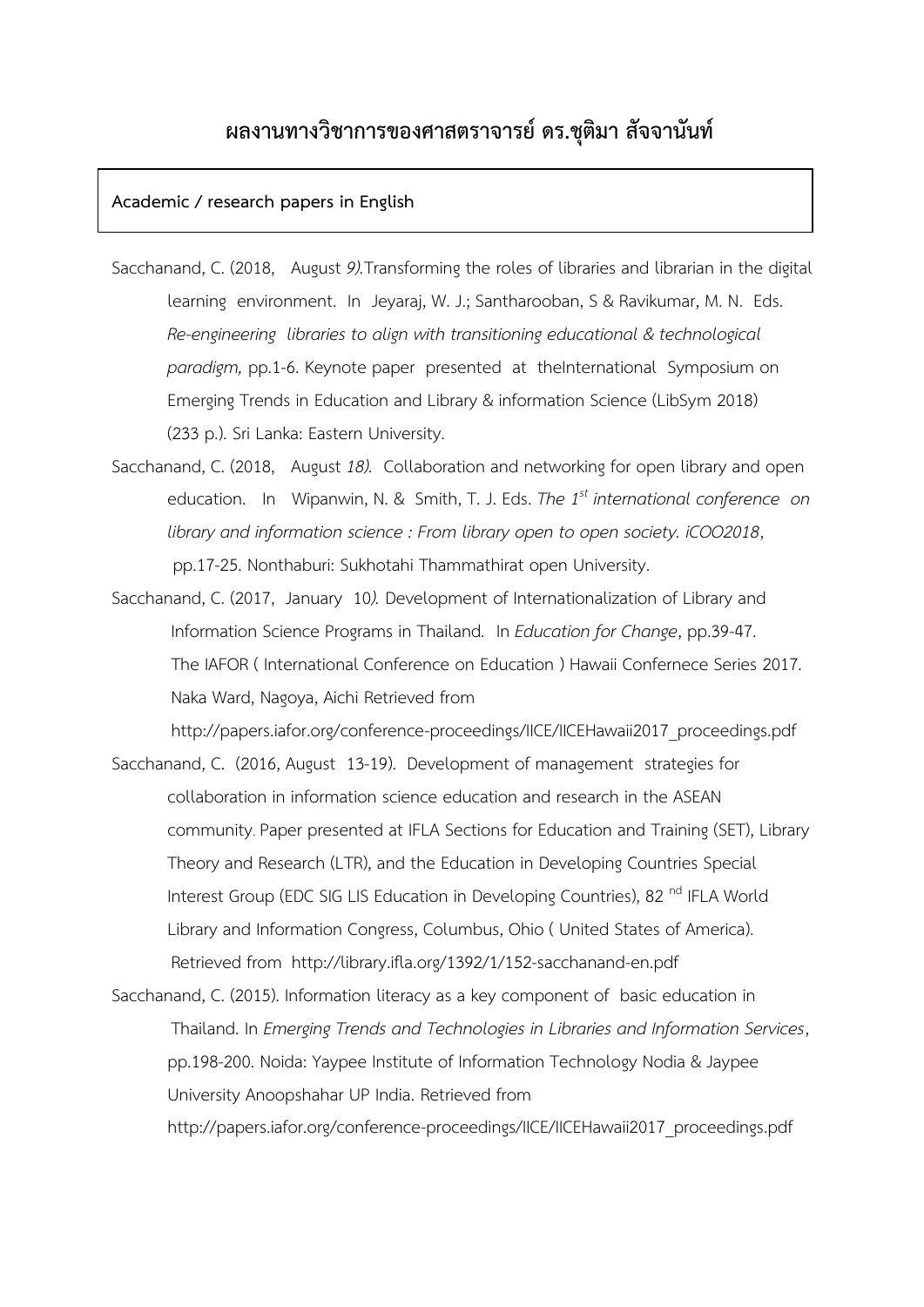- Sacchanand, C. (2015, August 16-21). Quality assurance of Library and Information Science education in the ASEAN countries: Moving towards regionalization and internationalization. Paper presented at IFLA Sections for Education and Training (SET), Library Theory and Research (LTR), and the Education in Developing Countries Special Interest Group (EDC SIG LIS Education in Developing Countries), 81<sup>st</sup> IFLA World Library and Information Congress, Cape Town (South Africa). Retrieved from http://library.ifla.org/1189/1/169-sacchanand-en.pdf
- Sacchanand, C. (2014). Online learning in Library and Information Science in ASEAN countries. In *The Future of LIS Education in Developing Countries: The Road Ahead.* Hague: IFLA.
- Sacchanand, C. (2013). Research in Library and Information Science in Thailand: An overview. In *5 th workshop of the Asia Library and Information research group, pp. 14- 17.* Mahasarakham: Faculty of Informatiocs, Mahasrakham University, Thailand; Wee Kim Wee , Schiool of Communication and Information, Nanyang Techenological University, Singapore; Graduate Institute of Library and Information Science, National Taiwan Normatl University, Taiwan and Division of Inforamtion and Communication, Faculty and Social Sciences, Khonkaen University, Thailand, 7-9 July 2013.
- Sacchanand , C. (2012, August 11-17). *Building collaboration between Library and Information Science educators and practitioners in Thailand: Transcending barriers and Creating opportunities.* Paper presented at LIS Education in Developing Countries Special Interest Group, 7<sup>8th</sup> IFLA General Conference, Helsinki (Finland). Retrieved from http://conference.ifla.org/past/ifla78/213-sacchanand-en.pdf
- Sacchanand, C. (2011)*.* Strategies and network model to enhance the roles of distance education in library and information science in Asia and Oceania in creating the Information literate people and region. In *Emerging Trends and Technologies in Library and Information Services***,** (pp. 214 -217)**.** New Delhi: KBD Publication.
- Sacchanand, C. (2011, August 13 -18). *Developing strategies to create information literate Thai students*. Paper presented at the Asia and Oceania Section, 77<sup>th</sup> IFLA General Conference , San Juan (Puerto Rico). Retrieved from [http://conference.ifla.org/ifla77/sessions/asia-and-](http://conference.ifla.org/ifla77/sessions/asia-and-%20oceania-%20section.%20%20oceania-section) oceania- section. oceania-section. Retrieved from<https://www.ifla.org/past-wlic/2011/199-sacchanand-en.pdf>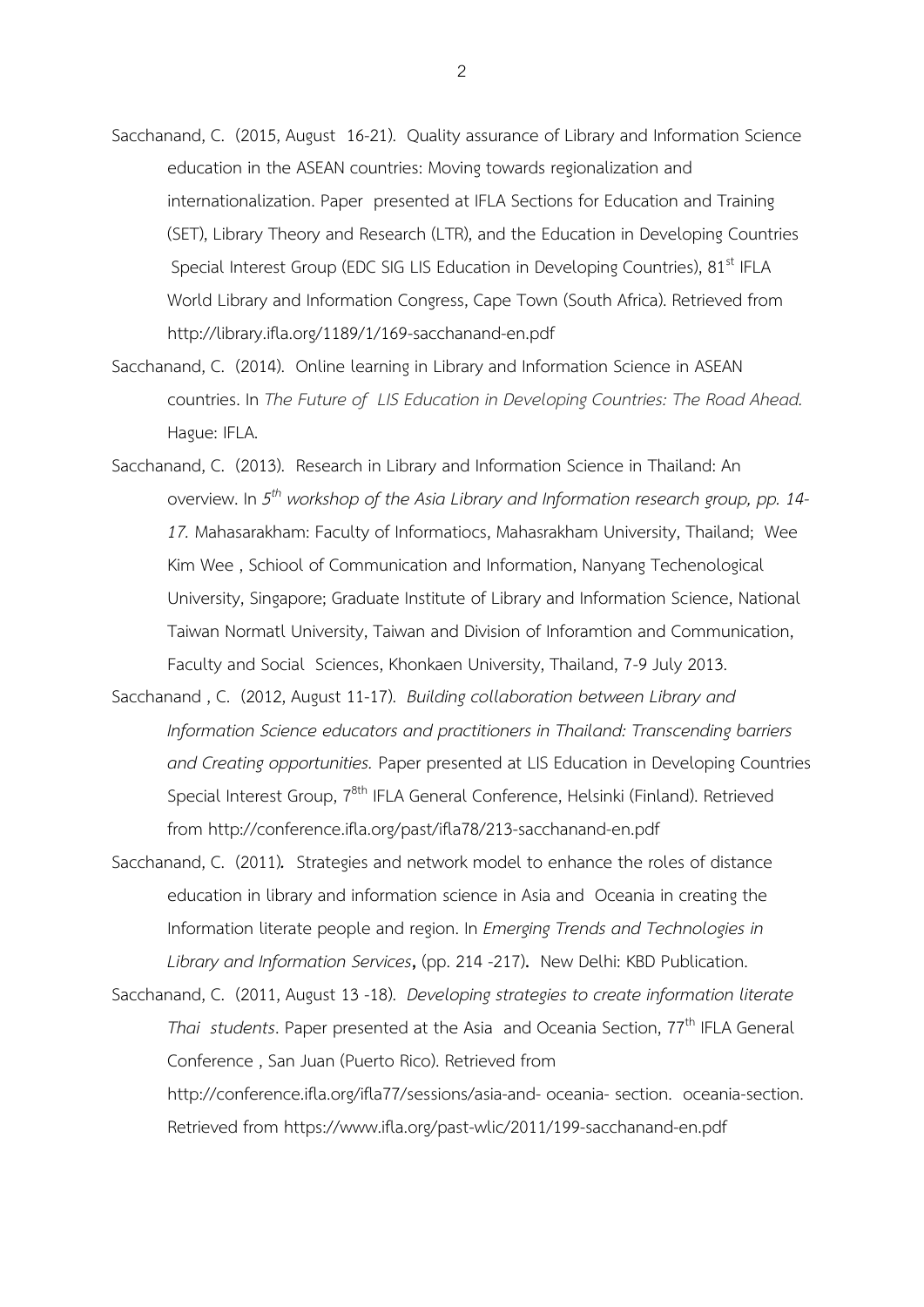- Sacchanand, C. (2011, February 14-16 ). E*-training as a new frontier for librarians and information professionals' continuing professional development: An experience of Thailand.* Paper presented at the International Conference on Digital Libraries and Knowledge Organization. Jointly Organized by the Management Development Institute**,** Indian Association of Special Libraries and Information Centres (IASLIC) and INDEST- AICTE Consortium **,** New Delhi (India).
- Sacchanand, C., Gaikwang, K. & Lumsakul, M. (2011). A synthesis of living library knowledge in the form of a Knowledge Park. In *Proceedings Thailand Conference on Reading 2011,* (pp. 180 – 208). Bangkok: Thailand Knowledge Park (TK park). Retrieved from https://www.tkpark.or.th/stocks/extra/0006d3.pdf
- Sacchanand, C. (2009). Educational roles of academic librarians : A case of the distance education doctoral degree program, Sukhothai Thammathirat Open University, Thailand. In *Globalizing Academic Libraries Vision 2020: International Conference on Academic Libraries*, ( Part I, pp. 180 – 186). Delhi: Mittal Publications New Delhi (India) in association with Delhi University Library University System, University of Delhi. Retrieved from http://crl.du.ac.in/ical09/papers/index\_files/ical-30\_110\_246\_1\_RV.pdf
- Sacchanand, C. (2008, August 16-21). *Putting the learners into e-learning: An experience of Sukhothai Thammathirat Open University ( STOU).* Thailand. Paper presented at the E-learning section, IFLA 74<sup>th</sup>, Quebec (Canada). 16-21 August 2008. Retrieved from https://www.researchgate.net/publication/261562702 Date\_02072008 Putting the Learners into E- learning An Experience

of Sukhothai Thammathirat Open University STOU Thailand

- Sacchanand, C. ( 2008, April 22). *Thai Library Association in the Time of Change.* Paper presented at the 2<sup>nd</sup> Meeting of CONSAL XIV Executive Board, Ho Chi Minh City (Vietnam).
- Sacchanand, C. (2007, April). *Status of librarianship in Thailand.* Paper presented to the 1<sup>st</sup> Meeting of CONSAL XIV Executive Board , Hanoi (Vietnam). Sacchanand, C. (2006, March 27). *Professional education for librarians and information professionals in ASEAN countries via distance education: A proposed regional coperation.* Paper presented at CONSAL XIII (Congress of Southeast Asian Librarians), Manila (Philippines).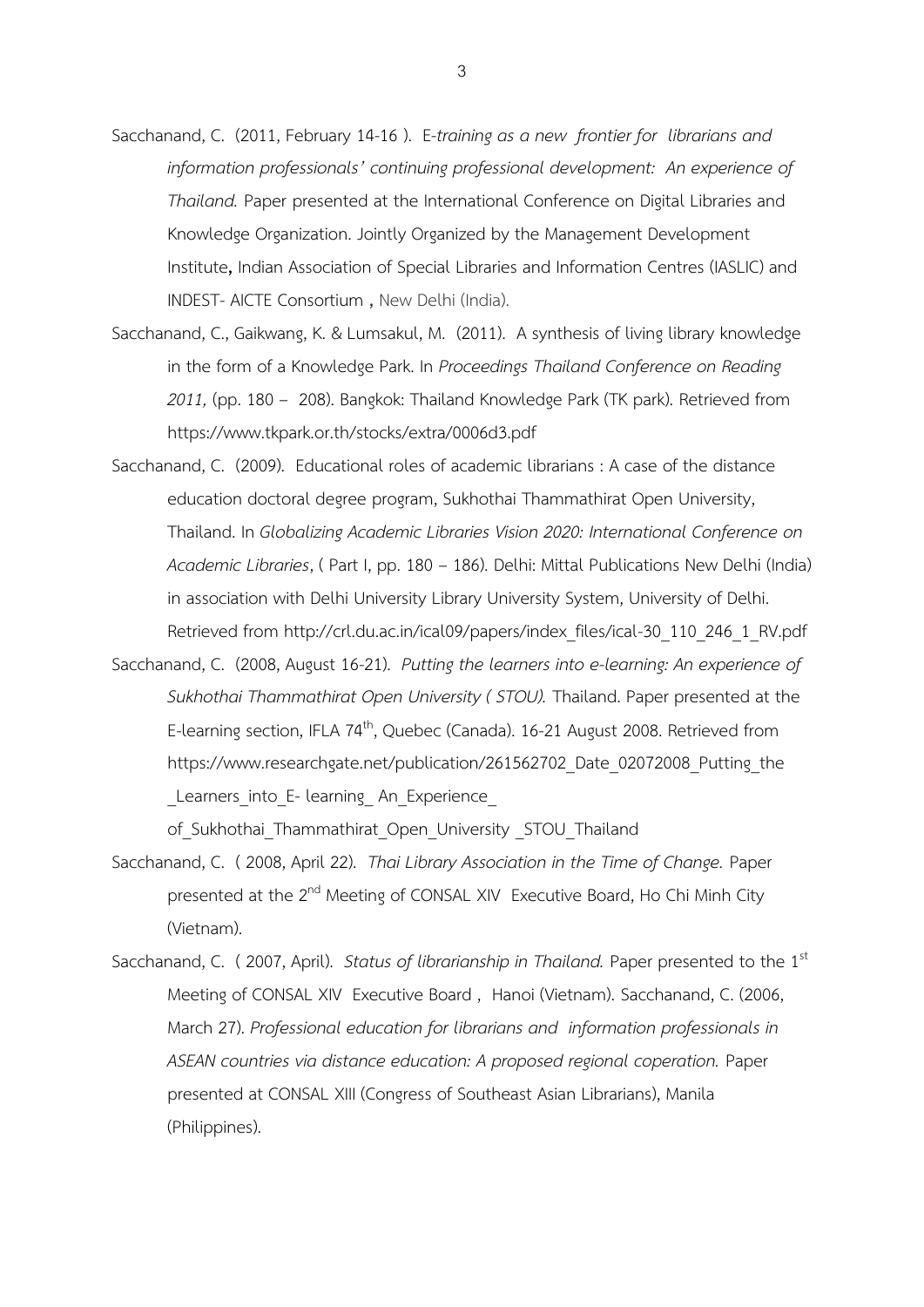- Sacchanand, C. (2006, September 22-24). *Local information via distance education.* Paper presented at the *International Meeting on Local Information Management Network: Assessment of the Initial Efforts Toward Greater Resource Sharing Among Local Information Management Network Members in Southeast Asia*. Sirindhorn Isan Information Center, Academic Resource Center , MSU and the Toyota Foundation, Mahasarakarm (Thailand).
- Sacchanand, C. & Jaroenpuntaruk, V. (2006). Development of a web-based self-training package for information retrieval using the distance education approach. *Electronic Library*. 24 (4), 501 – 516. Retrieved from

http://www.emeraldinsight.com/doi/pdfplus/10.1108/02640470610689197

- Sacchanand, C. (2005). Web-based instruction in library and information science in Thailand. In *[Sofia 2004: Libraries, Globalization, and Cooperation](http://slim.emporia.edu/globenet/sofia2004/index.htm) : Paper from the International Conference .* Bulgaria: University of Sofia. Retrieved from http://citeseerx.ist.psu.edu/viewdoc/download?doi=10.1.1.119.4297&rep=rep1&type=pdf
- Sacchanand, C. (2004, November 22-24).*Librarians as faculty in the new learning Environment.* Paper presented at Asian Library and Information Conference Libraries-Gateways to Information and Knowledge in the Digital Age. ALIC 2004. Bangkok, (Thailand).
- Sacchanand, C. & Jaroenpuntaruk, V. (2004). *The development of self-training package for information retrieval using distance education approach.* Nonthaburi: STOU. (Funded by Advancement of Librarianship in the Third World Programme, International Federation of Library Associations and Institutions - IFLA). Retrieved from https://pdfs.semanticscholar.org/2011/0cadfc82aa511e8c6e4cd5696d0e22c4a94f.pdf
- Sacchanand, C. (2003). *Distance librarianship.* Bangkok: Society of Library and Information Science Faculty, Thai Library Association.
- Sacchanand, C. ( 2003, November 12-14). *Collaborative partnerships in providing library and information services to distance students in higher education.* Paper presented at the  $17<sup>th</sup>$  Asian Association of Open Universities (AAOU) Annual Conference " Networking and Partnership for Strengthening Collaboration in Open and Distance Education. Sukhothai Thammathirat Open University, Nonthaburi (Thailand).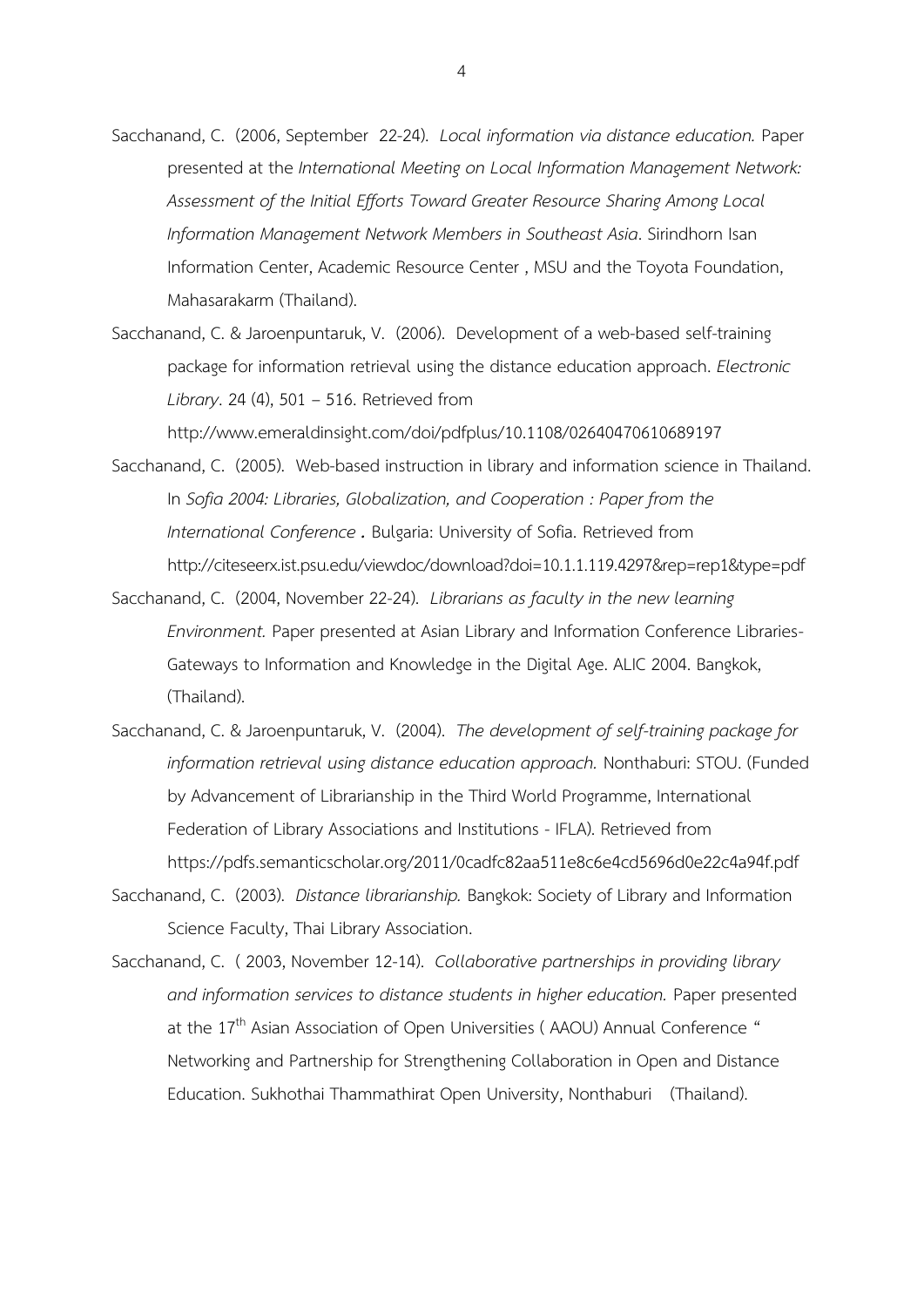- Sacchanand, C. (2003, March 20-22). New roles and competencies for distance education librarians in the changing environment. In *Challenges and Opportunities for Library and Information Professionals in Knowledge Management and the Digital Age: Session Papers.* Paper presented at the International Conference Asia – Pacific, Chiangmai University, Chiangmai (Thailand ).
- Sacchanand, C. (2002, August 18-24.) *Information literacy instruction to distance students in higher education: librarians' key role.* Paper presented at Regional Section on Asia and Oceania 68<sup>th</sup> IFLA General Conference, Glasglow (U.K.). Retrieved from http://files.eric.ed.gov/fulltext/ED472867.pdf
- Sacchanand, C. (2000). Providing Library and Information Services to Distance Learners in Higher Education: Challenges and Strategies*. Information Technology. 11 (Fall),* 11-12, 17-18.
- Sacchanand, C. (2000, August 13-18). *From theory to practice : A case of research in library and information science, Sukhothai Thammathirat Open University, Thailand.* Paper presented at Research and Theory Section, Division of Education and Research, 66<sup>th</sup> IFLA Council and Conference, Jerusalem (Israel). Retrieved from [http://conference.ifla.org/ifla66/sessions/researchand theory -section.](http://conference.ifla.org/ifla66/sessions/researchand%20theory%20-section)
- Sacchanand, C. (2000, August 13-18 ). *Workplace learning for information professionals in a changing information environment.* Paper presented at the Continuing Professional Education Section, Division of Education and Research, 66<sup>th</sup> IFLA Council and Conference, Jerusalem (Israel). Retrieved from

http://conference.ifla.org/ifla66/sessions/continuing professional education -section https://core.ac.uk/download/pdf/11878537.pdf

- Sacchanand, C. (1999). Distance education in library and information science in Asia and the Pacific region. *IFLA Journal*. 25(2), 97-100.
- Sacchanand, C. (1999, December 15 ). *Learning for the new century*. Paper presented at the Fifth UNESCO-ACEID International Conference "Reforming Learning Curriculum and Pedagogy: Innovative Visions for the New Century. Education Congress Challenges in the New Millennium. Bangkok (Thailand).
- Sacchanand, C. (1999, October 18). *Library and information services for distance learners in higher education*. Paper presented at the Distance Education Workshop for Higher Officials from Nepal Organized by STOU and sponsored by UNICEF.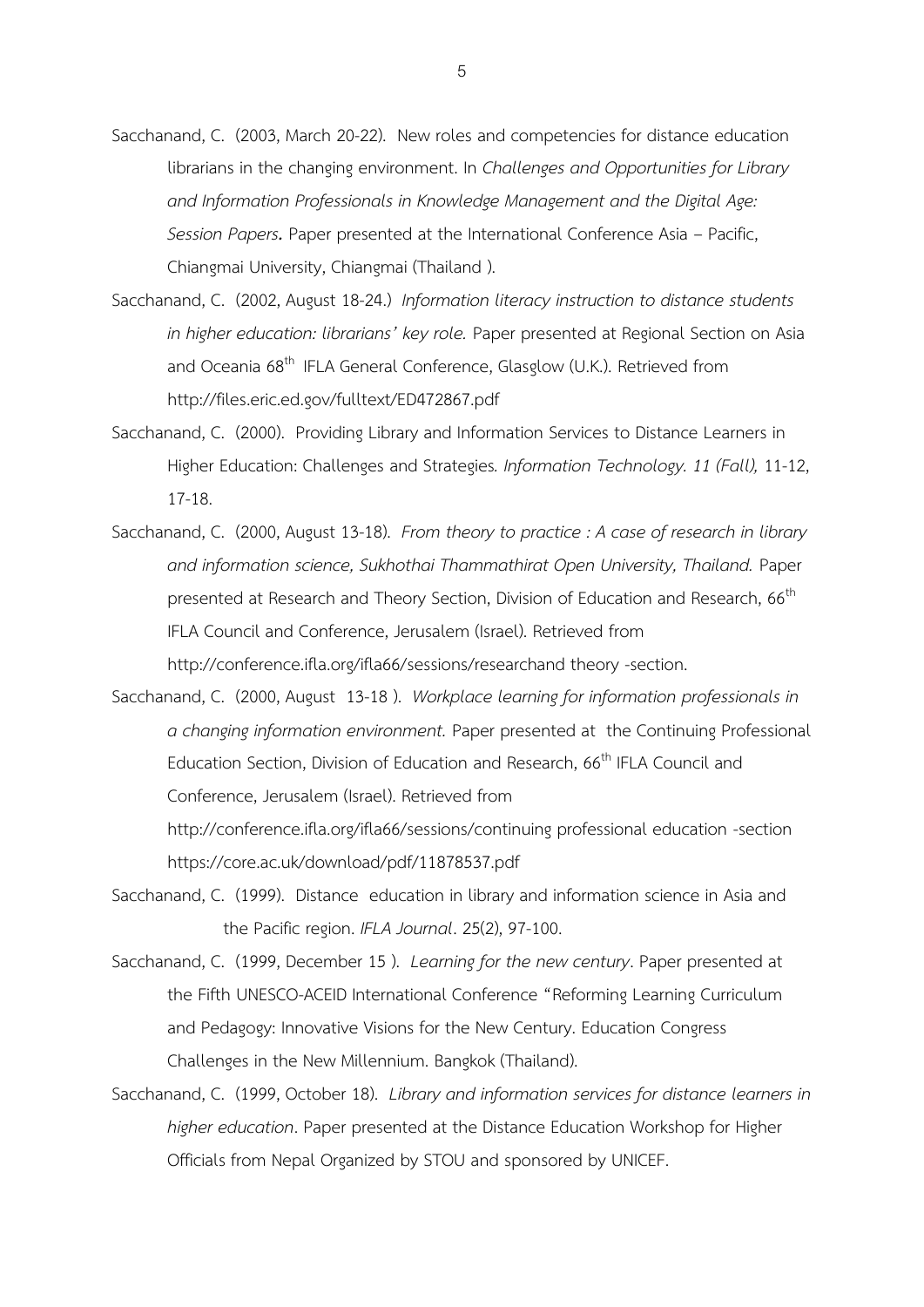- Sacchanand, C. ( 1999, March 26-29). *Faculty - librarians collaboration/partnership in distance education higher institutions.* Paper presented at the first SEAMO.
- Sacchanand, C. (1998). Library networks for distance education : A case study of Sukhothai Thammathirat Open University in Thailand. *Asian Libraries* 7(10), 274-279.
- Sacchanand, C. (1998, October 24-26). A multi-media distance education approach to teaching information science: Thailand's experience. In *The Use of New Information Technologies in Developing Countries. (p*p.B38-B51). Hong Kong, 1988. (Paper presented at the 10 FID/CAO Congress and General Assembly, Beijing, Republic of China).
- Sacchanand, C. (1998, August 16-21). *Distance education in library and information science in Asia- Pacific.* Paper presented at the Regional Section: Asia and Oceania, 64<sup>th</sup> IFLA General Conference, Amsterdam( Netherland). Retrieved from http://conference.ifla.org/ifla64/sessions/asia and ocenia -section
- Sacchanand, C. (1997). Information science via the distance education system: Sukhothai Thammathirat Open University (STOU)'s Experience. in *Report of the Consultative Meeting and Workshop Planning Human Resource Development for Information Societies."* (pp.96-106). Nonthaburi: STOU and UNESCO Bangkok.
- Sacchanand, C. (1997). Motivations and needs of students in Information Science Programs: Sukhothai Thammathirat Open University (STOU), A case study. in *Library and Information Science in Thailand : Essays in Honor of Professor Suthilak Ambhanwong*. (pp.30-39). Bangkok: Department of Library Science, Faculty of Arts, Chulalongkorn University.
- Sacchanand, C. (1997). Professional communication amongst library and information professionals in Thailand. *Resource Sharing & Information Networks* 13 (1), 95-100.
- Sacchanand, C. (1997, September 1-6). *Library networks for distance education : A case study of Sukhothai Thammathirat Open University (STOU) Thailand*. Presented at 63<sup>rd</sup> IFLA Conference, Copenhegen (Denmark).
- Sacchanand, C., Roepreecha, B. & Siriwongworawat, S. (1997). Quality services in library. country report : Thailand. In *ASEAN- COCI Seminar Quality Service in Libraries: Management Training Programme for Senior Librarians*. (pp.198-211). Singapore: National Library Board.

6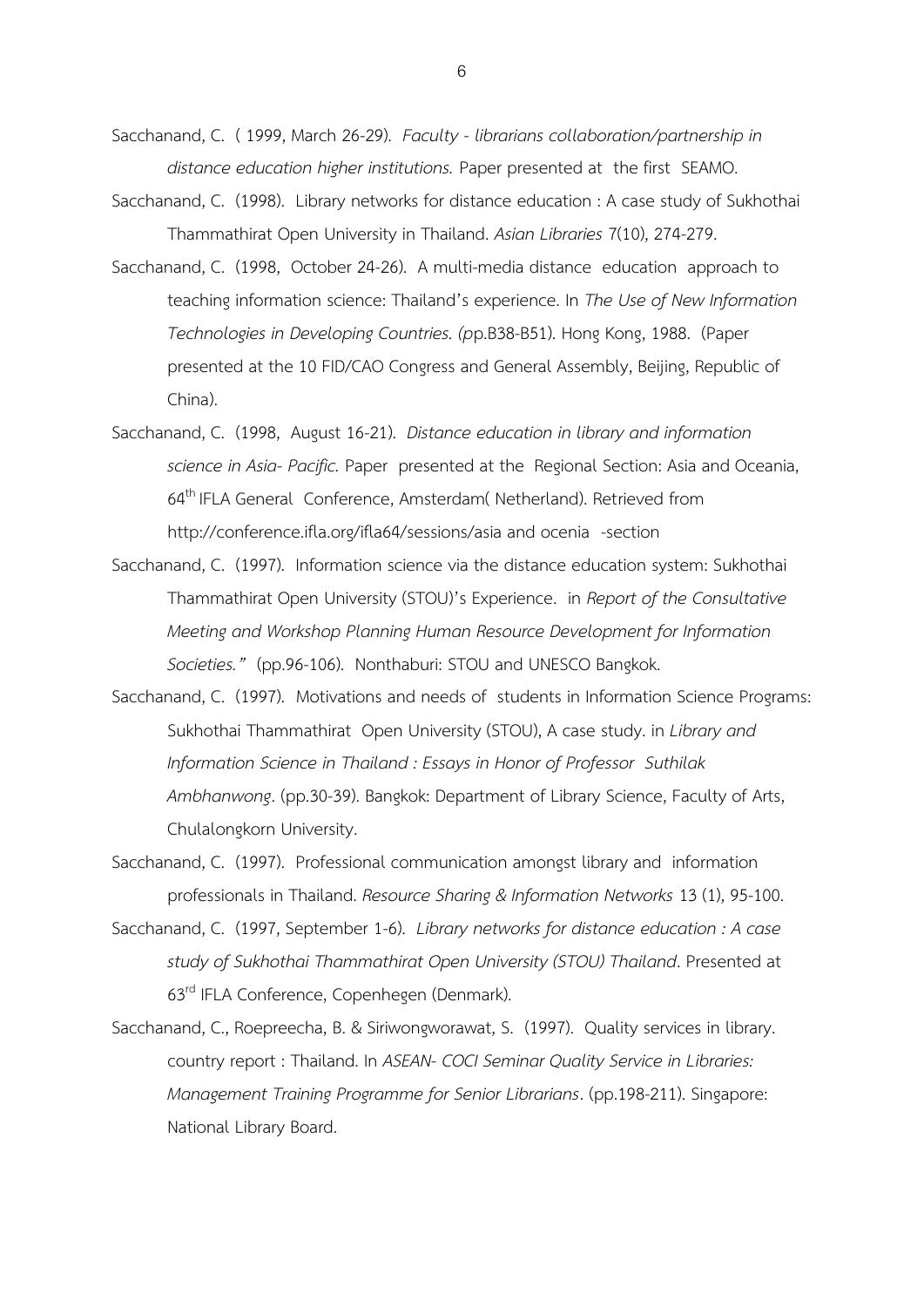- Sacchanand, C. (1996). The Information Science Programs of the School of Liberal Arts, Sukhothai Thammathirat Open University (STOU), Thailand. *Journal of Education for Library and Information Science* 37( 2), 191-196. Retrieved from http://eprints.rclis.org/6009/
- Sacchanand, C. (1995, August 21-26). *Professional communication amongst Library and Information professionals in Thailand.* Paper presented to the Poster Session, 61<sup>st</sup> IFLA Conference, Istanbul (Turkey).

Sacchanand, C. (1993). STOU Faces the Information Age. *Astinfo Newsletter* 8 (3), 6-7.

- Sacchanand, C. (1993, May 18-23). *The motivations and needs of students studying Information Science Programs at the School of Liberal Arts, Sukhothai Thammathirat Open University (STOU) Thailand.* Paper Presented at the International Symposium on the Development of Theory and Practice of Library and Information Science. Wuhan, Republic of China, Central China Normal University.
- Sacchanand, C. (1991). Library education and training for the new challenges in library and information services. in *Proceedings of the Eight Congress of Southeast Asian Librarians* Library Service in the Developing World." (pp.301-304). Jarkata: National Library of Indonesia and Indonesian Library Association.
- Sacchanand, C. (1989, November 29-30). *The Information Science programs of the School of Liberal Arts*, *Sukhothai Thammathirat Open University*. Paper presented to the Seminar on Education and Training for Library and Information Personnel COCI-Project: 6<sup>th</sup> Intra-ASEAN Cultural Programme Exchange of ASEAN Librarians Thailand. Retrieved from

[http://www.jstor.org/stable/40324275?seq=1#page\\_scan\\_tab\\_contents](http://www.jstor.org/stable/40324275?seq=1#page_scan_tab_contents)

Sacchanand, C. (1983). Training programs of Library Associations in the Philippines. *Journal of Philippines Librarianship* 7(1), 11-25.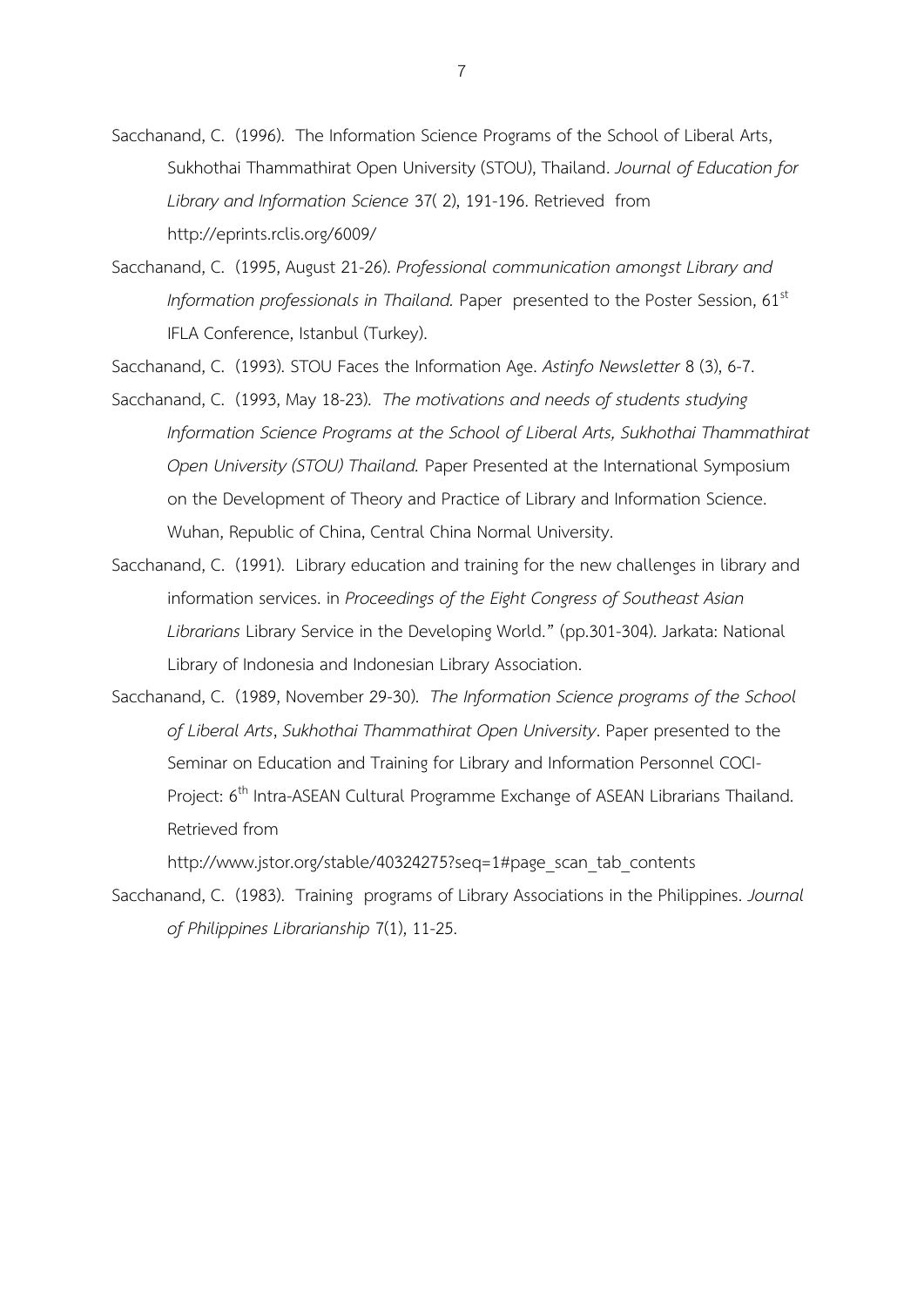- ึชุติมา สัจจานันท์. (2561)..*การพัฒนาการรู้สารสนเทศ สื่อและดิจิทัลสำหรับนักศึกษาทางไกลระดับอุดมศึกษา.* นนทบุรี: มหาวิทยาลัยสุโขทัยธรรมาธิราช. (ทุนอุดหนุนการวิจัยประจำปี 2560 ประเภทพัฒนาการเรียน การสอนทางไกลสู่ระดับนานาชาติ).
- ชุติมา สัจจานันท์. (2561).การพัฒนารูปแบบการส่งเสริมการรู้สารสนเทศสำหรับนักเรียนระดับมัธยมศึกษา ตอนปลาย. *วารสารวิจัย สมาคมห้องสมุดแห่งประเทศไทยฯ*, 11(2), 46-60. ค้นคืนจาก https://www.tci-thaijo.org/index.php/tla\_research/article/view/150511/115702
- ชุติมา สัจจานันท์. (2560).การพัฒนารูปแบบเครือข่ายการรู้สารสนเทศประชาคมอาเซียน. นนทบุรี: มหาวิทยาลัยสุโขทัยธรรมาธิราช. (ทุนอุดหนุนจากงบประมาณแผ่นดินประจำปี 2559 มหาวิทยาลัยสุโขทัยธรรมาธิราช )
- ชุติมา สัจจานันท์. (2559). การพัฒนาชุดฝึกอบรมการรู้สารสนเทศเพื่อการศึกษาทางไกล: ความร่วมมือ ระหว่างมหาวิทยาลัยสุโขทัยธรรมาธิราชกับมหาวิทยาลัยเปิดประเทศญี่ปุ่น. *วารสารญี่ปุ่นศึกษา* 33(2),1-16. ค้นคืนจาก

https://www.tci-thaijo.org/index.php/japanese/article/download/77746/62359

- ชุติมา สัจจานันท์. (2559). *การพัฒนายุทธศาสตร์การบริหารจัดการความร่วมมือการจัดการการศึกษาและ วิจัยทางสารสนเทศศาสตร์ในประชาคมอาเซียน.* นนทบุรี: มหาวิทยาลัยสุโขทัยธรรมาธิราช. (ทุนอุดหนุนจากงบประมาณแผ่นดินประจำปี 2558 มหาวิทยาลัยสุโขทัยธรรมาธิราช ) .ค้นคืนจาก http://ird.stou.ac.th/Researchlib/uploads/2559\_015/%E0%B8%9A%E0%B8%97%E0%B 8%97%E0%B8%B5%E0%B9%88%205.pdf
- ชุติมา สัจจานันท์. (2558). ความเป็นสากลของการศึกษาวิชาบรรณารักษศาสตร์และสารสนเทศศาสตร์ใน ประเทศไทย. *วารสารวิจัย สมาคมห้องสมุดแห่งประเทศไทยฯ* 8(2), 1-19. ค้นคืนจาก [http://www.tci-thaijo.org/index.php/tla\\_research/article/view/47970/39798](http://www.tci-thaijo.org/index.php/tla_research/article/view/47970/39798)
- ชุติมา สัจจานันท์. (2558). *ความเป็นสากลของการศึกษาวิชาบรรณารักษศาสตร์และสารสนเทศศาสตร์ใน ประเทศไทย.* นนทบุรี: มหาวิทยาลัยสุโขทัยธรรมาธิราช. (ทุนอุดหนุนจากงบประมาณแผ่นดิน ประจ าปี 2557 มหาวิทยาลัยสุโขทัยธรรมาธิราช ) .ค้นคืนจาก http://ird.stou.ac.th/dbresearch/fDetail.php?fID=158
- ชุติมา สัจจานันท์. (2557). *การพัฒนาชุดฝึกอบรมการรู้สารสนเทศเพื่อการศึกษาทางไกล: ความร่วมมือ ระหว่างมหาวิทยาลัยสุโขทัยธรรมาธิราชกับมหาวิทยาลัยเปิดประเทศญี่ปุ่น.* นนทบุรี: มหาวิทยาลัยสุโขทัยธรรมาธิราช. (ทุนอุดหนุนการวิจัยเพื่อพัฒนาการเรียนการสอนทางไกลสู่ระดับนา นานาชาติ มหาวิทยาลัยสุโขทัยธรรมาธิราช). ค้นคืนจาก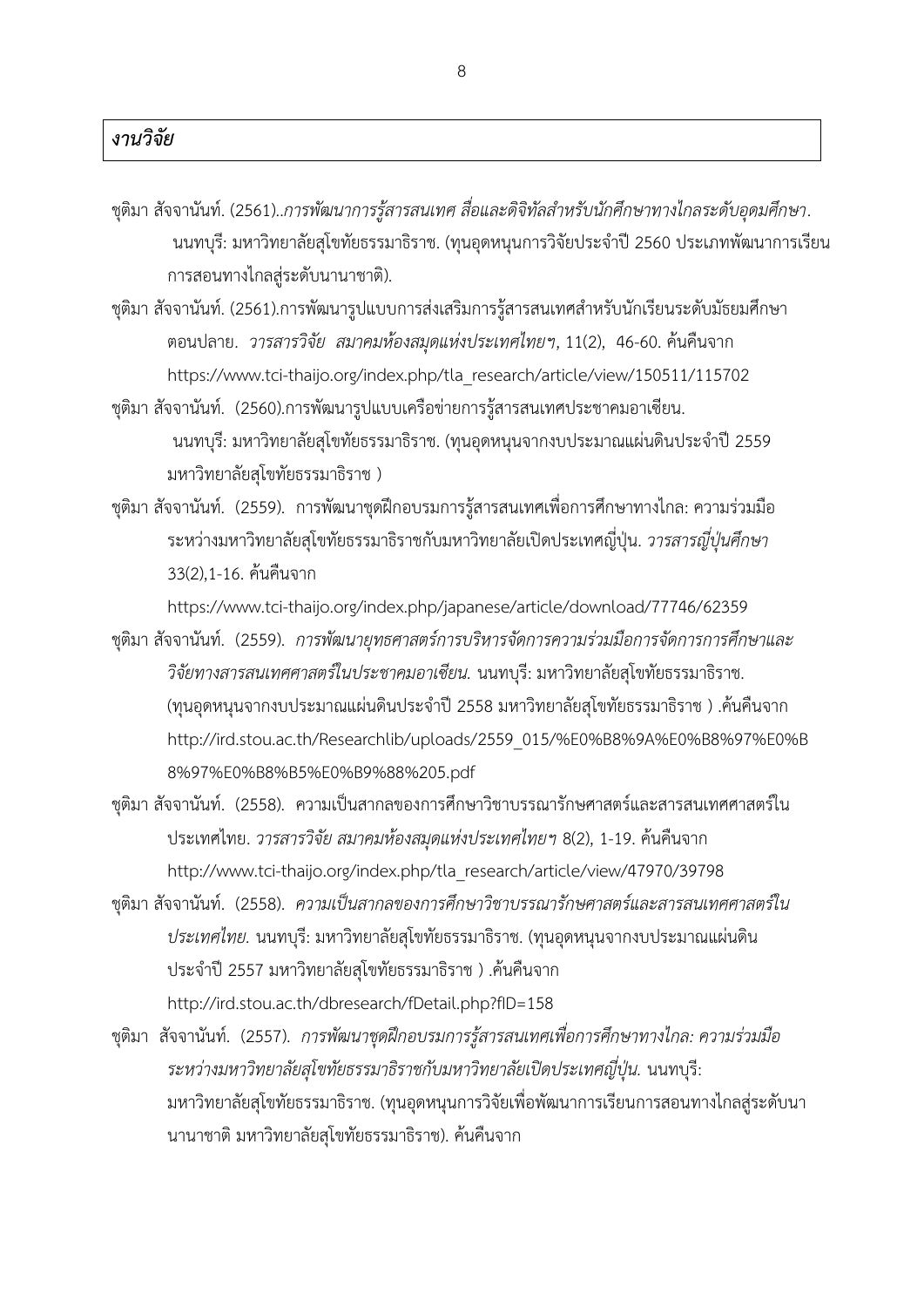ชุติมา สัจจานันท์. (2556). *การพัฒนาชุดฝึกอบรมทางไกลการรู้สารสนเทศส าหรับครูบรรณารักษ์*. นนทบุรี: มหาวิทยาลัยสุโขทัยธรรมาธิราช. (ทุนอุดหนุนจากงบประมาณแผ่นดิน ประจำปี 2555 มหาวิทยาลัยสุโขทัยธรรมาธิราช) ค้นคืนจาก http://ird.stou.ac.th/dbResearch/fDetail.php?fID=90

- ี ชุติมา สัจจานันท์. (2556 ). การพัฒนาชุดฝึกอบรมทางไกลการรู้สารสนเทศสำหรับครูบรรณารักษ์. *วารสาร วิจัยสมาคมห้องสมุดแห่งประเทศไทย*ฯ. 6(2), 1 -12. ค้นคืนจาก http://ird.stou.ac.th/dbResearch/fDetail.php?fID=90
- ชุติมา สัจจานันท์ และกาญจนา ใจกว้าง. (2555). *การพัฒนาตัวชี้วัดการรู้สารสนเทศของนักเรียน* นนทบุรี มหาวิทยาลัยสุโขทัยธรรมาธิราช (ทุนอุดหนุนจากงบประมาณแผ่นดิน ประจำปี 2552 มหาวิทยาลัยสุโขทัยธรรมาธิราช). ค้นคืนจาก

https://www.tci-thaijo.org/index.php/tla\_research/article/download/59193/53303

- ชุติมา สัจจานันท์ และกาญจนา ใจกว้าง. (2555). การพัฒนาตัวชี้วัดการรู้สารสนเทศของนักเรียนไทย. *วารสารวิจัย สมาคมห้องสมุดแห่งประเทศไทย*ฯ. 4( 2), 1 -14. ค้นคืนจาก *http://ird.stou.ac.th/dbResearch/fDetail.php?fID=67*
- ชุติมา สัจจานันท์. (2554). การพัฒนาชุดฝึกอบรมทางไกลหลักสูตรการบริการและส่งเสริมการใช้บริการ ห้องสมุดประชาชน *วารสารสุโขทัยธรรมาธิราช* 24(1), 59-68.ค้นคืนจาก http://www.stou.ac.th/Offices/Oaa/OaaOldPage/Professional/Train\_Professional/stouJ ournal/uploadStouJournal/13\_VtNxToVaSrLeSdJ.pdf
- ชุติมา สัจจานันท์. (2554). *การพัฒนามาตรฐานการรู้สารสนเทศและยุทธศาสตร์การพัฒนานักเรียนไทยให้ เป็นผู้รู้สารสนเทศ.* นนทบุรี: มหาวิทยาลัยสุโขทัยธรรมาธิราช. (ทุนอุดหนุนจากงบประมาณแผ่นดิน ประจ าปี 2552 มหาวิทยาลัยสุโขทัยธรรมาธิราช) ค้นคืนจาก

http://doi.nrct.go.th//ListDoi/listDetail?Resolve\_DOI=10.14457/STOU.res.2011.3

- ชุติมา สัจจานันท์. (2554). *การพัฒนามาตรฐานการรู้สารสนเทศ*ส าหรับนักเรียนไทย. *วารสารวิจัย สมาคม ห้องสมุดแห่งประเทศไทย* ฯ. 4 (1), 13 - 22.
- ชุติมา สัจจานันท์. (2554). *การวิเคราะห์วิทยานิพนธ์แขนงวิชาสารสนเทศศาสตร์*สาขาวิชาศิลปศาสตร์ มหาวิทยาลัยสุโขทัยธรรมาธิราช (ปีการศึกษา 2546 -2553*). วารสารวิชาการบัณฑิตศึกษา มหาวิทยาลัยราชภัฎนครสวรรค์* 6(17), 1-12*.* ค้นคืนจาก

*https://www.tci-thaijo.org/index.php/JSSRA/article/download/24426/20791*

ชุติมา สัจจานันท์. (2554). การสังเคราะห์องค์ความรู้ห้องสมุดมีชีวิตรูปแบบอุทยานการเรียนรู้. ใน *Thailand Conference on Reading 2011 (หน้*า 195-227). กรุงเทพมหานคร: สำนักงานอุทยาน การเรียนรู้.ค้นคืนจาก https://www.tkpark.or.th/stocks/extra/00046b.pdf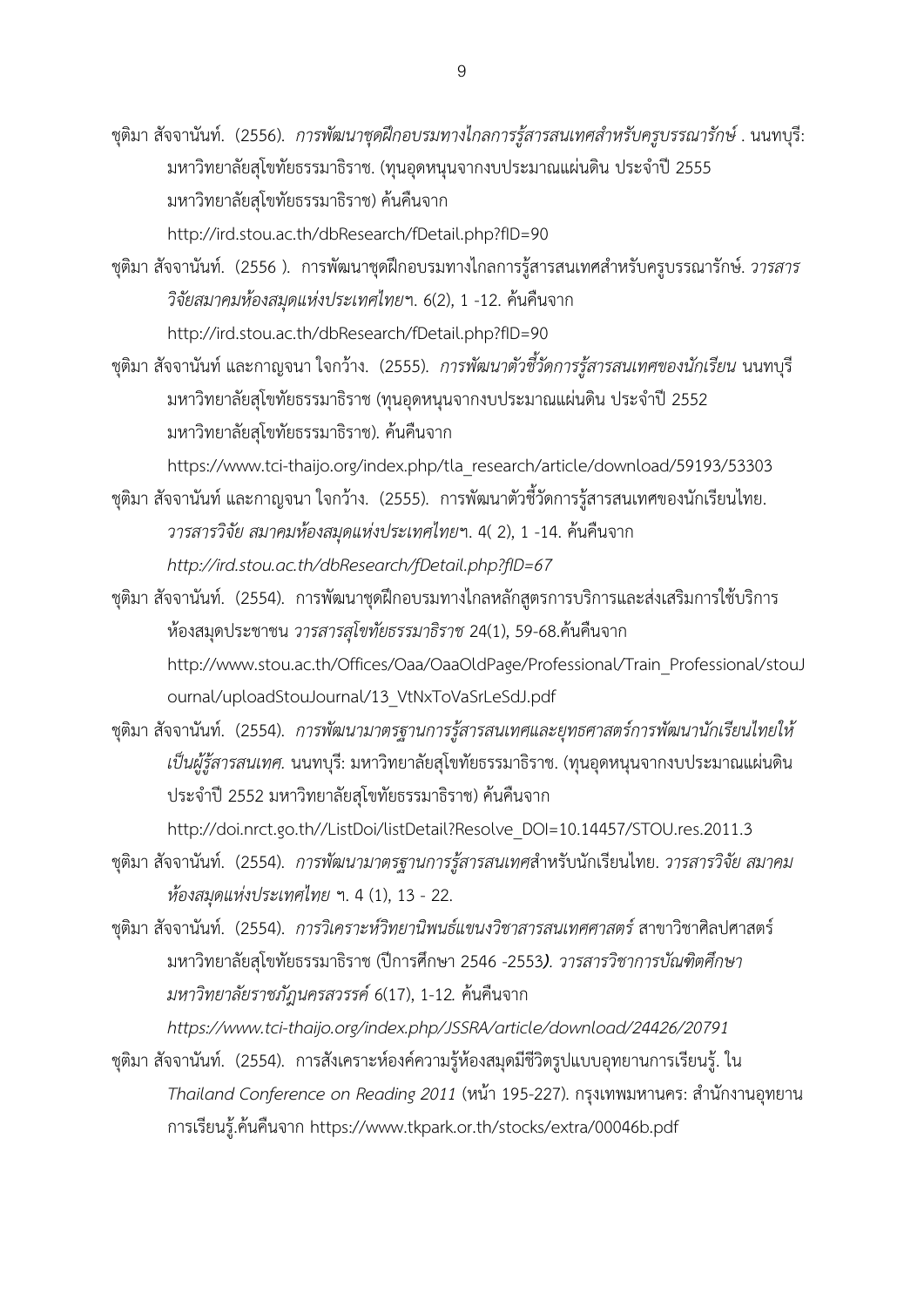- ชุติมา สัจจานันท์ และบุญศรี พรหมมาพันธุ์. (2554). การพัฒนามาตรฐานและตัวชี้วัดการดำเนินงาน ห้องสมุดมีชีวิตรูปแบบอุทยานการเรียนรู้. *วารสารมนุษยศาสตร์ปริทรรศน์.* 33(2), 1-18. ค้น คืนจาก http://ejournals.swu.ac.th/index.php/hm/article/view/3054/3073
- ชุติมา สัจจานันท์ และบุญศรี พรหมมาพันธุ์. (2554). การวิจัยติดตามประเมินผลโครงการอบรมและประกวด ห้องสมุดมีชีวิตสำนักงานอุทยานการเรียนรู้ ครั้งที่ 2 . *วารสารสงขลานครินทร์ ฉบับมนุษยศาสตร์และ สังคมศาสตร์.* 17(5): 163-193. ค้นคืนจาก

<https://www.tkpark.or.th/stocks/extra/0005a1.pdf>

- ชุติมา สัจจานันท์ และบุญศรี พรหมมาพันธุ์. (2554). *การวิจัยและพัฒนามาตรฐานและตัวชี้วัดการ ดำเนินงานห้องสมุด มีชีวิต รูปแบบอุทยานการเรียนรู้.* กรุงเทพมหานคร:สำนักงานอุทยานการเรียนรู้. ค้นคืนจาก https://www.tkpark.or.th/stocks/extra/00044f.pdf
- ชุติมา สัจจานันท์. (2553). *การพัฒนาชุดฝึกอบรมทางไกลหลักสูตรการบริการและส่งเสริมการใช้บริการ ห้องสมุดประชาชน*. นนทบุรี: มหาวิทยาลัยสุโขทัยธรรมาธิราช (ทุนอุดหนุนจากงบประมาณแผ่นดิน ประจ าปี 2552 ของมหาวิทยาลัยสุโขทัยธรรมาธิราช).
- ชุติมา สัจจานันท์, กาญจนา ใจกว้าง และมาลี ล้ าสกุล**.** (2553). *การสังเคราะห์องค์ความรู้ห้องสมุดมีชีวิต รูปแบบอุทยานการเรียนรู้* นนทบุรี: สำนักงานอุทยานการเรียนรู้และมหาวิทยาลัยสุโขทัยธรรมาธิราช (แหล่งทุนวิจัยสำนักงานอุทยานการเรียนรู้). ค้นคืนจาก http://www.tkpark.or.th/stocks/extra/00046b.pdf
- *ชุติมา สัจจานันท์*และบุญศรี พรหมมาพันธุ์. *(2553). รายงานการวิจัยติดตามประเมินผลโครงการอบรมและ ประกวดห้องสมุดมีชีวิต ครั้งที่ 2*. กรุงเทพมหานคร: สำนักงานอุทยานการเรียนรู้ (ทุนวิจัยสำนักงาน อุทยานการเรียนรู้). ค้นคืนจาก https://www.tkpark.or.th/stocks/extra/0005a1.pdf
- *ชุติมา สัจจานันท์*, บุญศรี พรหมมาพันธุ์ และอลิสา วานิชดี. *(2553). การพัฒนาชุดฝึกอบรมทางไกลเพื่อ พัฒนาสมรรถนะบรรณารักษ์ห้องสมุดประชาชน* นนทบุรี: สาขาวิชาศิลปศาสตร์ มหาวิทยาลัยสุโขทัยธรรมาธิราช (ทุนอุดหนุนจากงบประมาณแผ่นดิน บริการทางวิชาการแก่สังคม มหาวิทยาลัยสุโขทัยธรรมาธิราช ประจำปี 2551).
- สิริวรรณศรีพหล, ชุติมา สัจจานันท์. และคนอื่น ๆ. ( 2553*). รายงานการวิจัยเรื่องการพัฒนาแผนยุทธศาสตร์ elearning ในระบการการศึกษาทางไกล เพื่อบริการวิชาการแก่สังคมของมหาวิทยาลัยสุโขทัยธรรมาธิราช พ.ศ. 2552-2555.* นทบุรี: มหาวิทยาลัยสุโขทัยธรรมาธิราช.
- ชุติมา สัจจานันท์, บุญศรี พรหมมาพันธุ์อลิสา วานิชดี. (2552). *การพัฒนาชุดฝึกอบรมเพื่อพัฒนาสมรรถนะ บรรณารักษ์ห้องสมุดประชาชน.* นนทบุรี: สาขาวิชาศิลปศาสตร์ มหาวิทยาลัยสุโขทัยธรรมาธิราช (ทุนอุดหนุนจากงบประมาณแผ่นดินประจำปี 2551 ของมหาวิทยาลัยสุโขทัยธรรมาธิราช).
- ชุติมา สัจจานันท์. (2551). การประเมินผลการดำเนินงานห้องสมุดประชาชนในประเทศไทยตามมาตรฐาน ห้องสมุดประชาชน *วารสารวิจัย สมาคมห้องสมุดแห่งประเทศไทย*ฯ 1(1), 1-15.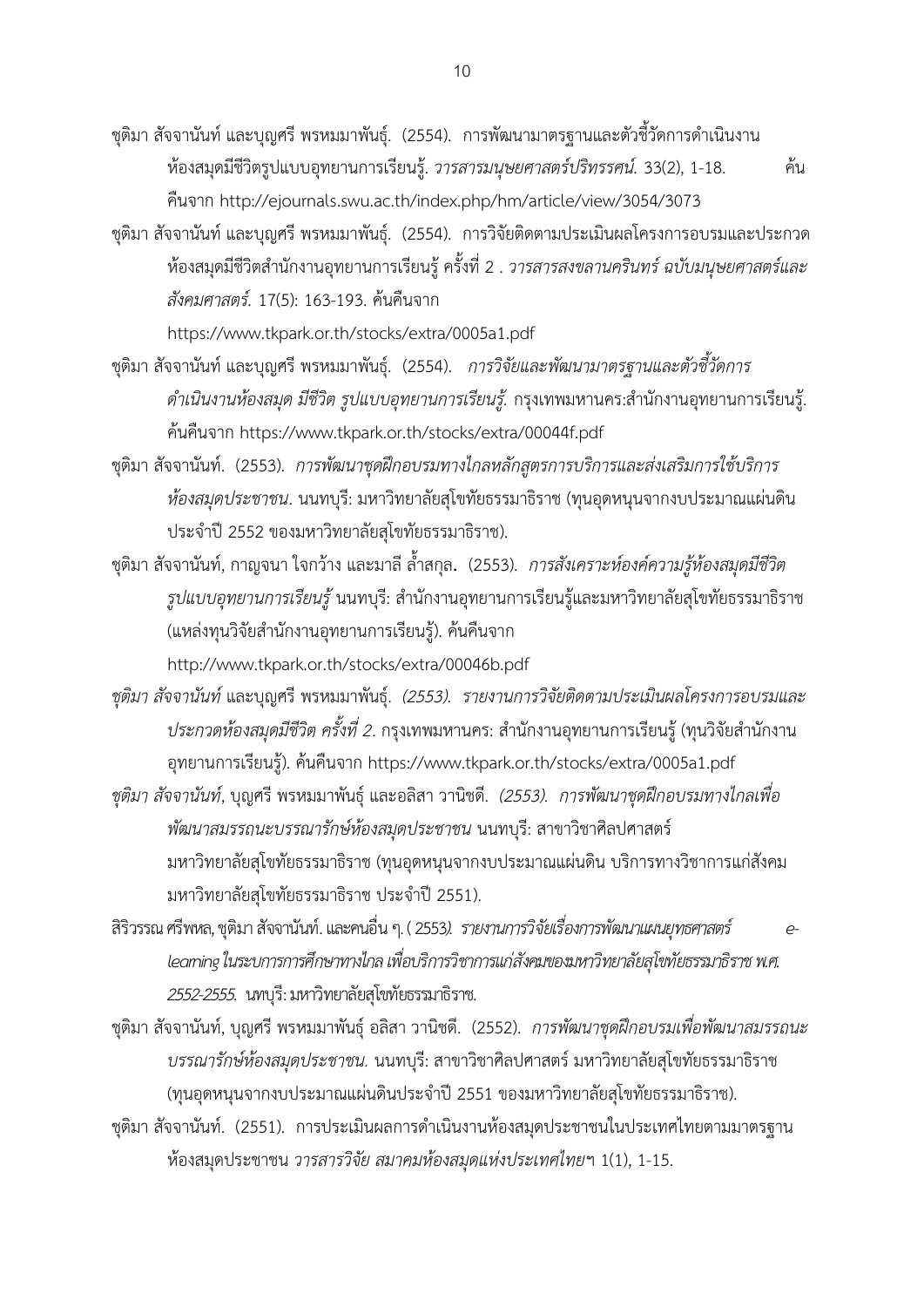ีชุติมา สัจจานันท์, บุญศรี พรหมมาพันธ์ และศิริพร สัจจานันท์. (2550). *การประเมินผลการดำเนินงาน ห้องสมุดประชาชนในประเทศไทย.* กรุงเทพมหานคร: สำนักงานเลขาธิการสภาการศึกษา กระทรวงศึกษาธิการ (ทุนอุดหนุนการวิจัยสำนักงานเลขาธิการสภาการศึกษา). ค้นคืนจาก http://backoffice.onec.go.th/uploads/Book/792-file.pdf

ชุติมา สัจจานันท์, บุญศรี พรหมมาพันธ์, จุมพล หนิมพานิช เสน่ห์ จุ้ยโต และศิริพร สัจจานันท์. (2550). *การ วิจัยขีดสมรรถนะหลักของบุคลากรส านักงานสภาที่ปรึกษาเศรษฐกิจและสังคมแห่งชาติ*. ึกรุงเทพมหานคร: สำนักงานสภาที่ปรึกษาเศรษฐกิจและสังคมแห่งชาติ (ทุนอุดหนุนการวิจัยสำนักงาน สภาที่ปรึกษาเศรษฐกิจและสังคมแห่งชาติ).

ชุติมา สัจจานันท์. (2549). การสร้างเสริมจรรยาบรรณบรรณารักษ์และนักสารนิเทศแก่นักศึกษา วิชาเอก บรรณารักษศาสตร์และสารนิเทศศาสตร์ ระดับบัณฑิตศึกษา. *วารสารวิจัยสังคมศาสตร์ สมาคมวิจัย สังคมศาสตร์แห่งประเทศไทย* (ประมวลบทความวิจัยคัดสรรและบทความที่นำเสนอในงานประชุม ใหญ่สามัญประจ าปี 2549 ณ คณะครุศาสตร์ จุฬาลงกรณ์มหาวิทยาลัย 18 พฤศจิกายน 2549).

ึชุติมา สัจจานันท์. (2549). รายงาน*การวิจัยการพัฒนามาตรฐานห้องสมุดประชาชนที่เหมาะสมสำหรับ ประเทศไทย. "ส*ิ่งพิมพ์ สกศ. อันดับที่ 9/2549". กรุงเทพมหานคร: สำนักงานเลขาธิการสภา การศึกษา กระทรวงศึกษาธิการ. (ทุนอุดหนุนการวิจัยสำนักงานเลขาธิการสภาการศึกษา).

ชุติมา สัจจานันท์, บุญศรี พรหมมาพันธ์ และศิริพร สัจจานันท์. (2549). *การพัฒนาตัวชี้วัดเพื่อการ ประเมินผลการดำเนินงานห้องสมุดประชาชนในประเทศไทย* กรุงเทพมหานคร: สำนักงานเลขาธิการ สภาการศึกษา กระทรวงศึกษาธิการ (ทุนอุดหนุนการวิจัยสำนักงานเลขาธิการสภาการศึกษา).

ชุติมา สัจจานันท์. (2548). *การสังเคราะห์งานวิจัยเรื่อง รูปแบบ ยุทธศาสตร์และแนวทางการบูรณาการการ ศาสนากับการศึกษาของวัดในพระพุทธศาสนา: กรณีการจัดการศึกษาตามอัธยาศัย.* กรุงเทพมหานคร: สำนักงานเลขาธิการสภาการศึกษา (ทุนอุดหนุนการวิจัยสำนักงานเลขาธิการสภา การศึกษา). ค้นคืนจาก http://admin.e-library.onecapps.org/Book/894.pdf

ชุติมา สัจจานันท์. (2547).*การเสริมสร้างจรรยาบรรณแก่นักศึกษาระดับบัณฑิตศึกษา สาขาวิชา บรรณารักษศาสตร์และสารสนเทศศาสตร์*. นนทบุรี: มหาวิทยาลัยสุโขทัยธรรมาธิราช (ทุนอุดหนุน การวิจัย มหาวิทยาลัยสุโขทัยธรรมาธิราช).

ี ชุติมา สัจจานันท์. (2547). *รายงานการวิจัยเพื่อการวางแผนพัฒนาบุคลากรระดับปฎิบัติการ สำนักงานสภาที่ ปรึกษาเศรษฐกิจและสังคมแห่งชาติ.* กรุงเทพมหานคร: สำนักงานสภาที่ปรึกษาเศรษฐกิจและสังคม แห่งชาติ. (ทุนอุดหนุนการวิจัยสำนักงานสภาที่ปรึกษา เศรษฐกิจและสังคมแห่งชาติ).

ชุติมา สัจจานันท์. (2546).การวิเคราะห์เนื้อหาเกี่ยวกับจรรยาบรรณวิชาชีพในหลักสูตรระดับบัณฑิตศึกษา สาขาวิชาบรรณารักษศาสตร์และสารสนเทศศาสตร์ *วารสารห้องสมุด4*8( 2), 2 - 13.

ิชุติมา สัจจานันท์. (2546). การวิจัยเพื่อพัฒนามาตรฐานห้องสมุดประชาชนที่เหมาะสมสำหรับประเทศไทย *วารสารการศึกษาไทย* 2(15), 5 - 19.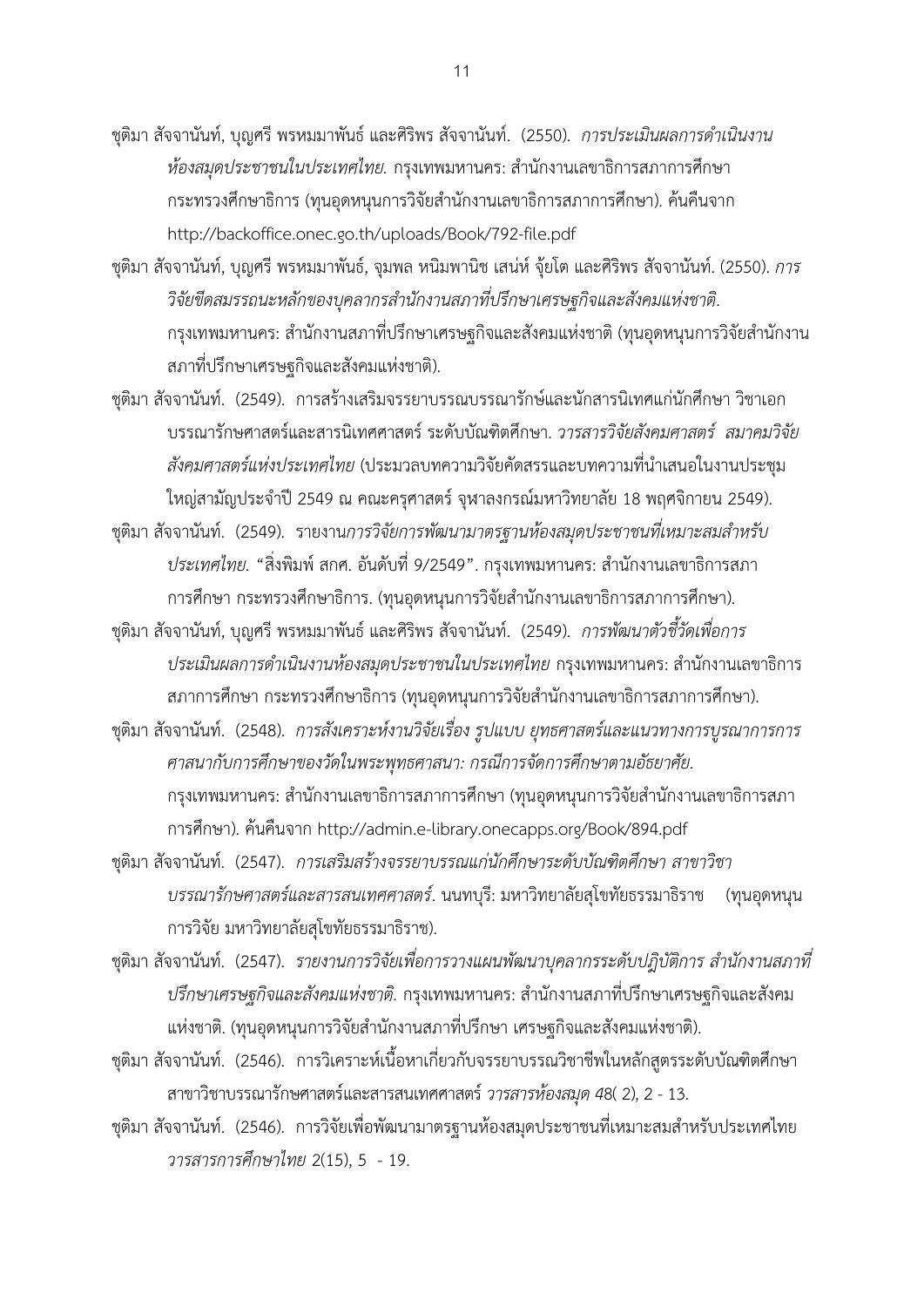ชุติมา สัจจานันท์. (2546). การสร้างเสริมจรรยาบรรณวิชาชีพแก่นักศึกษาระดับบัณฑิตศึกษา สาขาวิชา บรรณารักษศาสตร์และสารสนเทศศาสตร์*วารสารสุโขทัยธรรมาธิราช* 17(2), 61-74.

- ชุติมา สัจจานันท์ และวิภา เจริญภัณฑารักษ์. (2546). การพัฒนาชุดฝึกอบรมด้วยตนเองผ่านเว็บเรื่องการค้น คืนสารสนเทศโดยอิงการศึกษาทางไกล. *วารสารสุโขทัยธรรมาธิราช* 18(2), 88 - 95.
- ชุติมา สัจจานันท์, วรรณา บัวเกิด, ธนรัชฏ์ ศิริสวัสดิ์ และศิริน โรจนสโรช. (2543). *การพัฒนาเกณฑ์การ ประเมินค่าวรรณกรรมไทย*. หนังสือชุดงานวิจัยด้านภาษาไทย. กรุงเทพมหานคร: สถาบันภาษาไทย กรมวิชาการ.ค้นคืนจาก http://thaiitteacher.no-ip.info/Storage/53/809/book.pdf
- ชุติมา สัจจานันท์. (2542). ความเป็นครูสถิตในหทัยพระองค์ : สมเด็จพระเทพรัตนราชสุดาฯ สยามบรมราช กุมารี. ใน *หนังสือคือภูมิพลังแห่งปัญญา,* (หน้า 8-22). กรุงเทพมหานคร: กรมวิชาการ กระทรวงศึกษาธิการ.
- ชุติมา สัจจานันท์ และคณะ. (2541). *ความเป็นครูสถิตในหทัยพระองค์: สมเด็จพระเทพรัตนราชสุดาฯ สยาม บรมราชกุมารี.* กรุงเทพฯ : ส านักงานคณะกรรมการข้าราชการครู.
- ชุติมา สัจจานันท์. (2539)*. พัฒนาการการศึกษาวิชาบรรณารักษศาสตร์และสารนิเทศศาสตร์ระดับ บัณฑิตศึกษาในประเทศไทย***.** นนทบุรี: มหาวิทยาลัยสุโขทัยธรรมาธิราช. (ทุนอุดหนุนการวิจัยกองทุน รัตนโกสินทร์สมโภช 200 ปี มหาวิทยาลัยสุโขทัยรรมาธิราช).
- ชุติมา สัจจานันท์. (2537)*. สถานภาพงานวิจัยทางบรรณารักษศาสตร์และสารนิเทศศาสตร์ในประเทศไทย.* กรุงเทพมหานคร: สำนักงานคณะกรรมการวิจัยแห่งชาติ. (ทุนอุดหนุนการวิจัยของสำนักงาน คณะกรรมการวิจัยแห่งชาติ).
- ชุติมา สัจจานันท์. (2535). *แรงจูงใจและความต้องการของนักศึกษาหลักสูตรแขนงวิชาสารนิเทศศาสตร์ สาขาวิชาศิลปศาสตร์ มหาวิทยาลัยสุโขทัยธรรมาธิราช.* นนทบุรี: มหาวิทยาลัยสุโขทัยธรรมาธิราช. (ทุนอุดหนุนการวิจัยกองทุนรัตนโกสินทร์สมโภช 200 ปี มหาวิทยาลัยสุโขทัยธรรมาธิราช).
- ชุติมา สัจจานันท์ และสุนทรี ศุภวงศ์. (2533). *บรรณนิทัศน์เรื่องเกี่ยวกับพระบาทสมเด็จพระพุทธเลิศหล้า นภาลัย***.** กรุงเทพมหานคร: มูลนิธิพระบาทสมเด็จพระพุทธเลิศหล้านภาลัย. (ทุนอุดหนุนการวิจัย มูลนิธิพระบาทสมเด็จพระพุทธเลิศหล้านภาลัย).
- ชุติมา สัจจานันท์, วลัยพร เหมะรัชตะ และเปรมวัลย์ วาริธร. (2529). *วารสารสังคมศาสตร์ไทย : การ วิเคราะห์และบรรณนิทัศน์*. กรุงเทพมหานคร: ภาควิชาบรรณารักษศาสตร์คณะอักษรศาสตร์ จุฬาลงกรณ์มหาวิทยาลัย. (ทุนอุดหนุนการวิจัยของคณะอักษรศาสตร์จุฬาลงกรณ์มหาวิทยาลัย).

ชุติมา สัจจานันท์, สถาพร ศรีสุข และพรรณี แพ่งกุล. (2528). *ปัญหาจริยธรรมของครู อาจารย์โรงเรียน ประถมศึกษา.* กรุงเทพมหานคร: วิทยาลัยครูธนบุรี. (ทุนอุดหนุนการวิจัยของกรมการ ฝึกหัดครู).

ชุติมา สัจจานันท์ และคณะ. (2528). *ผลงานทางวิชาการของอาจารย์วิทยาลัยครูธนบุรี : การวิเคราะห์และ บรรณนิทัศน์*. กรุงเทพมหานคร: ภาควิชาบรรณารักษศาสตร์ คณะวิชามนุษยศาสตร์และสังคมศาสตร์ วิทยาลัยครูธนบุรี. (ทุนอุดหนุนการวิจัยของวิทยาลัยครูธนบุรี).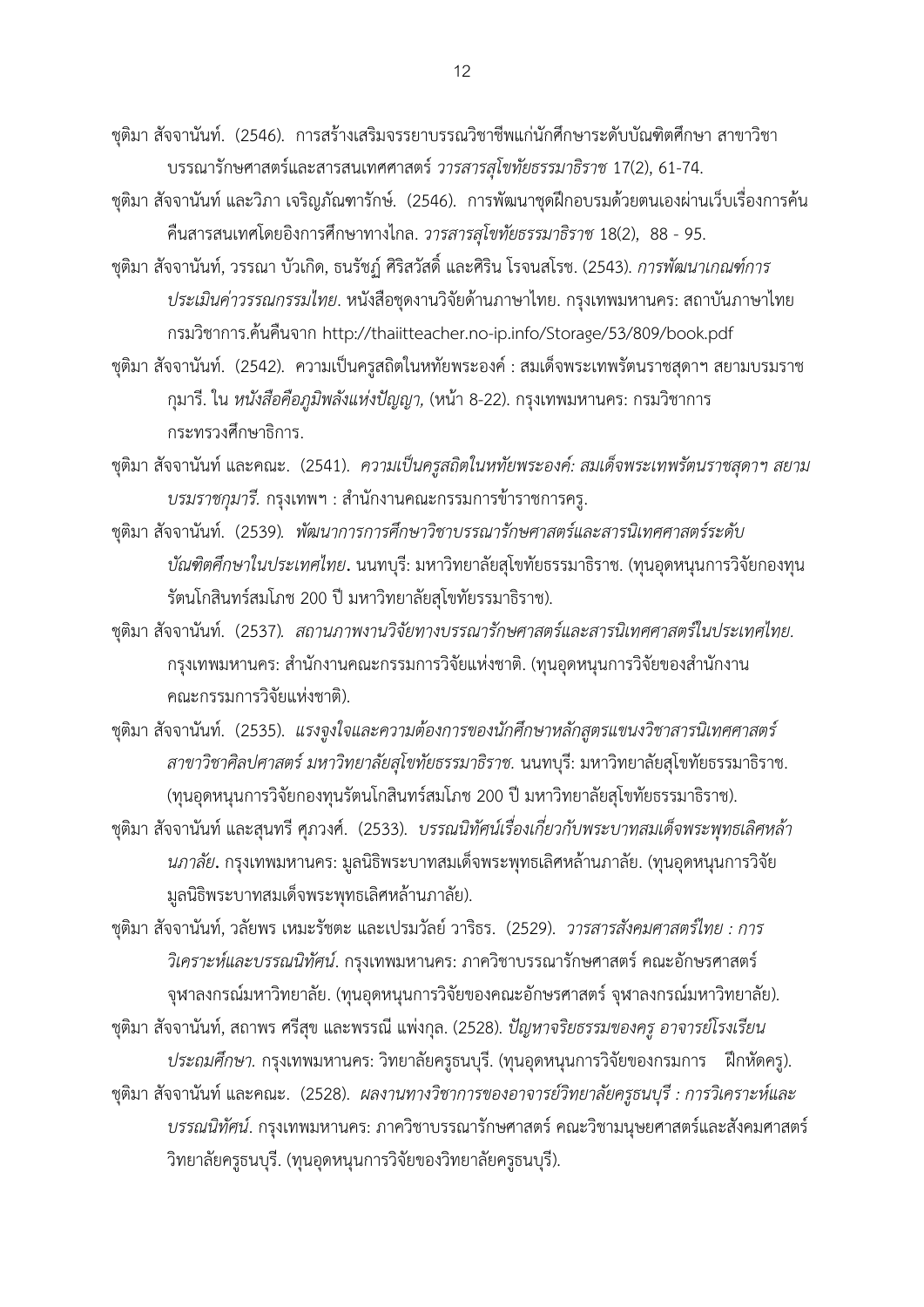ชุติมา สัจจานันท์, อุบล บุญชู, สุภาพร ดุษฎีพฤฒิพันธ์และดวงเนตร เบี้ยวไข่มุก. (2524). *การศึกษา สถานภาพการท างานของอาจารย์ภาควิชาบรรณารักษศาสตร์ในวิทยาลัยครูทั่วประเทศ.*  กรุงเทพมหานคร: กรมการฝึกหัดครู กระทรวงศึกษาธิการ. (ทุนอุดหนุนการวิจัยของกรมการฝึกหัดครู). ชุติมา สัจจานันท์, ศุภรัตน์สุขสมนิล, นิภา เมธธาวีชัย และนิศารัตน์ ศิลปเดช. (2524). *การศึกษาสภาพ ความสนใจของสมาชิกต่อกิจกรรมของศูนย์เยาวชน.* กรุงเทพมหานคร: ศูนย์ส่งเสริมและพัฒนา วัฒนธรรม วิทยาลัยครูธนบุรี. (ทุนอุดหนุนการวิจัยของสำนักงานคณะกรรมการวัฒนธรรมแห่งชาติ).

#### *งานวิจัยพัฒนาการจัดการศึกษา*

- ชุติมา สัจจานันท์. (2560). *การพัฒนาคุณภาพสู่สากล การจัดการศึกษา การวิจัยและการบริการวิชาการ สารสนเทศศาสตร์ ระดับดุษฎีบัณฑิต สาขาวิชาศิลปศาสตร์มหาวิทยาลัยสุโขทัยธรรมาธิราช.* นนทบุรี: สาขาวิชาศิลปศาสตร์ มหาวิทยาลัยสุโขทัยธรรมาธิราช. (งบประมาณพัฒนาการเรียนการ สอนระดับดุษฎีบัณฑิต สาขาวิชาศิลปศาสตร์ มหาวิทยาลัยสุโขทัยธรรมาธิราช)
- ชุติมา สัจจานันท์. (2560). *การวิจัยชุดการจัดการความรู้การเรียนรู้และผลการเรียนรู้ชุดวิชา13902 การวิจัยและระเบียบวิธีวิจัยขั้นสูงทางสารสนเทศศาสตร์หลักสูตรปรัชญาดุษฎีบัณฑิต แขนงวิชา สารสนเทศศาสตร์ มหาวิทยาลัยสุโขทัยธรรมาธิราช ตามมาตรฐานผลการเรียนรู้ ตามกรอบ มาตรฐานคุณวุฒิระดับอุดมศึกษาแห่งชาติ (ภาคการศึกษา 1/2559).*นนทบุรี: สาขาวิชาศิลปศาสตร์ มหาวิทยาลัยสุโขทัยธรรมาธิราช. (งบประมาณพัฒนาการเรียนการสอนระดับดุษฎีบัณฑิต สาขาวิชา ศิลปศาสตร์ มหาวิทยาลัยสุโขทัยธรรมาธิราช)
- ชุติมา สัจจานันท์. (2560). *การวิจัยชุดการจัดการความรู้การเรียนรู้และผลการเรียนรู้ชุดวิชา13722 การ วิจัยและสถิติประยุกต์ทางสารสนเทศศาสตร์ ระดับปริญญาโท แขนงวิชาสารสนเทศศาสตร์ มหาวิทยาลัยสุโขทัยธรรมาธิราช ตามมาตรฐานผลการเรียนรู้ ตามกรอบมาตรฐานคุณวุฒิ ระดับอุดมศึกษาแห่งชาติ (ภาคการศึกษา 1-2/2558).*นนทบุรี: สาขาวิชาศิลปศาสตร์ มหาวิทยาลัยสุโขทัยธรรมาธิราช. (งบประมาณพัฒนาการเรียนการสอนระดับดุษฎีบัณฑิต สาขาวิชา ศิลปศาสตร์ มหาวิทยาลัยสุโขทัยธรรมาธิราช).
- ชุติมา สัจจานันท์. (2559). *การพัฒนาคุณภาพสู่สากล การจัดการศึกษา การวิจัยและการบริการวิชาการ สารสนเทศศาสตร์ ระดับดุษฎีบัณฑิต สาขาวิชาศิลปศาสตร์มหาวิทยาลัยสุโขทัยธรรมาธิราช.* นนทบุรี: สาขาวิชาศิลปศาสตร์ มหาวิทยาลัยสุโขทัยธรรมาธิราช. (งบประมาณพัฒนาการเรียนการ สอนระดับดุษฎีบัณฑิต สาขาวิชาศิลปศาสตร์ มหาวิทยาลัยสุโขทัยธรรมาธิราช)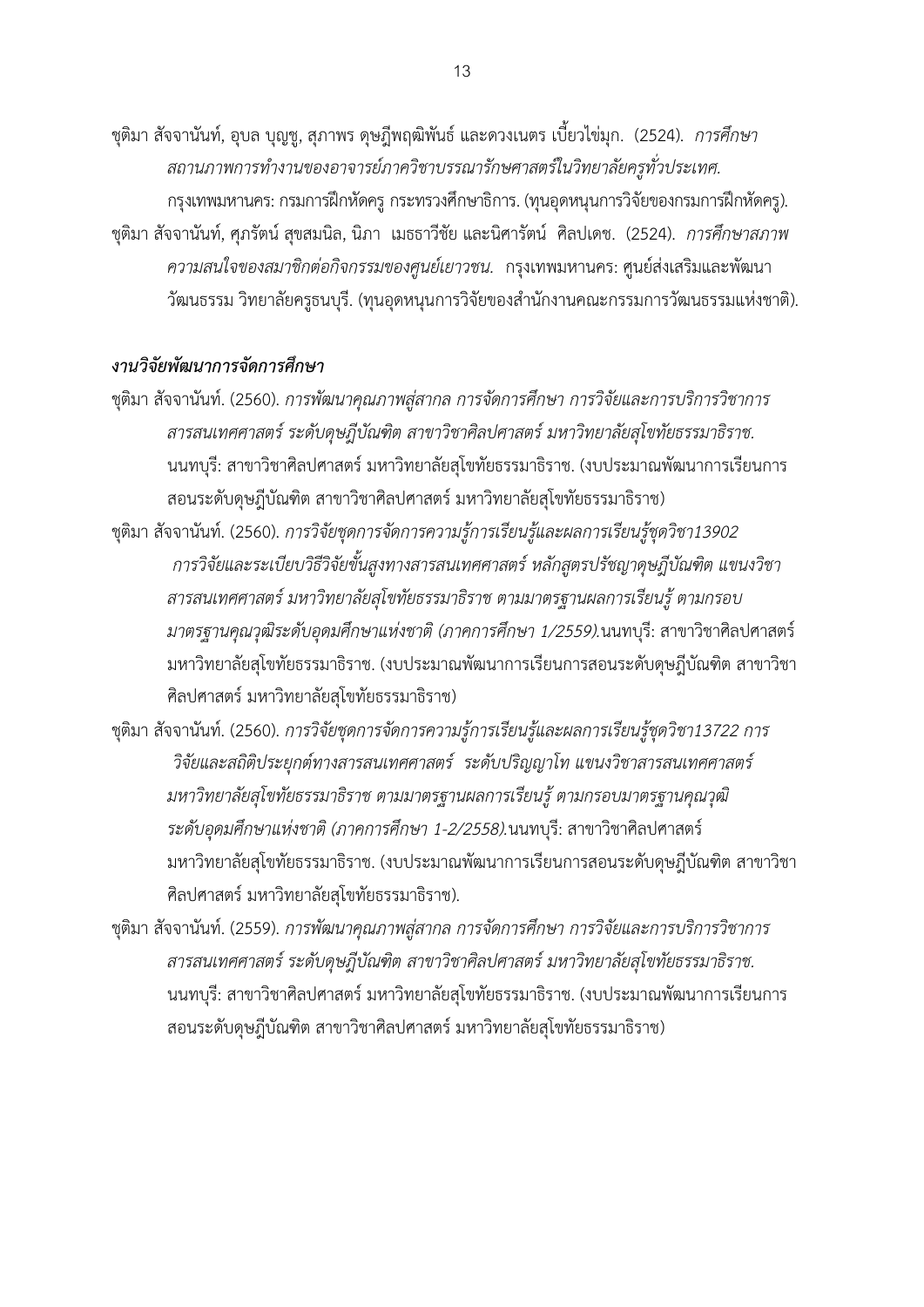- ชุติมา สัจจานันท์. (2559). *การวิจัยชุดการจัดการความรู้การเรียนรู้และผลการเรียนรู้ชุดวิชา13902 การวิจัยและระเบียบวิธีวิจัยขั้นสูงทางสารสนเทศศาสตร์หลักสูตรปรัชญาดุษฎีบัณฑิต แขนงวิชา สารสนเทศศาสตร์ มหาวิทยาลัยสุโขทัยธรรมาธิราช ตามมาตรฐานผลการเรียนรู้ ตามกรอบ มาตรฐานคุณวุฒิระดับอุดมศึกษาแห่งชาติ (ภาคการศึกษา 1/2558).*นนทบุรี: สาขาวิชาศิลปศาสตร์ มหาวิทยาลัยสุโขทัยธรรมาธิราช. (งบประมาณพัฒนาการเรียนการสอนระดับดุษฎีบัณฑิต สาขาวิชา ศิลปศาสตร์ มหาวิทยาลัยสุโขทัยธรรมาธิราช)
- ชุติมา สัจจานันท์. (2559). *การวิจัยชุดการจัดการความรู้การเรียนรู้และผลการเรียนรู้ชุดวิชา13722 การ วิจัยและสถิติประยุกต์ทางสารสนเทศศาสตร์ ระดับปริญญาโท แขนงวิชาสารสนเทศศาสตร์ มหาวิทยาลัยสุโขทัยธรรมาธิราช ตามมาตรฐานผลการเรียนรู้ ตามกรอบมาตรฐานคุณวุฒิ ระดับอุดมศึกษาแห่งชาติ (ภาคการศึกษา 1-2/2558).*นนทบุรี: สาขาวิชาศิลปศาสตร์ มหาวิทยาลัยสุโขทัยธรรมาธิราช. (งบประมาณพัฒนาการเรียนการสอนระดับดุษฎีบัณฑิต สาขาวิชา ศิลปศาสตร์ มหาวิทยาลัยสุโขทัยธรรมาธิราช)
- ชุติมา สัจจานันท์ และฐิติมา ศรีวัฒนกุล. (2558). *การวิจัยเพื่อพัฒนาผลสัมฤทธิ์ในการบริหารจัดการ การเตรียมการดุษฎีนิพนธ์และ การน าเสนอข้อค้นพบและรายงานความก้าวหน้าดุษฎีนิพนธ์ แขนงวิชาสารสนเทศศาสตร์สาขาวิชาศิลปศาสตร์มหาวิทยาลัยสุโขทัยธรรมาธิราช.* นนทบุรี: สาขาวิชาศิลปศาสตร์มหาวิทยาลัยสุโขทัยธรรมาธิราช. (งบประมาณพัฒนาการเรียนการสอนระดับ ดุษฎีบัณฑิต สาขาวิชาศิลปศาสตร์ มหาวิทยาลัยสุโขทัยธรรมาธิราช).
- ี ชุติมา สัจจานันท์, ฐิติมา ศรีวัฒนกุล และน้ำทิพย์ วิภาวิน. (2558). *การประเมินหลักสูตรปรัชญา ดุษฎีบัณฑิต แขนงวิชาสนเทศศาสตร์ มหาวิทยาลัย สุโขทัยธรรมาธิราช* .นนทบุรี: มหาวิทยาลัยสุโขทัยธรรมาธิราช.(งบประมาณพัฒนาการเรียนการสอนระดับดุษฎีบัณฑิต สาขาวิชา ศิลปศาสตร์ มหาวิทยาลัยสโขทัยธรรมาธิราช).
- ี ชุติมา สัจจานันท์, กาญจนา ใจกว้าง และน้ำทิพย์ วิภาวิน. (2554). *การพัฒนารูปแบบการจัดการศึกษาสู่ สากลในระดับดุษฎีบัณฑิตแขนงวิชาสารสนเทศศาสตร์ สาขาวิชาศิลปศาสตร์มหาวิทยาลัย สุโขทัยธรร มาธิราช* .นนทบุรี: มหาวิทยาลัยสุโขทัยธรรมาธิราช.
- ชุติมา สัจจานันท์ และกาญจนา ใจกว้าง. (2552). *การติดตามผลมหาบัณฑิต หลักสูตรศิลปศาสตร์ มหาบัณฑิต (สารสนเทศศาสตร์) มหาวิทยาลัยสุโขทัยธรรมาธิราช ปีการศึกษา 2550*. นนทบุรี: สาขาวิชาศิลปศาสตร์ มหาวิทยาลัยสุโขทัยธรรมาธิราช (ทุนอุดหนุนจากงบประมาณ เงินรายได้ ประจ าปี 2551).
- ชุติมา สัจจานันท์ และกาญจนา ใจกว้าง. (2552). *การพัฒนาฐานข้อมูลผู้ทรงคุณวุฒิในการจัดการศึกษา หลักสูตรปรัชญาดุษฎีบัณฑิต สาขาวิชาสารสนเทศศาสตร์.* นนทบุรี: สาขาวิชาศิลปศาสตร์ มหาวิทยาลัยสุโขทัยธรรมาธิราช (ทุนอุดหนุนจากงบประมาณเงิน รายได้ ประจำปี 2551).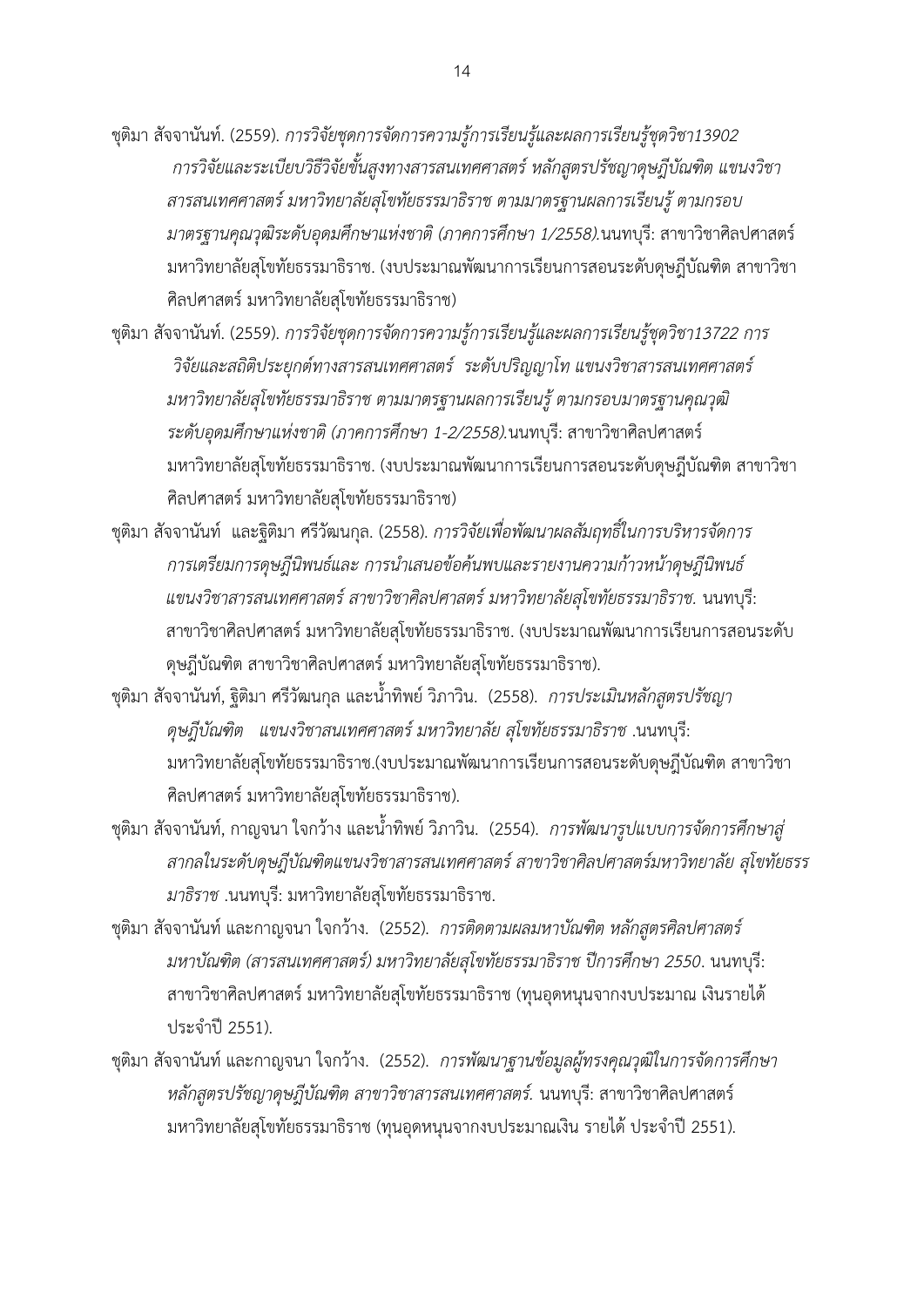- ชุติมา สัจจานันท์, กาญจนา ใจกว้าง และสมสรวง พฤติกุล. (2551). *ความต้องการ ศักยภาพ และรูปแบบ การจัดการศึกษาระดับดุษฎีบัณฑิต มหาวิทยาลัยสุโขทัยธรรมาธิราช* นนทบุรี: สาขาวิชาศิลปศาสตร์ มหาวิทยาลัยสุโขทัยธรรมาธิราช (ทุนอุดหนุนจากงบประมาณเงินรายได้ มหาวิทยาลัยสุโขทัยธรรมาธิราช ประจ าปี 2550)*.*
- ชุติมา สัจจานันท์ และกาญจนา ใจกว้าง. *(2550). การติดตามผลมหาบัณฑิตหลักสูตรศิลปศาสตร์ มหาบัณฑิต. (สารสนเทศศาสตร์) มหาวิทยาลัยสุโขทัยธรรมาธิราช ปีการศึกษา 2549* นนทบุรี: สาขาวิชาศิลปศาสตร์ มหาวิทยาลัยสุโขทัยธรรมาธิราช (ทุนอุดหนุนจากงบประมาณเงินรายได้ มหาวิทยาลัยสุโขทัยธรรมาธิราช ประจำปี 2550).
- ชุติมา สัจจานันท์, กาญจนา ใจกว้าง และกฤติกา จิวาลักษณ์. (2550). *การติดตามผลมหาบัณฑิตหลักสูตรศิลปศาสตร์ มหาบัณฑิต (สารสนเทศศาสตร์) มหาวิทยาลัยสุโขทัยธรรมาธิราช ปีการศึกษา 2548 .*นนทบุรี: มหาวิทยาลัยสุโขทัยธรรมาธิราช.
- กาญจนา ใจกว้าง และชุติมา สัจจานันท์. (2550). *การติดตามผลมหาบัณฑิตหลักสูตรศิลปศาสตรมหาบัณฑิต (สารสนเทศ ศาสตร์) มหาวิทยาลัยสุโขทัยธรรมาธิราช ปีการศึกษา 2549*. นนทบุรี: มหาวิทยาลัย สุโขทัย ธรรมาธิ ราช.(ทุนอุดหนุนจากงบประมาณเงินรายได้ มหาวิทยาลัยสุโขทัยธรรมาธิราช ประจำปี 2550).
- ชุติมา สัจจานันท์, กาญจนา ใจกว้าง และกฤติกา จิวาลักษณ์. (2549). *การติดตามผลมหาบัณฑิตหลักสูตรศิลปศาสตร มหาบัณฑิต(สารสนเทศศาสตร์) มหาวิทยาลัยสุโขทัยธรรมาธิราช ปีการศึกษา 2546 –2547*. นนทบุรี: มหาวิทยาลัยสุโขทัยธรรมาธิราช.
- ชุติมา สัจจานันท์, กาญจนา ใจกว้าง และกฤติกา จิวาลักษณ์. (2549). *การติดตามผลการทำงานของ มหาบัณฑิตหลักสูตรศิลปศาสตรมหาบัณฑิต (สารสนเทศศาสตร์) มหาวิทยาลัยสุโขทัยธรรมาธิราช.*  นนทบุรี: สาขาวิชาศิลปศาสตร์ มหาวิทยาลัยสุโขทัยธรรมาธิราช (ทุนอุดหนุนการวิจัยงบประมาณเงิน รายได้ มหาวิทยาลัยสโขทัยธรรมาธิราช ประจำปี 2550).
- ชุติมา สัจจานันท์. (2540). *คู่มือการเข้าสู่ตำแหน่ง ชำนาญการ ชำนาญการพิเศษ เชี่ยวชาญ เชี่ยวชาญพิเศษ และการเขียน ผลงานทางวิชาการ*.นนทบุรี: มหาวิทยาลัยสุโขทัยธรรมาธิราช.
- ชุติมา สัจจานันท์. (2538). *รายงานการวิจัย (ฉบับย่อ) เรื่อง แรงจูงใจและความต้องการของนักศึกษาใน การศึกษา หลักสูตรแขนงวิชาสารนิเทศศาสตร์ สาขาวิชาศิลปศาสตร์*
- *มหาวิทยาลัยสุโขทัยธรรมาธิราช.* นนทบุรี: ฝ่ายพัฒนาและเผยแพร่งานวิจัย สถาบันวิจัยและพัฒนา. ชุติมา สัจจานันท์ และสุกัญญา ธาราวัชรศาสตร์. (2538). *การส ารวจความต้องการและศักยภาพในการจัด การศึกษาหลักสูตรปริญญามหาบัณฑิตแขนงวิชาสารนิเทศศาสตร์ สาขาวิชาศิลปศาสตร์ มหาวิทยาลัยสุโขทัยธรรมาธิราช***.** นนทบุรี: สาขาวิชาศิลปศาสตร์มหาวิทยาลัยสุโขทัยธรรมาธิราช. (ทุนอุดหนุนการวิจัยมหาวิทยาลัยสุโขทัยธรรมาธิราช).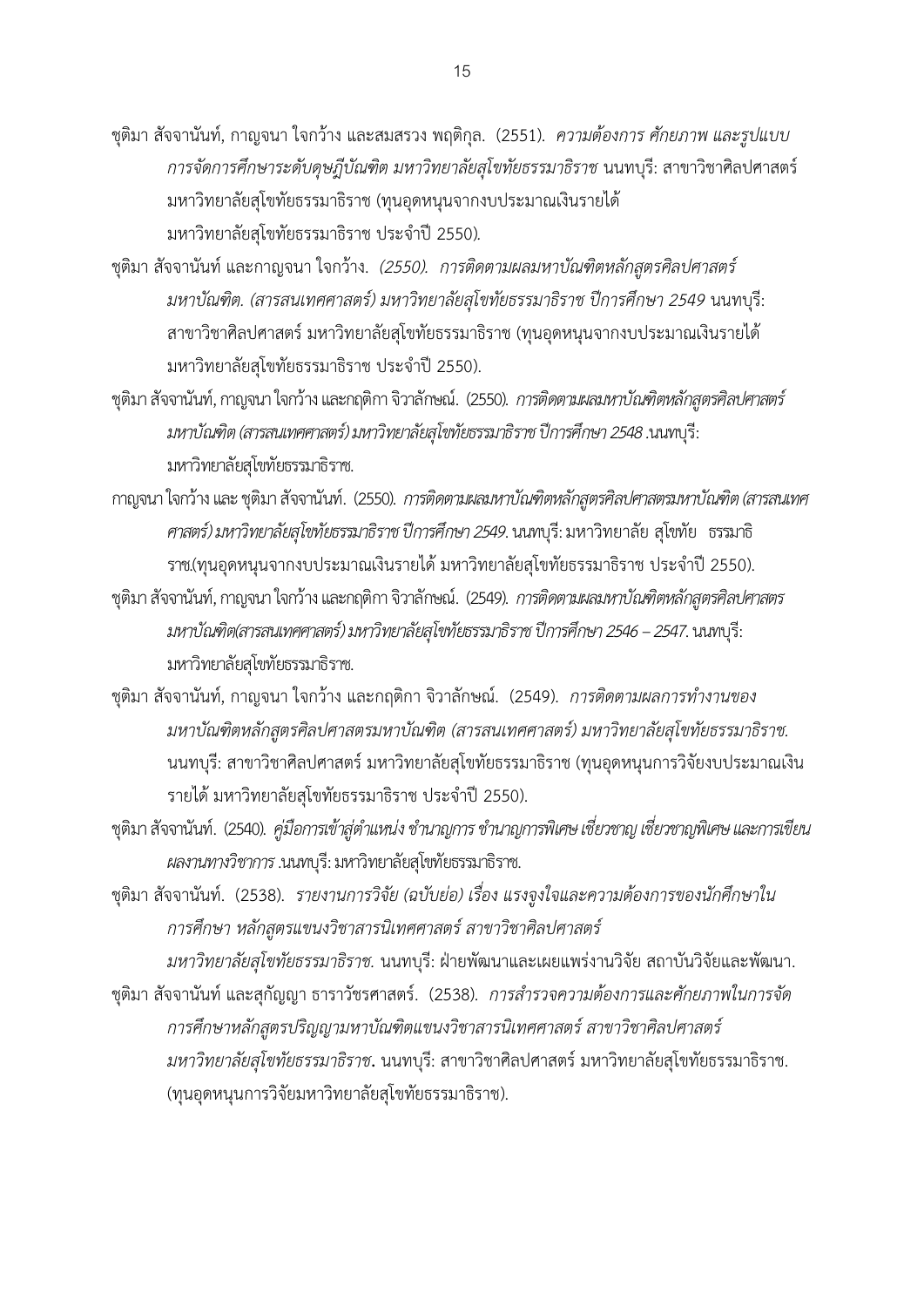- ชุติมา สัจจานันท์, สุภศรี กาหยีและสุกัญญา ธาราวัชรศาสตร์. (2538). *รายงานการวิจัยและพัฒนาฐานข้อมูล บรรณานุกรมผลงานทางวิชาการของ อาจารย์ เอกสารการสอนสื่อโสตทัศน์และสิ่งพิมพ์ของสาขา ศิลปศาสตร์ มหาวิทยาลัยสุโขทัยธรรมาธิราช*. นนทบุรี: มหาวิทยาลัยสุโขทัยธรรมาธิราช. (ทุน มสธ. 12ปี)
- ชุติมา สัจจานันท์. (2535). *แรงจูงใจและความต้องการของนักศึกษา ในการศึกษาหลักสูตร แขนงวิชาสารนิเทศศาสตร์ สาขาวิชาศิลปศาสตร์ มหาวิทยาลัยสุโขทัยธรรมาธิราช*. นนทบุรี: มหาวิทยาลัยสุโขทัยธรรมาธิราช.
- ชุติมา สัจจานันท์. (2534). *การวิเคราะห์บรรณานุกรมผลงานทางวิชาการของอาจารย์ และสาระสังเขปเอกสารการสอน สาขาวิชาศิลปศาสตร์ มหาวิทยาลัยสุโขทัยธรรมธิราช.* นนทบุรี: มหาวิทยาลัยสุโขทัยธรรมาธิราช.

### *ผลงานวิจัยจากวิทยานิพนธ์/ดุษฎีนิพนธ์*

- Hiangrat, P., Sacchanand, C., Choempayong, s. (2018, August *9).* Information literacy promotion for undergraduate students of Rajabhat universities: Current situations. In Jeyaraj, W. J.; Santharooban, S & Ravikumar, M. N. Eds. *Re-engineering libraries to align with transitioning educational & technological paradigm,* pp.22-28. Paper presented at theInternational Symposium on Emerging Trends in Education and Library & information Science (LibSym 2018) (233 p.). Sri Lanka: Eastern University.
- ิดวงแก้ว เงินพูลทรัพย์, ชุติมา สัจจานันท์, จันทิมา เขียวแก้ว และพิมพ์รำไพ เปรมสิทธิ์. (2561). การพัฒนาแบบทดสอบทักษะการรู้สารสนเทศของนักศึกษาระดับปริญญาตรี สาขาวารสารศาสตร์. *วารสารบรรณศาสตร์*, 11(1), 176-190.
- ไปรมา เฮียงราช, ชุติมา สัจจานันท์ และทรงพันธ์ เจิมประยูร.(2561).การรู้สารสนเทศของนักศึกษาระดับ ปริญญาตรีมหาวิทยาลัยราชภัฎ. *วารสารวิจัย สมาคมห้องสมุดแห่งประเทศไทยฯ* 11(1), 33-47.
- กาญจนา จันทรสิงห์, ชุติมา สัจจานันท์ และจันทิมา เขียวแก้ว. (2560). การพัฒนากรอบสมรรถนะด้านการ วิจัยของบรรณารักษ์ห้องสมุดสถาบันอุดมศึกษา. วารสารวิจัย สมาคมห้องสมุดแห่งประเทศไทยฯ 10(1),1-15.
- จุฑามาส พัฒนวัชรกุล, ชุติมา สัจจานันท์ และดุสิต เวชกิจ. (2560). การวิเคราะห์วารสารด้านการป่าไม้ใน ประเทศไทย ปี พ.ศ. 2497-2556. *วารสารวนศาสตร์.* 36 (1),89-98.
- ดวงแก้ว เงินพูลทรัพย์, ชุติมา สัจจานันท์, จันทิมา เขียวแก้ว และพิมพ์รำไพ เปรมสิทธิ์. (2559). การพัฒนา มาตรฐานและสมรรถนะการรู้สารสนเทศของนักศึกษาระดับปริญญาตรี สาขาวารสารศาสตร์ใน ประเทศไทย. *วารสารวิจัย สมาคมห้องสมุดแห่งประเทศไทย* 9(1), 63-78. ค้นคืนจาก [https://www.tci-thaijo.org/index.php/tla\\_research/article/download/59193/53303](https://www.tci-thaijo.org/index.php/tla_research/article/download/59193/53303)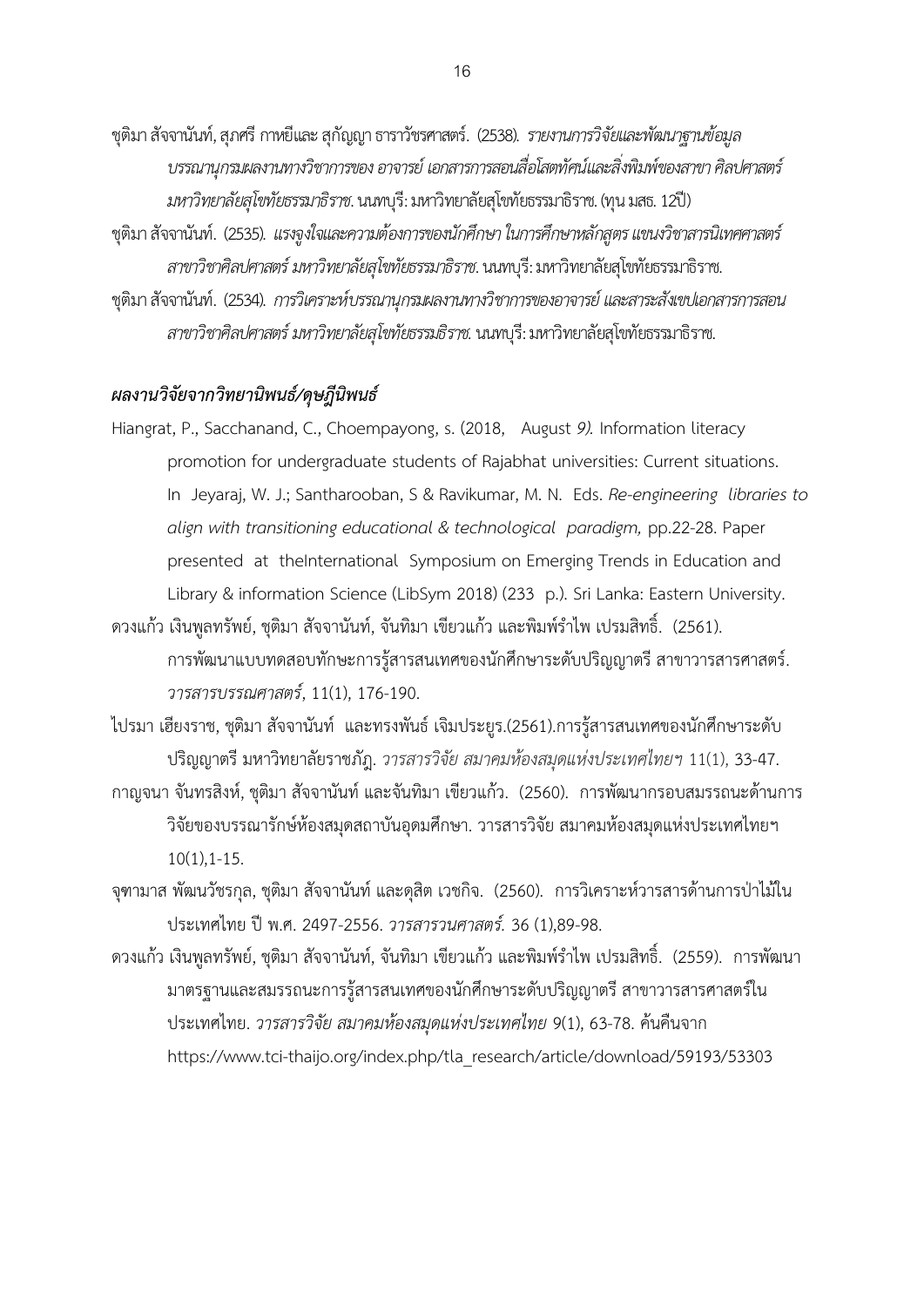อัมรินทร์ แก้วกองทรัพย์, ชุติมา สัจจานันท์ และจันทิมา เขียวแก้ว. (2559). การพัฒนาทางวิชาชีพของ บรรณารักษ์ ส านักวิทยบริการและเทคโนโลยีสารสนเทศ มหาวิทยาลัยราชภัฏ. *วารสารบรรณศาสตร์.*  9(1), 1-13. ค้นคืนจาก

http://ejournals.swu.ac.th/index.php/jlis/article/download/8375/7391

- ณัฎฐพล โหตระกิตย์, ชุติมา สัจจานันท์ และกฤติกา จิวาลักษณ์. (ก.ต.- ธ.ค. 2558). การวิเคราะห์วารสาร สุโขทัยธรรมาธิราช พ.ศ. 2531 – 2551. *วารสารบรรณศาสตร์ มศว.* 8( 2), 30-41. ค้นคืนจาก http://ejournals.swu.ac.th/index.php/jlis/article/download/7060/6570
- กาญจนา หักทะเล, ชุติมา สัจจานันท์ และจันทิมา เขียวแก้ว. (2557). การวิเคราะห์การอ้างถึงในวิทยานิพนธ์สาขา บริหารการศึกษา มหาวิทยาลัยราชภัฎในเขตภาคตะวันออกเฉียงเหนือ พ.ศ. 2546-2550. *วารสาร มหาวิทยาลัยราชภัฎ มหาสารคาม (มนุษยศาสตร์และสังคมศาสตร์)* 8(3), 67-76. ค้นคืนจาก [http://journal.rmu.ac.th/journal/view\\_article/8f9b3505263105fc2a6a2a01048685369e09a550](http://journal.rmu.ac.th/journal/view_article/8f9b3505263105fc2a6a2a01048685369e09a550)
- สาริณี อำมาตย์วงศ์, ชุติมา สัจจานันท์ และพวา พันธุ์เมฆา. (2556). การรู้สารสนเทศของนักศึกษาระดับ บัณฑิตศึกษามหาวิทยาลัย สุโขทัยธรรมาธิราช. *วารสารสุโขทัยธรรมาธิราช*,26(1), 106-122. ค้น คืนจาก

http://www.stou.ac.th/Offices/Oaa/OaaOldPage/Professional/Train\_Professional/stouJ ournal/uploadStouJournal/8\_AySdYtAfXwQjXiO.pdf

- เสาวภา ประพันธวงศ์, ชุติมา สัจจานันท์ และจันทิมา เขียวแก้ว. (ก.ค ธ.ค.2555). การวิเคราะห์วารสาร ้วิจัยที่จัดทำโดยมหาวิทยาลัยในประเทศไทย. *วารสารมฉก วิชาการ*, 16(31), 89- 101. ค้นคืนจาก http://journal.hcu.ac.th/pdffile/jn1631/%E0%B8%9A%E0%B8%97%E0%B8%97%E0%B 8%B5%E0%B9%88%207.pdf
- สุพิศ ศิริรัตน์, ชุติมา สัจจานันท์ และพวา พันธุ์เมฆา. (2555). การรู้สารสนเทศของนักศึกษาระดับปริญญาตรี คณะครุศาสตร์ มหาวิทยาลัยราชภัฎสงขลา. *วารสารบรรณศาสตร์ มศว*, 5 (1), 3 -13. ค้นคืนจาก http://ejournals.swu.ac.th/index.php/jlis/article/view/2290/2329
- อมรรัตน์ ลออจันทร์, ชุติมา สัจจานันท์ และจันทิมา เขียวแก้ว. (ต.ค. 2555 ม.ค.2556). การพัฒนา รูปแบบการส่งเสริมการใช้สารสนเทศอิเล็กทรอนิกส์ของสำนักวิทยบริการ มหาวิทยาลัยราชภัฎธนบุรี. *วารสารมหาวิทยาลัยราชภัฎธนบุรี*, 6(2), 29- 42. ค้นคืนจาก http://research.dru.ac.th/ojournal/file/2014\_03\_02\_013728.pdf
- วัฒนา คงวัฒนานนท์, ชุติมา สัจจานันท์, พิบูลศิลป์ วัฑฒนะพงศ์ และมัทนา แสงจินดาวงษ์. (2553). การวิเคราะห์เนื้อหาวารสารการประมง. *วารสารสารสนเทศศาสตร์*, 28(2), 29 -36. ค้นคืนจาก <http://www.tci-thaijo.org/index.php/jiskku/article/view/6351/5547>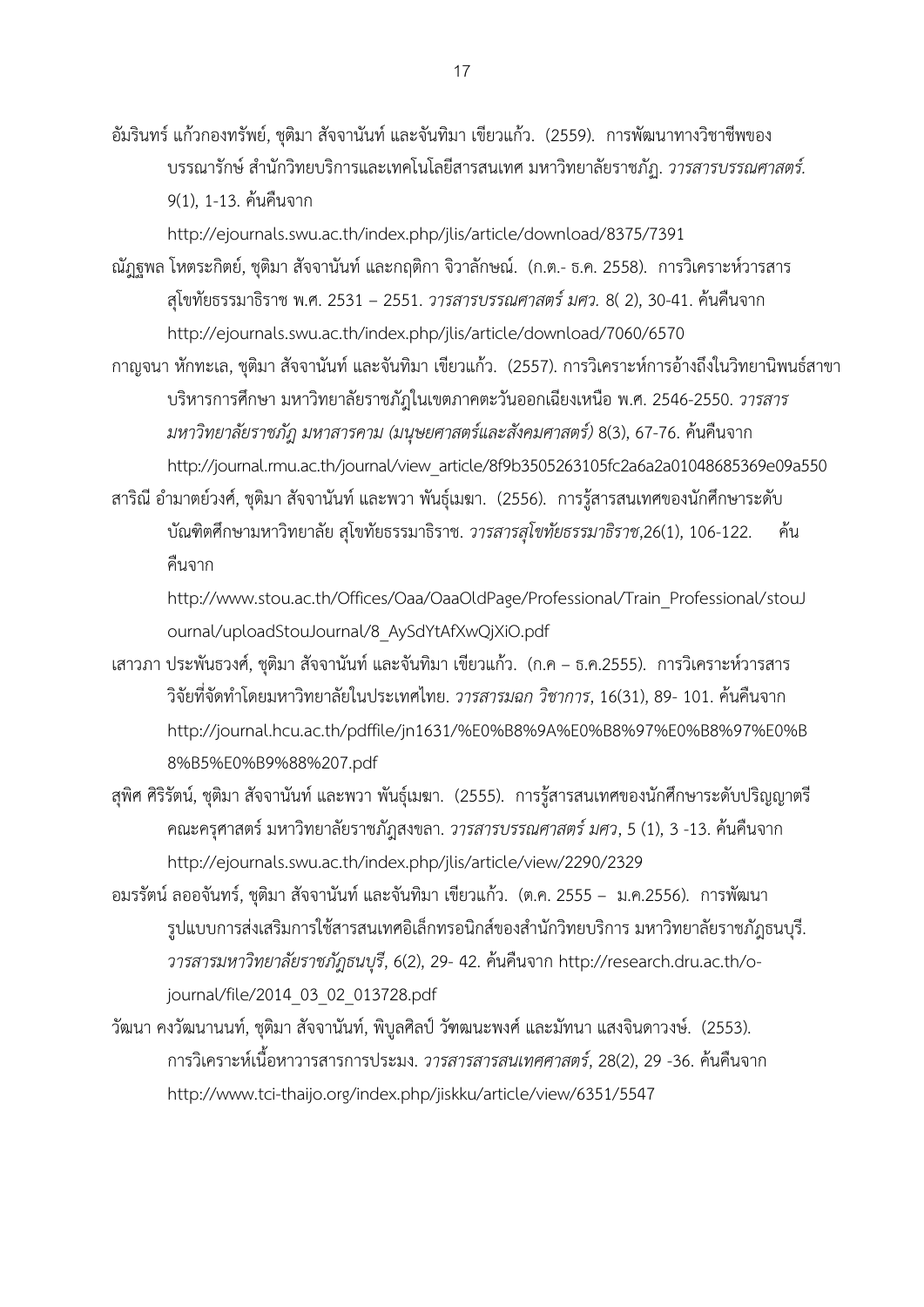กฤติยา พลางวัน, ชุติมา สัจจานันท์ และลำปาง แม่นมาตย์. (2552). การวิเคราะห์คุณสมบัติด้านสารสนเทศจาก ประกาศรับสมัครงานในหนังสือพิมพ์. *วารสารสงขลานครินทร์ ฉบับสังคมศาสตร์และมนุษยศาสตร์.*  15(3), 453-467. ค้นคืนจาก

http://kaekae.oas.psu.ac.th/ojs/psuhsej/include/getdoc.php?id=1466&article=648&mode=pdf

## *หนังสือ/ต ารา*

- ีชุติมา สัจจานันท์ และบุญศรี พรหมมาพันธุ์. (2554). *คู่มือการใช้มาตรฐานและตัวชี้วัดการดำเนินงาน ห้องสมุดมีชีวิตรูปแบบอุทยานการเรียนรู้***.** กรุงเทพมหานคร: ส านักงานอุทยานการเรียนรู้. ค้นคืนจาก *https://www.tkpark.or.th/stocks/extra/0006cd.pdf*
- ชุติมา สัจจานันท์. (2546). *การวิจัยกับวิชาชีพบรรณารักษศาสตร์และสารสนเทศศาสตร์*กรุงเทพมหานคร: ชมรมผู้สอนวิชาบรรณารักษศาสตร์และสารสนเทศศาสตร์สมาคมห้องสมุดแห่งประเทศไทย ในพระ ราชูปถัมภ์สมเด็จพระเทพรัตนราชสุดาฯ สยามบรมราชกุมารี.
- ึชุติมา สัจจานันท์. (2541). *การเข้าสู่ตำแหน่งทางวิชาการของอาจารย์และเทคนิคการเขียนผลงานทาง วิชาการ.* นนทบุรี: มหาวิทยาลัยสุโขทัยธรรมาธิราช.
- ชุติมา สัจจานันท์. (2540). *คู่มือการเข้าสู่ตำแหน่งชำนาญการ ชำนาญการพิเศษ เชี่ยวชาญพิเศษ และการ เขียนผลงานทางวิชาการ.* นนทบุรี: มหาวิทยาลัยสุโขทัยธรรมาธิราช.
- ชุติมา สัจจานันท์. (2533). *การเลือกและการจัดการหาวัสดุห้องสมุด.* เอกสารการนิเทศการศึกษา ฉบับที่ 230. กรุงเทพมหานคร : หน่วยศึกษานิเทศก์ กรมการฝึกหัดครู.
- ชุติมา สัจจานันท์. (2533). *สารนิเทศวิทยาศาสตร์และเทคโนโลยี.* นนทบุรี: สาขาวิชาศิลปศาสตร์ มหาวิทยาลัยสุโขทัยธรรมาธิราช.
- ชุติมา สัจจานันท์ และพันทิพา มีแต้ม. (2530). *ห้องสมุดและการศึกษาค้นคว้า.* กรุงเทพมหานคร: หน่วย ศึกษานิเทศก์ กรมการฝึกหัดครู.
- ชุติมา สัจจานันท์ และสุนทรี ศุภวงศ์. (2529). *บรรณานุกรมการอ่าน* กรุงเทพฯ : สมาคมห้องสมุดแห่ง ประเทศไทยฯ.
- นวลจันทร์ รัตนากร, ชุติมา สัจจานันท์และมารศรี ศิวรักษ์. (2529). *รางวัลวรรณกรรมไทย* กรุงเทพมหานคร: โอเดียนสโตร์.
- ชุติมา สัจจานันท์. (2529). *หนังสือเพื่อลูก.* กรุงเทพมหานคร : สุวีริยาสาส์น.
- ชุติมา สัจจานันท์ และคนอื่น ๆ. (2528). *บรรณ 101 : ห้องสมุดและการศึกษาค้นคว้า* กรุงเทพมหานคร: ภาควิชาบรรณารักษศาสตร์ คณะวิชามนุษยศาสตร์และสังคมศาสตร์วิทยาลัยครูธนบุรี.
- ชุติมา สัจจานันท์และสุนทรี ศุภวงศ์. (2528). *เยาวชน : บรรณนิทัศน์เพื่อการค้นคว้าและบริการสารนิเทศ* กรุงเทพมหานคร: สมาคมห้องสมุดแห่งประเทศไทยฯ.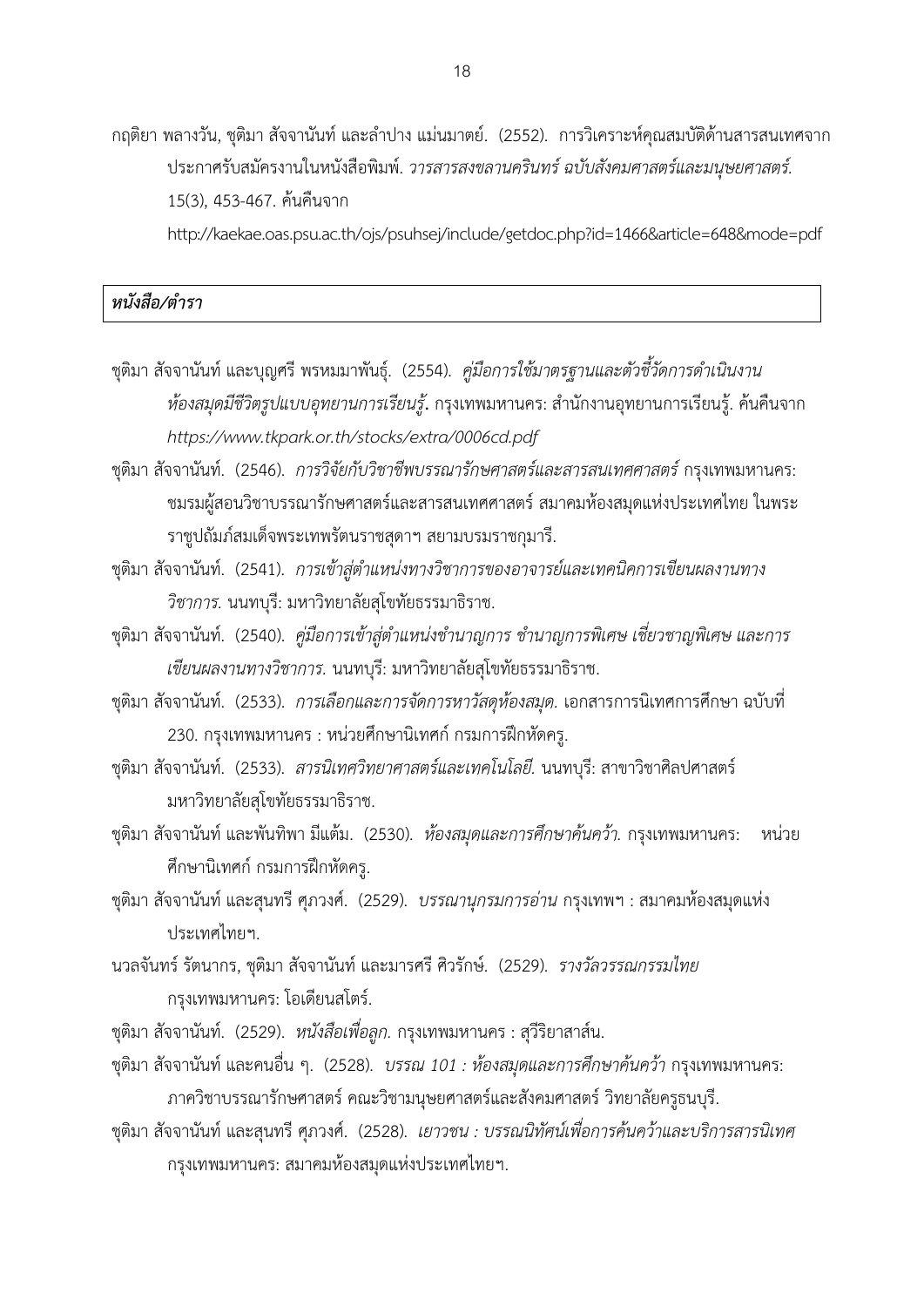นวลจันทร์ รัตนากร, ชุติมา สัจจานันท์ และมารศรี ศิวรักษ์. (2527). *ชีวประวัติพระยาอนุมานราชธน: เก็บ ความจากผลงานของท่านและศิษย์ของท่าน* กรุงเทพฯ : มูลนิธิเสฐียรโกเศศ-นาคะประทีป.

- นวลจันทร์ รัตนากร, ชุติมา สัจจานันท์ และมารศรี ศิวรักษ์. (2524).*ปกิณกะเรื่องหนังสือในสมัย รัตนโกสินทร์* กรุงเทพมหานคร: รุ่งเรืองสาส์นการพิมพ์. (รางวัลชมเชยประเภทสารคดีประจำปี 2525 ของคณะกรรมการพัฒนาหนังสือแห่งชาติ งานสัปดาห์หนังสือแห่งชาติ).
- นวลจันทร์ รัตนากร, ชุติมาสัจจานันท์ และมารศรี ศิวรักษ์. (2522). *รางวัลวรรณกรรมในประเทศไทย: ประวัติ และรายชื่อหนังสือที่ชนะการประกวด พ.ศ.2450-2522*กรุงเทพมหานคร: โรงพิมพ์รุ่งเรืองรัตน์.
- นวลจันทร์ รัตนากร, ชุติมา สัจจานันท์ และมารศรี ศิวรักษ์. (2520). *ว.ณ ประมวญมารค: พระเจ้าวรวงค์เธอ พระองค์เจ้าวิภาวดีรังสิต* กรุงเทพมหานคร: โรงพิมพ์รุ่งเรืองรัตน์. (รางวัลชมเชยประเภทสารคดี ประจ าปี 2520 ของคณะกรรมการพัฒนาหนังสือแห่งชาติ งานสัปดาห์หนังสือแห่งชาติ).

### *หน่วยการสอน/ต าราทางไกล*

- ี ชุติมา สัจจานันท์. (2561). การกำหนดปัญหาการวิจัยและการทบทวนวรรณกรรมที่เกี่ยวข้อง ใน *ประมวลสาระชุดวิชาการวิจัยและสถิติประยุกต์ทางสารสนเทศศาสตร์* ฉบับปรับปรุง (หน่วยที่ 2 ตอนที่ 2.1 – 2.3 หน้า 2.1 - 2-48 ). นนทบุรี: สาขาวิชาศิลปศาสตร์ มหาวิทยาลัยสุโขทัยธรรมาธิราช.
- ชุติมา สัจจานันท์. (2561). การจัดการงานเอกสารส านักงาน. ใน *เอกสารการสอนชุดวิชา การจัดการงานส านักงาน ฉบับปรับปรุง.* (หน่วยที่ 6 ตอนที่ 6.1 -6.3 หน้า 6.1-6-70 ). นนทบุรี: สาขาวิชาศิลปศาสตร์ มหาวิทยาลัยสุโขทัยธรรมาธิราช.
- ชุติมา สัจจานันท์. (2561). การจัดหมวดหมู่ทรัพยากรสารสนเทศ. ใน *เอกสารการสอนชุดวิชา สารสนเทศศาสตร์ ฉบับปรับปรุง.* (หน่วยที่ 3 ตอนที่ 3.1 -3.3 หน้า 3.1-3-40 ). นนทบุรี: สาขาวิชาศิลปศาสตร์ มหาวิทยาลัยสุโขทัยธรรมาธิราช.
- ชุติมา สัจจานันท์. (2561). การประยุกต์การวิจัยเพื่อการจัดการองค์การสารสนเทศและการตัดสินใจ ใน *ประมวลสาระชุดวิชาการจัดการขั้นสูงส าหรับองค์การสารสนเทศ* ฉบับปรับปรุงครั้งที่ 1 (หน่วยที่ 14 ตอนที่ 14.1-14.2 หน้า 14-1 - 14-37). นนทบุรี: สาขาวิชาศิลปศาสตร์ มหาวิทยาลัยสุโขทัยธรรมาธิราช.
- ชุติมา สัจจานันท์. (2561). การเผยแพร่งานวิจัยทางสารสนเทศศาสตร์. ใน *ประมวลสาระชุดวิชาการวิจัย และสถิติประยุกต์ทางสารสนเทศศาสตร์* ฉบับปรับปรุง (หน่วยที่ 14 ตอนที่ 14.1 -14.2 หน้า 14.1 - 14- 49.). นนทบุรี: สาขาวิชาศิลปศาสตร์ มหาวิทยาลัยสุโขทัยธรรมาธิราช.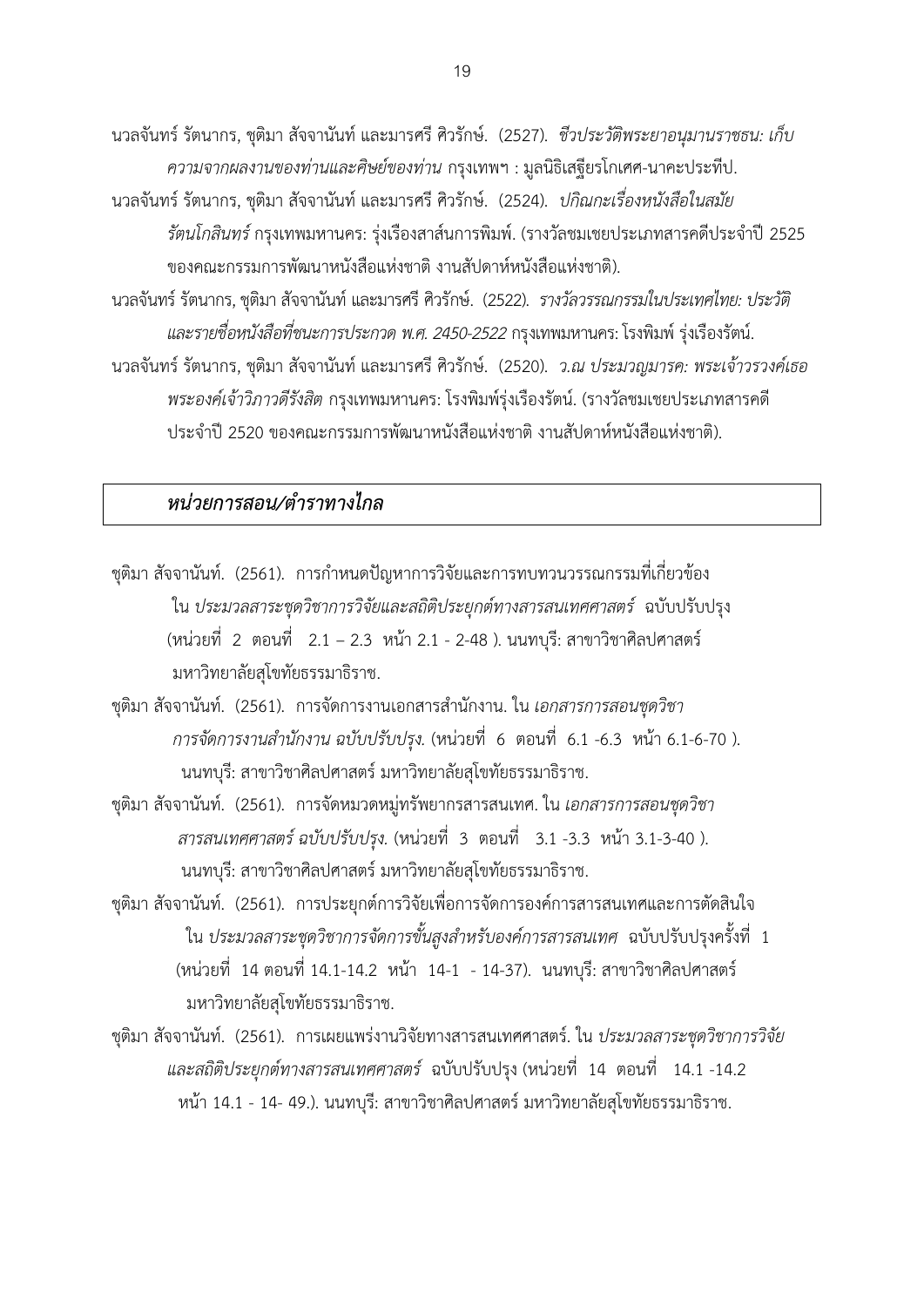ชุติมา สัจจานันท์. (2561). การพัฒนาสมรรถนะบุคลากรสารสนเทศ. ใน *ประมวลสาระชุด วิชาการจัดการขั้นสูงส าหรับองค์การสารสนเทศ ฉบับปรับปรุงครั้งที่ 1* (หน่วยที่ 7 ตอนที่ 7.2 หน้า 7-20- 7-47). นนทบุรี: สาขาวิชาศิลปศาสตร์ มหาวิทยาลัยสุโขทัยธรรมาธิราช.

ชุติมา สัจจานันท์. (2561). การวิเคราะห์เนื้อหาทางสารสนเทศศาสตร์. ใน *ประมวลสาระชุดวิชาการวิจัย และสถิติประยุกต์ทางสารสนเทศศาสตร์ ฉบับปรับปรุง* .(หน่วยที่ 6 ตอนที่ 6.2 หน้า 6 -29 – 6-55.). นนทบุรี: สาขาวิชาศิลปศาสตร์ มหาวิทยาลัยสุโขทัยธรรมาธิราช.

ชุติมา สัจจานันท์. (2561). การวิจัยทางสารสนเทศศาสตร์กับการพัฒนาและจริยธรรมการวิจัย ใน *ประมวลสาระชุดวิชาการวิจัยและสถิติประยุกต์ทางสารสนเทศศาสตร์ ฉบับปรับปรุง* (หน่วยที่ 1 ตอนที่ 1.2 หน้า 1-21- 1-51). นนทบุรี: สาขาวิชาศิลปศาสตร์ มหาวิทยาลัย สุโขทัยธรรมาธิราช.

ชุติมา สัจจานันท์. (2561). บุคลากรและองค์การทางวิชาชีพสารสนเทศ. ใน *เอกสารการสอนชุดวิชา สารสนเทศศาสตร์ ฉบับปรับปรุง.* (หน่วยที่ 8 ตอนที่ 8.1 -8.4 หน้า.8.1-8.51 ). นนทบุรี: สาขาวิชาศิลปศาสตร์ มหาวิทยาลัยสุโขทัยธรรมาธิราช.

ชุติมา สัจจานันท์. (2561). ภาวะผู้นำ จริยธรรมและจรรยาบรรณสารสนเทศ. ใน *ประมวลสาระชุด วิชาการจัดการขั้นสูงส าหรับองค์การสารสนเทศ ฉบับปรับปรุงครั้งที่ 1* (หน่วยที่ 9 ตอนที่ 9.1-9.2). นนทบุรี: สาขาวิชาศิลปศาสตร์ มหาวิทยาลัยสุโขทัยธรรมาธิราช.

ชุติมา สัจจานันท์ (2561). สถานภาพการวิจัยทางสารสนเทศศาสตร์ในประเทศไทย. ใน *ประมวลสาระ ชุดวิชาการวิจัยและสถิติประยุกต์ทางสารสนเทศศาสตร์ ฉบับปรับปรุง* (หน่วยที่ 15 ตอนที่ 15.2 หน้า 15-21 – 15-44.). นนทบุรี: สาขาวิชาศิลปศาสตร์ มหาวิทยาลัยสุโขทัยธรรมาธิราช.

ึชุติมา สัจจานันท์. (2561). สารสนเทศและแหล่งสารสนเทศเพื่อการจัดการงานสำนักงาน ใน *เอกสารการ สอนชุดวิชาการจัดการงานส านักงาน ฉบับปรับปรุง* (หน่วยที่ 9 ตอนที่ 9.1-9.3 หน้า 9-1 - 9-45). นนทบุรี: สาขาวิชาศิลปศาสตร์มหาวิทยาลัยสุโขทัยธรรมาธิราช.

ชุติมา สัจจานันท์. (2560). การพัฒนาสมรรถนะบุคลากรสารสนเทศ.ใน *ประมวลสาระชุดวิชาการจัดการ ขั้นสูงส าหรับองค์การสารสนเทศ ฉบับปรับปรุง* (หน่วยที่ 7 ตอนที่ 7.2 หน้า 7-20 - 7-50). นนทบุรี: สาขาวิชาศิลปศาสตร์ มหาวิทยาลัยสุโขทัยธรรมาธิราช.

ชุติมา สัจจานันท์. (2560). การประยุกต์การวิจัยเพื่อการจัดการองค์การสารสนเทศและการตัดสินใจ . ใน *ประมวลสาระชุดวิชาการจัดการขั้นสูงส าหรับองค์การสารสนเทศ ฉบับปรับปรุง* (หน่วยที่ 14 หน้า 14-1 - 14-40). นนทบุรี: สาขาวิชาศิลปศาสตร์ มหาวิทยาลัย สุโขทัยธรรมาธิราช.

ชุติมา สัจจานันท์. (2560). ประเด็นสาระหลักที่ 1 การวิจัยกับการสร้างองค์ความรู้ทางสารสนเทศศาสตร์. ใน *แนวการศึกษาชุดวิชาการวิจัยและระเบียบวิธีวิจัยขั้นสูงทางสารสนเทศศาสตร์*ฉบับปรับปรุงครั้งที่ 1, หน้า 12-25. นนทุบรี:สำนักพิมพ์มหาวิทยาลัยสุโขทัยธรรมาธิราช.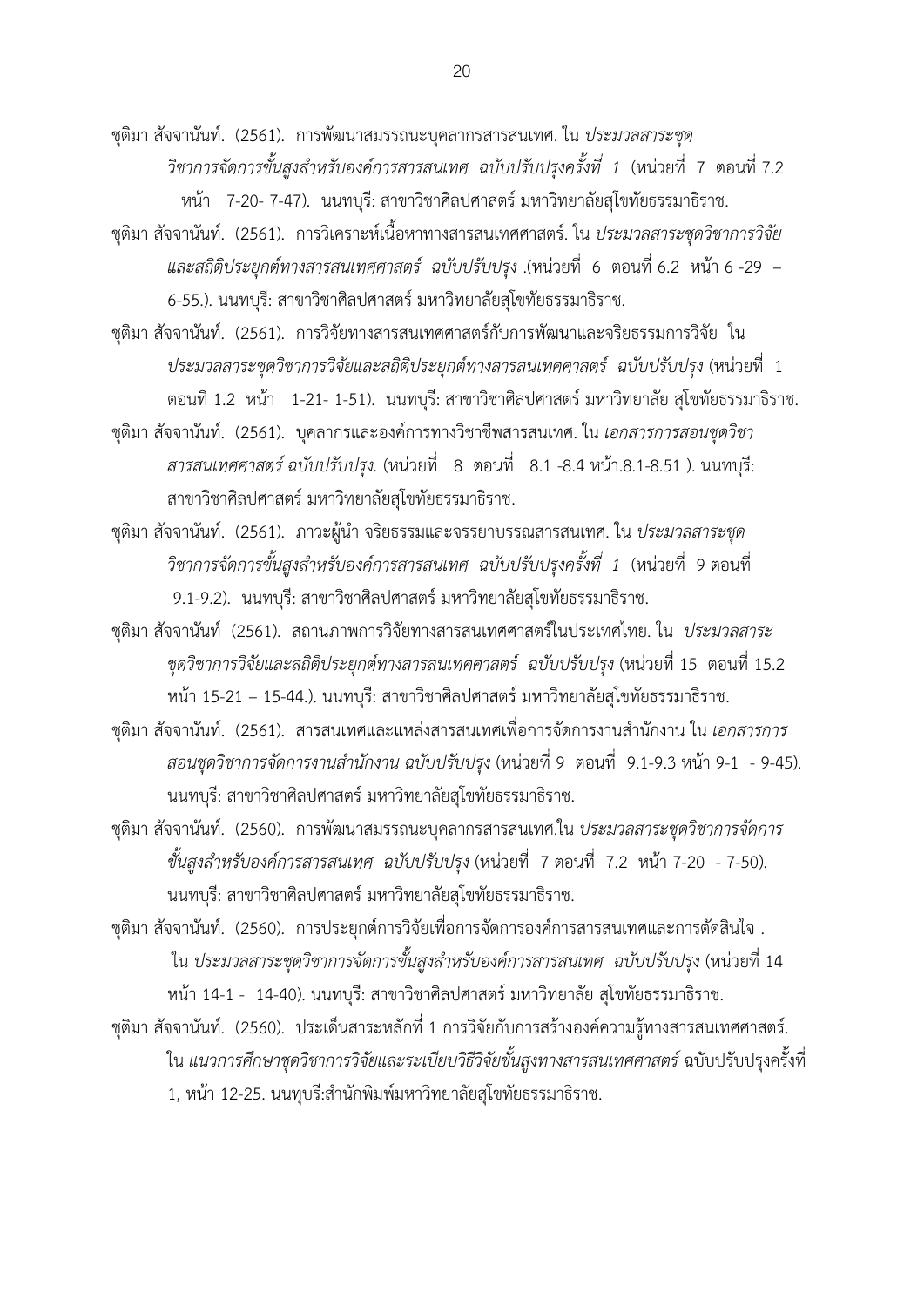ชุติมา สัจจานันท์. (2560). ประเด็นสาระหลักที่ 4 ระเบียบวิธีการวิจัยเชิงสำรวจทางสารสนเทศศาสตร์. ใน *แนวการศึกษาชุดวิชาการวิจัยและระเบียบวิธีวิจัยขั้นสูงทางสารสนเทศศาสตร์*ฉบับปรับปรุงครั้งที่ 1, หน้า 49-64. นนทุบรี:สำนักพิมพ์มหาวิทยาลัยสุโขทัยธรรมาธิราช.

ชุติมา สัจจานันท์. (2560). ประเด็นสาระหลักที่ 14 การเผยแพร่งานวิจัยทางสารสนเทศศาสตร์. ใน *แนวการศึกษาชุดวิชาการวิจัยและระเบียบวิธีวิจัยขั้นสูงทางสารสนเทศศาสตร์*ฉบับปรับปรุงครั้งที่ 1, หน้า 233-248. นนทุบรี:สำนักพิมพ์มหาวิทยาลัยสุโขทัยธรรมาธิราช.

ชุติมา สัจจานันท์. (2560). ประเด็นสาระหลักที่ 15 จริยธรรมการวิจัยทางสารสนเทศศาสตร์และ จรรยาบรรณนักวิจัย. ใน *แนวการศึกษาชุดวิชาการวิจัยและระเบียบวิธีวิจัยขั้นสูงทางสารสนเทศ ศาสตร์* ฉบับปรับปรุงครั้งที่ 1, หน้า 249-265. นนทุบรี:สำนักพิมพ์มหาวิทยาลัยสุโขทัยธรรมาธิราช.

ชุติมา สัจจานันท์. (2560). ภาวะผู้นำ จริยธรรมและจรรยาวิชาชีพสารสนเทศ. ใน *ประมวลสาระชุดวิชาการ จัดการขั้นสูงส าหรับองค์การสารสนเทศ ฉบับปรับปรุง* (หน่วยที่ 9 หน้า9-1 - 9-42). นนทบุรี: สาขาวิชาศิลปศาสตร์ มหาวิทยาลัยสุโขทัยธรรมาธิราช.

ชุติมา สัจจานันท์. (2557). การเผยแพร่วิทยานิพนธ์. ใน *ประมวลสาระชุดวิชาวิทยานิพนธ์ขั้น 3 และ ขั้น 4* (หน่วยที่ 7 หน้า 7-1 – 7-61). นนทบุรี: สำนักพิมพ์มหาวิทยาลัยสุโขทัยธรรมาธิราช.

- ชุติมา สัจจานันท์. (2557). ประเด็นสำคัญและกรณีศึกษาการเขียนสารสนเทศย่อและการเขียนสังเคราะห์ สารสนเทศ. ใน *เอกสารการสอนชุดวิชาประสบการณ์วิชาชีพสารสนเทศศาสตร์ฉบับปรับปรุง* (หน่วย ที่ 11 หน้า 11-1 – 11-40). นนทบุรี: สาขาวิชาศิลปศาสตร์ มหาวิทยาลัยสุโขทัยธรรมาธิราช.
- ชุติมา สัจจานันท์ และบุญทิพย์ สิริธรังศรี. (2557). การเขียนรายงานวิทยานิพนธ์. ใน *ประมวลสาระชุดวิชา วิทยานิพนธ์ ขั้น 3 และ ขั้น 4* (หน่วยที่ 5 หน้า 5-1 – 5-47). นนทบุรี: สำนักพิมพ์ มหาวิทยาลัยสุโขทัยธรรมาธิราช.

ชุติมา สัจจานันท์. (2556). การกำหนดขอบเขต การเข้าถึงและการสืบค้นสารสนเทศ. ใน *ชุดฝึกอบรม ทางไกลการรู้สารสนเทศเพื่อการศึกษาทางไกล* (หน่วยที่ 2 หน้า 29 - 75.). นนทบุรี: มหาวิทยาลัยสุโขทัยธรรมาธิราช.

- ชุติมา สัจจานันท์. (2556). การเขียนโครงการวิจัยทางสารสนเทศศาสตร์. ใน *เอกสารการสอนชุดวิชาการ วิจัย*เบื้องต้นทางสารสนเทศศาสตร์(หน่วยที่ 13 หน้า 13-2 - 13-37). นนทบุรี: สาขาวิชาศิลป ศาสตร์ มหาวิทยาลัยสุโขทัยธรรมาธิราช.
- ชุติมา สัจจานันท์. (2556). การเขียนรายงานการวิจัยและบทความวิจัยทางสารสนเทศศาสตร์. ใน *เอกสาร การสอนชุดวิชาการวิจัย*เบื้องต้นทางสารสนเทศศาสตร์(หน่วยที่ 14 หน้า 14-1 – 14-68). นนทบุรี : สาขาวิชาศิลปศาสตร์ มหาวิทยาลัยสุโขทัยธรรมาธิราช.
- ีชุติมา สัจจานันท์. (2556). การนำเสนอและใช้สารสนเทศอย่างมีจริยธรรมและถูกกฎหมาย. ใน *ชุดฝึกอบรม ทางไกลการรู้สารสนเทศเพื่อการศึกษาทางไกล* (หน่วยที่ 3 หน้า 77-106). นนทบุรี: มหาวิทยาลัยสุโขทัยธรรมาธิราช.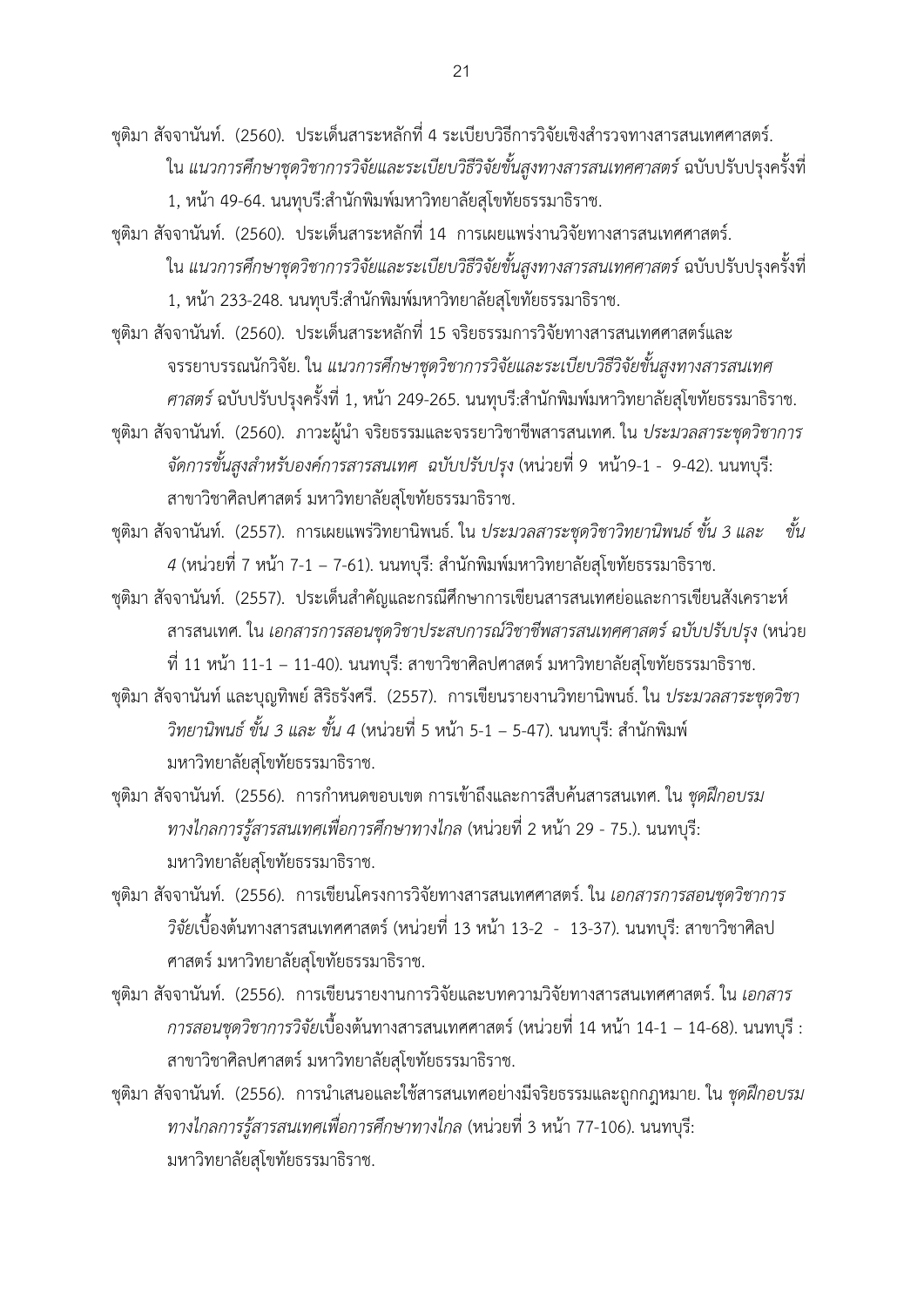ชุติมา สัจจานันท์. (2556). การเผยแพร่และการนำผลการวิจัยทางสารสนเทศศาสตร์ไปใช้ประโยชน์ ใน *เอกสารการสอนชุดวิชาการวิจัย*เบื้องต้นทางสารสนเทศศาสตร์(หน่วยที่ 15 หน้า 15-1 – 15- 48). นนทบุรี : สาขาวิชาศิลปศาสตร์ มหาวิทยาลัยสุโขทัยธรรมาธิราช.

ชุติมา สัจจานันท์. (2556). การพัฒนานักเรียนไทยให้เป็นผู้รู้สารสนเทศ. ใน *ชุดฝึกอบรมทางไกลการรู้ สารสนเทศส าหรับครูบรรณารักษ์*(ตอนที่ 2 หน้า19 -34). นนทบุรี: มหาวิทยาลัย สุโขทัยธรรมาธิราช.

ชุติมา สัจจานันท์. (2556). การรู้สารสนเทศกับการศึกษาขั้นพื้นฐาน. ใน *ชุดฝึกอบรมทางไกลการรู้สารสนเทศ ส าหรับครูบรรณารักษ์.* (ตอนที่ 1หน้า 1 -18). นนทบุรี: มหาวิทยาลัย สุโขทัยธรรมาธิราช.

ชุติมา สัจจานันท์. (2556). การศึกษาทางไกลกับการรู้สารสนเทศ. ใน *ชุดฝึกอบรมทางไกลการรู้สาร สนเทศ เพื่อการศึกษาทางไกล.* (หน่วยที่ 1 หน้า 1-27.). นนทบุรี: มหาวิทยาลัย สุโขทัยธรรมาธิราช.

ชุติมา สัจจานันท์. (2556). แนวคิดการจัดกิจกรรมส่งเสริมการรู้สารสนเทศของนักเรียน. ใน *ชุดฝึกอบรม ทางไกลการรู้สารสนเทศส าหรับครูบรรณารักษ์.* (ตอนที่ 7 เรื่องที่ 7.1หน้า 139 -143). นนทบุรี: มหาวิทยาลัยสุโขทัยธรรมาธิราช.

ชุติมา สัจจานันท์. (2556). ประเด็นสำคัญและกรณีศึกษาการพัฒนาสมรรถนะนักสารสนเทศ. ใน *เอกสาร การสอนชุดวิชาประสบการณ์วิชาชีพสารสนเทศศาสตร์ฉบับปรับปรุง* (หน่วยที่ 4 หน้า 4 -1 – 4- 40 ). นนทบุรี: สาขาวิชาศิลปศาสตร์ มหาวิทยาลัยสุโขทัยธรรมาธิราช.

ชุติมา สัจจานันท์. (2556). ประเด็นสำคัญและกรณีศึกษาคุณธรรม จริยธรรม จรรยาบรรณและความศรัทธา ในวิชาชีพสารสนเทศศาสตร์. ใน *เอกสารการสอนชุดวิชาประสบการณ์วิชาชีพสารสนเทศศาสตร์ฉบับ ปรับปรุง (*หน่วยที่ 3 หน้า 3 -1 – 3-37). นนทบุรี: สาขาวิชาศิลปศาสตร์ หาวิทยาลัยสุโขทัยธรรมาธิ ราช.

ชุติมา สัจจานันท์. (2556). มาตรฐานและตัวชี้วัดการรู้สารสนเทศของนักเรียน. ใน *ชุดฝึกอบรมทางไกลการรู้ สารสนเทศส าหรับครูบรรณารักษ์*(ตอนที่ 8 หน้า 144-186). นนทบุรี : มหาวิทยาลัย สุโขทัยธรรมาธิ ราช.

ชุติมา สัจจานันท์. (2556). สารสนเทศกับสังคม. ใน *ประมวลสาระชุดวิชาสารสนเทศร่วมสมัยทาง สังคมศาสตร์ฉบับปรับปรุง* (หน่วยที่ 1 หน้า 1 -1 – 1-59). นนทบุรี : บัณฑิตศึกษา สาขาวิชา ศึกษาศาสตร์ มหาวิทยาลัยสุโขทัยธรรมาธิราช.

ชุติมา สัจจานันท์. (2555). การประเมินระบบสารสนเทศ. ใน *เอกสารการสอนชุดวิชาการจัดระบบ สารสนเทศการวิเคราะห์สารสเทศ ฉบับปรับปรุง* (หน่วยที่ 15). นนทบุรี: สาขาวิชาศิลปศาสตร์ มหาวิทยาลัยสุโขทัยธรรมาธิราช*.*

ี ชุติมา สัจจานันท์. (2554). การกำหนดปัญหาการวิจัยและการปริทัศน์เอกสารและงานวิจัย. ใน *ประมวล สาระชุดวิชาการวิจัยและสถิติประยุกต์ทางสารสนเทศศาสตร์*(หน่วยที่ 2 ) นนทบุรี: สาขาวิชาศิลป ศาสตร์ มหาวิทยาลัยสุโขทัยธรรมาธิราช*.*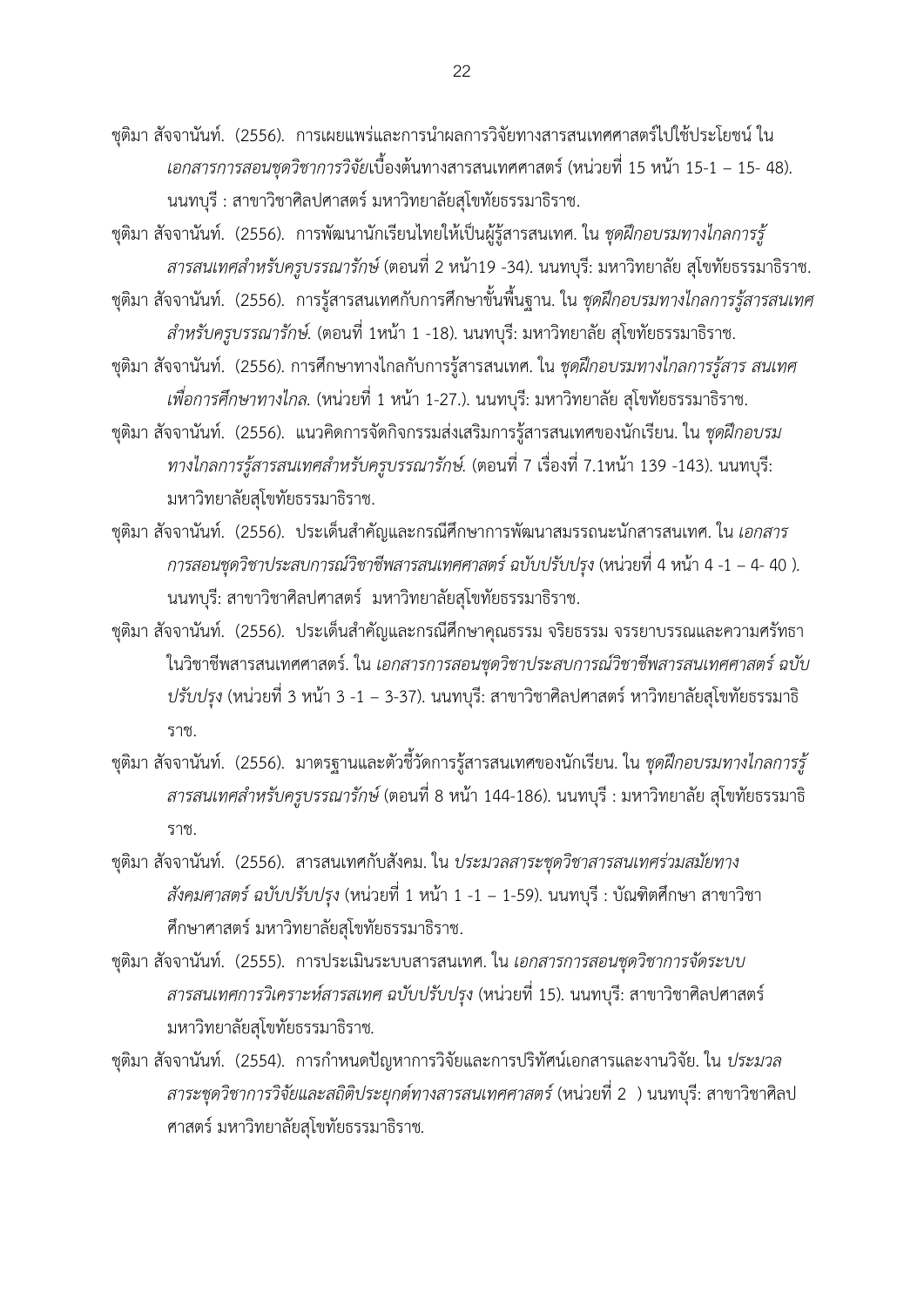- ชุติมา สัจจานันท์. (2554). การเขียนรายงานทางธุรกิจ. ใน *เอกสารการสอนชุดวิชาการเขียนเพื่อการสื่อสาร ธุรกิจ ฉบับปรับปรุง* (หน่วยที่ 11 หน้า 11-1 - 11- 53). นนทบุรี: สาขาวิชาศิลปศาสตร์ มหาวิทยาลัยสุโขทัยธรรมาธิราช.
- ชุติมา สัจจานันท์. (2554). การเขียนสารสนเทศย่อ. ใน *เอกสารการสอนชุดวิชาการเขียนเพื่อการสื่อสาร ธุรกิจ ฉบับปรับปรุง* (หน่วยที่ 14 หน้า 14-1 - 14- 39). นนทบุรี: สาขาวิชาศิลปศาสตร์ มหาวิทยาลัยสุโขทัยธรรมาธิราช
- ีชุติมา สัจจานันท์. (2554). การจัดการเอกสารสำนักงาน. ใน *เอกสารการสอนชุดวิชาการจัดการงาน ส านักงาน ฉบับปรับปรุง* (หน่วยที่ 7 หน้า 7.1-7.72). นนทบุรี: สาขาวิชาศิลปศาสตร์ มหาวิทยาลัยสุโขทัยธรรมาธิราช.
- ชุติมา สัจจานันท์. (2554). การจัดหมวดหมู่ทรัพยากรสารสนเทศ. ใน *เอกสารการสอนชุดวิชา การวิเคราะห์ สารสนเทศ ฉบับปรับปรุง (*หน่วยที่ 4 หน้า 4 -1-4-50). นนทบุรี: สาขาวิชาศิลปศาสตร์ มหาวิทยาลัยสุโขทัยธรรมาธิราช*.*
- ชุติมา สัจจานันท์. (2554). การพัฒนาบุคลากรสารสนเทศ. ใน *เอกสารการสอนชุดวิชาการจัดการขั้นสูง ส าหรับองค์การสารสนเทศ ฉบับปรับปรุง (*หน่วยที่ 7 ตอนที่ 7.2 หน้า 7-18-7-38). นนทบุรี: บัณฑิตศึกษา สาขาวิชาศิลปศาสตร์ มหาวิทยาลัยสุโขทัยธรรมาธิราช.
- ชุติมา สัจจานันท์. (2554). การเลือกและการจัดหาวารสารและนิตยสาร. ใน *เอกสารการสอนชุดวิชาการ พัฒนาทรัพยากรสารสนเทศ ฉบับปรับปรุง* (หน่วยที่ 8 ตอนที่ 8.1 เรื่องที่ 8.1.1 และตอนที่ 8.2 เรื่อง ที่ 8.2.2 หน้า 8.1 -8.9 , 8.20 -8.30). นนทบุรี: สาขาวิชาศิลปศาสตร์ มหาวิทยาลัย สุโขทัยธรรมาธิ ราช.
- ชุติมา สัจจานันท์. (2554). การเลือกและการจัดหาหนังสือ. ใน *เอกสารการสอนชุดวิชาการพัฒนาทรัพยากร สารสนเทศ ฉบับปรับปรุง* (หน่วยที่ 7 หน้า 7- 1 - 7-50). นนทบุรี: สาขาวิชาศิลปศาสตร์ มหาวิทยาลัยสุโขทัยธรรมาธิราช.
- ชุติมา สัจจานันท์. (2554). การวิจัยกับการจัดการองค์การสารสนเทศ. ใน *ประมวลสาระชุดวิชาการจัดการ ขั้นสูงส าหรับองค์การสารสนเทศ ฉบับปรับปรุง* (หน่วยที่ 14 หน้า 14-1 - 14 -37). นนทบุรี: บัณฑิตศึกษา สาขาวิชาศิลปศาสตร์ มหาวิทยาลัยสุโขทัยธรรมาธิราช.
- ชุติมา สัจจานันท์. (2554). ความร่วมมือในการพัฒนาทรัพยากรสารสนเทศ. ใน *เอกสารการสอนชุดวิชาการ พัฒนาทรัพยากรสารสนเทศ ฉบับปรับปรุง* (หน่วยที่ 13 หน้า 13-1 - 13 – 28). นนทบุรี: สาขาวิชา ศิลปศาสตร์ มหาวิทยาลัยสุโขทัยธรรมาธิราช.
- ชุติมา สัจจานันท์. (2554). ความรู้เบื้องต้นเกี่ยวกับสารสนเทศ ใน *เอกสารการสอนชุดวิชาสารสนเทศและสื่อ ที่ใช้ในงานส่งเสริมการเกษตร* (หน่วยที่ 1 หน้า 1-1 - 1-32). นนทบุรี: สาขาวิชาส่งเสริมการเกษตร และสหกรณ์ มหาวิทยาลัยสุโขทัยธรรมาธิราช.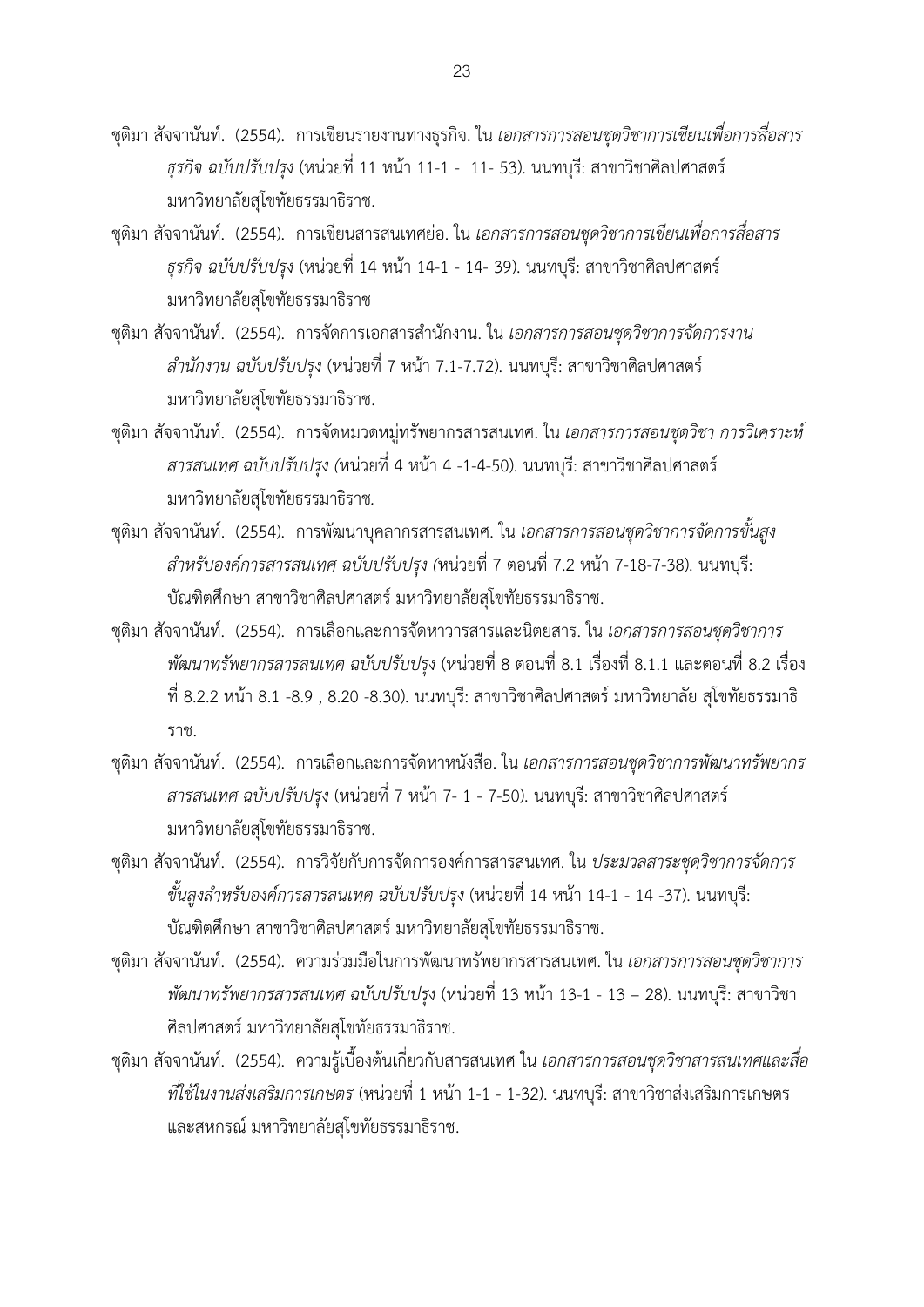- ึชุติมา สัจจานันท์. (2554). ภาวะผู้นำ คุณธรรม จริยธรรมและจรรยาบรรณนักสารสนเทศ ใน *เอกสารการ สอนชุดวิชาการจัดการขั้นสูงส าหรับองค์การสารสนเทศ ฉบับปรับปรุง* (หน่วยที่ 8 หน้า 8 -1 - 8-65). นนทบุรี: บัณฑิตศึกษา สาขาวิชาศิลปศาสตร์ มหาวิทยาลัยสุโขทัยธรรมาธิราช.
- ีชุติมา สัจจานันท์. (2554). สารสนเทศและแหล่งสารสนเทศเพื่อการจัดการงานสำนักงาน ใน *เอกสารการ สอนชุดวิชาการจัดการงานส านักงาน ฉบับปรับปรุง* (หน่วยที่ 10 หน้า 10-1 -10 -42). นนทบุรี: สาขาวิชาศิลปศาสตร์มหาวิทยาลัยสุโขทัยธรรมาธิราช.
- ีชุติมา สัจจานันท์. (2554). แหล่งข้อมูลสำคัญของทรัพยากรสารสนเทศ. ใน *เอกสารการสอนชุดวิชาการ วิเคราะห์สารสนเทศ ฉบับปรับปรุง (*หน่วยที่ 3 หน้า 3 -1 - 3-55). นนทบุรี: สาขาวิชาศิลปศาสตร์ มหาวิทยาลัยสุโขทัยธรรมาธิราช.
- ชุติมา สัจจานันท์. (2554). แหล่งสารสนเทศทางการเกษตรและส่งเสริมการเกษตร. ใน *เอกสารการสอนชุด วิชาสารสนเทศและสื่อที่ใช้ในงานส่งเสริมการเกษตร* (หน่วยที่ 3 หน้า 3-1 - 3- 42). นนทบุรี: สาขาวิชาส่งเสริมการเกษตรและสหกรณ์ มหาวิทยาลัยสุโขทัยธรรมาธิราช.
- ิชุติมา สัจจานันท์ และกาญจนา ใจกว้าง. (2554). การเผยแพร่งานวิจัยและการนำผลการวิจัยไปใช้ในการ จัดการสารสนเทศ. ใน *ประมวลสาระชุดวิชาการวิจัยและสถิติประยุกต์ทางสารสนเทศศาสตร์*(หน่วยที่ 14 หน้า 14-1 – 14-42). นนทบุรี: สาขาวิชาศิลปศาสตร์ มหาวิทยาลัย สุโขทัยธรรมาธิราช*.*
- ี ชุติมา สัจจานันท์ และพิมพ์รำไพ เปรมสมิทธิ์. (2554). การวิจัยกับวิชาชีพสารสนเทศศ่าสตร์. ใน *ประมวล สาระชุดวิชาการวิจัยและสถิติประยุกต์ทางสารสนเทศศาสตร์.*(หน่วยที่ 1 หน้า 1-1 – 1- 32 ). นนทบุรี: สาขาวิชาศิลปศาสตร์มหาวิทยาลัย สุโขทัยธรรมาธิราช*.*
- ิชุติมา สัจจานันท์ และพิมพ์รำไพ เปรมสมิทธิ์. (2554). สถานภาพและทิศทางการวิจัยทางสารสนเทศศาสตร์. ใน *ประมวลสาระชุดวิชาการวิจัยและสถิติประยุกต์ทางสารสนเทศศาสตร์*(หน่วยที่ 15 หน้า 15-1 – 15-39 ). นนทบุรี: สาขาวิชาศิลปศาสตร์ มหาวิทยาลัย สุโขทัยธรรมาธิราช*.*
- ชุติมา สัจจานันท์. (2553). การวิจัยทางสารสนเทศศาสตร์: ปฐมบท. ใน *แนวการศึกษาชุดวิชาการวิจัยและ ระเบียบวิธีวิจัยขั้นสูงทางสารสนเทศศาสตร์*(หน้า14 -26). นนทบุรี: ปรัชญาดุษฎีบัณฑิตสาขาวิชา ศิลปศาสตร์ มหาวิทยาลัยสุโขทัยธรรมาธิราช.
- ชุติมา สัจจานันท์. (2553). การเผยแพร่และประยุกต์ใช้ผลการวิจัยและจริยธรรมการวิจัยทางสารสนเทศ ศาสตร์. ใน *ประมวลสาระชุดวิชาการวิจัยและระเบียบวิธีวิจัยขั้นสูงทางสารสนเทศศาสตร์*(หน้า 153 -167). นนทบุรี: ปรัชญาดุษฎีบัณฑิต สาขาวิชาศิลปศาสตร์ มหาวิทยาลัยสุโขทัยธรรมาธิราช.
- ชุติมา สัจจานันท์. (2553). บุคลากรและองค์การสารสนเทศ. ใน *เอกสารการสอนชุดวิชาสารสนเทศศาสตร์ เบื้องต้น ฉบับปรับปรุง* (หน่วยที่ 8 หน้า 129 -180). นนทบุรี: สาขาวิชาศิลปศาสตร์ มหาวิทยาลัยสุโขทัยธรรมาธิราช.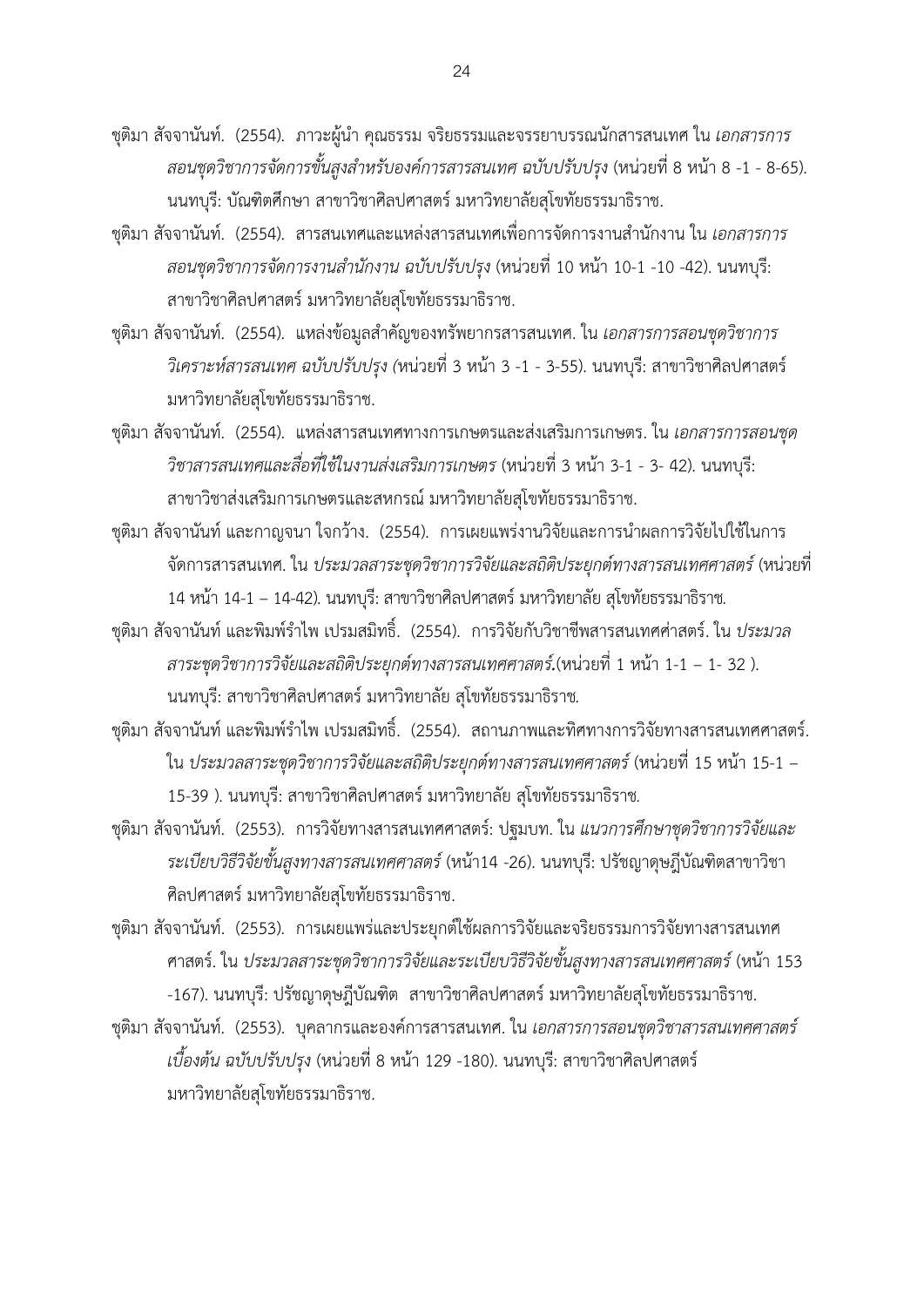ชุติมา สัจจานันท์. (2552). กรณีศึกษาการบริการและการส่งเสริมการใช้บริการห้องสมุดประชาชนใน ต่างประเทศ. ใน *การบริการและส่งเสริมการใช้บริการห้องสมุดประชาชน* (ตอนที่ 8 เรื่องที่ 8.2 หน้า 159-168). นนทบุรี: โครงการวิจัยการพัฒนาชุดฝึกอบรมทางไกลหลักสูตรการบริการและการส่งเสริม การใช้บริการห้องสมุดประชาชน มหาวิทยาลัยสุโขทัยธรรมาธิราช

ึชุติมา สัจจานันท์. (2552). การเขียนโครงการวิจัยเพื่อพัฒนางานห้องสมุดประชาชน. ใน *การวิจัยสำหรับ บรรณารักษ์ห้องสมุดประชาชน* (ตอนที่ 7 หน้า 125 -148). นนทบุรี: โครงการวิจัยการพัฒนาชุด ฝึกอบรมเพื่อพัฒนาสมรรถนะบรรณารักษ์ห้องสมุดประชาชน มหาวิทยาลัยสุโขทัยธรรมาธิราช.

- ึชุติมา สัจจานันท์. (2552). การเขียนรายงานการวิจัยเพื่อพัฒนางานห้องสมุดประชาชน. ใน *การวิจัยสำหรับ บรรณารักษ์ห้องสมุดประชาชน* (ตอนที่ 8 หน้า 149- 166). นนทบุรี: โครงการวิจัยการพัฒนาชุด ฝึกอบรมเพื่อพัฒนาสมรรถนะบรรณารักษ์ห้องสมุดประชาชน มหาวิทยาลัยสุโขทัยธรรมาธิราช.
- ชุติมา สัจจานันท์. (2552). การใช้สื่อเพื่อการสื่อสารและประชาสัมพันธ์ห้องสมุดประชาชน. ใน *การสื่อสาร และการประชาสัมพันธ์ส าหรับบรรณารักษ์ห้องสมุดประชาชน* (ตอนที่ 6 หน้า 141-160)*.* นนทบุรี: โครงการวิจัยการพัฒนาชุดฝึกอบรมเพื่อพัฒนาสมรรถนะบรรณารักษ์ห้องสมุดประชาชน มหาวิทยาลัยสุโขทัยธรรมาธิราช.
- ชุติมา สัจจานันท์. (2552). การบริการของห้องสมุดประชาชน. *การบริการและส่งเสริมการใช้บริการห้องสมุด ประชาชน* (ตอนที่ 1 หน้า 1-24). นนทบุรี: โครงการวิจัยการพัฒนาชุด ฝึกอบรมทางไกลหลักสูตรการ บริการและการส่งเสริมการใช้บริการห้องสมุดประชาชน มหาวิทยาลัย สุโขทัย ธรรมาธิราช.
- ชุติมา สัจจานันท์. (2552). การบริหารจัดการการบริการและการส่งเสริมการใช้บริการของห้องสมุด ประชาชน. ใน *การบริการและส่งเสริมการใช้บริการห้องสมุดประชาชน* (ตอนที่ 3 หน้า 45 -64). นนทบุรี: โครงการวิจัยการพัฒนาชุดฝึกอบรมทางไกลหลักสูตรการบริการและการส่งเสริมการใช้ บริการห้องสมุดประชาชน มหาวิทยาลัยสุโขทัยธรรมาธิราช.
- ึชุติมา สัจจานันท์. (2552). การบริหารงานเอกสารของส่วนราชการ. ใน *การจัดการเอกสารสำนักงาน* (ตอนที่ 3 หน้า 37-52). นนทบุรี: มหาวิทยาลัยสุโขทัยธรรมาธิราช.
- ึชุติมา สัจจานันท์. (2552). การบริหารงาน เอกสารสำนักงานของภาคเอกชน . ใน *การจัดการเอกสาร ส านักงาน* (ตอนที่ 4 หน้า 53-64). นนทบุรี: มหาวิทยาลัยสุโขทัยธรรมาธิราช.
- ึชุติมา สัจจานันท์. (2552). การบริหารงานเอกสารสำนักงานอย่างมีประสิทธิภาพ. ใน *การจัดการเอกสาร ส านักงาน* (ตอนที่ 5 หน้า 65-76). นนทบุรี: มหาวิทยาลัยสุโขทัยธรรมาธิราช.
- ชุติมา สัจจานันท์. (2552). การเผยแพร่และการใช้ผลการวิจัยเพื่อพัฒนาห้องสมุดประชาชน. ใน *การวิจัย ส าหรับบรรณารักษ์ห้องสมุดประชาชน* (ตอนที่ 9 หน้า 183- 212). นนทบุรี: โครงการวิจัยการพัฒนา ชุดฝึกอบรมเพื่อพัฒนาสมรรถนะบรรณารักษ์ห้องสมุดประชาชน มหาวิทยาลัยสุโขทัยธรรมาธิราช.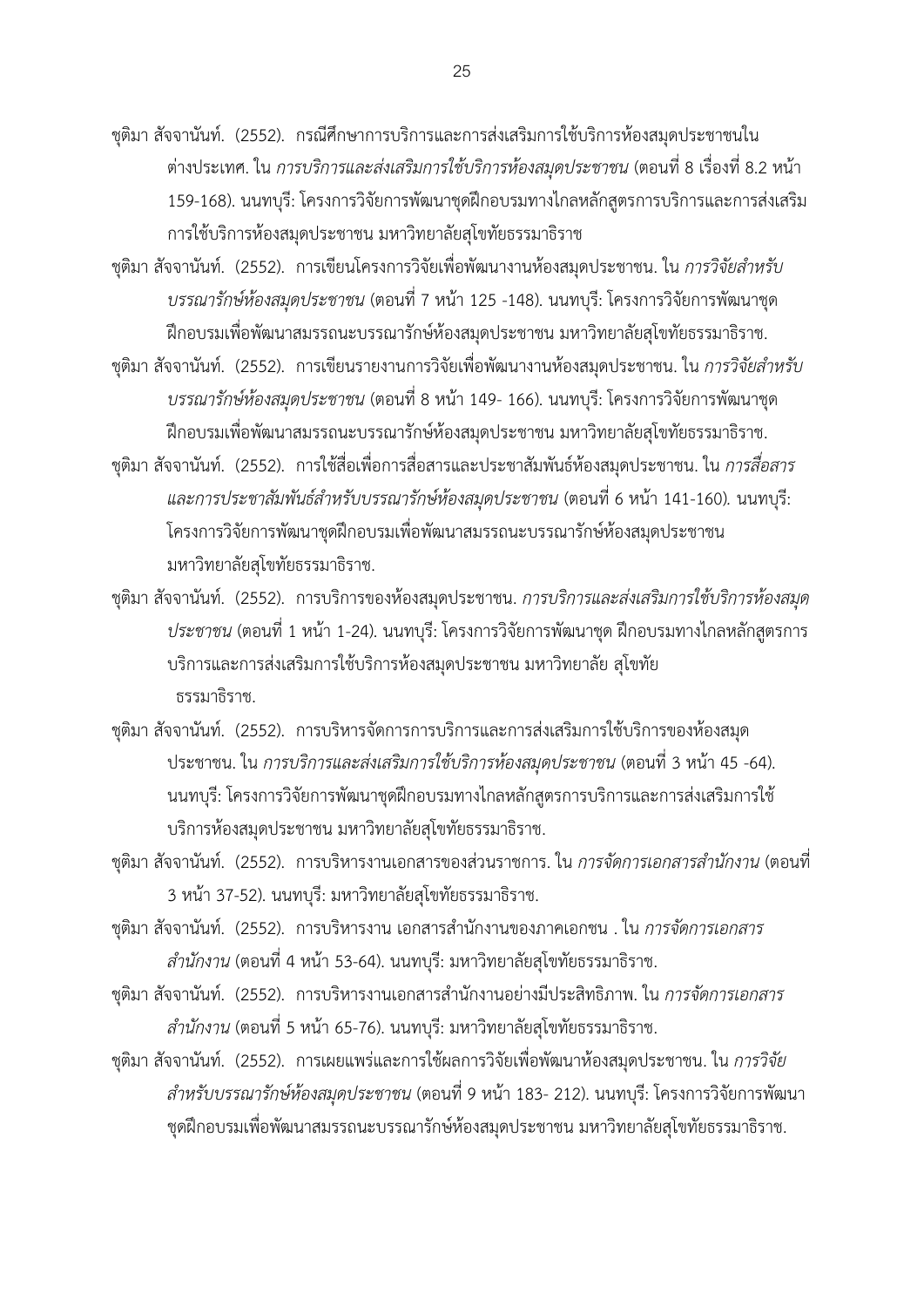- ึชุติมา สัจจานันท์. (2552). การสื่อสารกับห้องสมุดประชาชน. ใน *การสื่อสารและการประชาสัมพันธ์สำหรับ บรรณารักษ์ห้องสมุดประชาชน* (ตอนที่ 1 หน้า 1-22). นนทบุรี: โครงการวิจัยการพัฒนาชุดฝึกอบรม เพื่อพัฒนาสมรรถนะบรรณารักษ์ห้องสมุดประชาชน มหาวิทยาลัย สุโขทัยธรรมาธิราช.
- ชุติมา สัจจานันท์. (2552). การวิจัยเพื่อพัฒนาการบริการและการส่งเสริมการใช้บริการของห้องสมุด ประชาชน. ใน *การบริการและส่งเสริมการใช้บริการห้องสมุดประชาชน*. (ตอนที่ 7 หน้า 121-144) นนทบุรี: โครงการวิจัยการพัฒนาชุดฝึกอบรมทางไกลหลักสูตรการบริการและการส่งเสริมการใช้ บริการห้องสมุดประชาชน มหาวิทยาลัยสุโขทัยธรรมาธิราช.
- ชุติมา สัจจานันท์. (2552). การส่งเสริมการใช้บริการห้องสมุดประชาชน. ใน *การบริการและส่งเสริมการใช้ บริการห้องสมุดประชาชน* (ตอนที่ 2 หน้า 25 – 44). นนทบุรี: โครงการวิจัยการพัฒนาชุดฝึกอบรม ทางไกลหลักสูตรการบริการและการส่งเสริมการใช้บริการห้องสมุดประชาชน มหาวิทยาลัยสุโขทัยธรรมาธิราช.
- ีชุติมา สัจจานันท์. (2552). การวิจัยกับห้องสมุดประชาชน. ใน *การวิจัยสำหรับบรรณารักษ์ห้องสมุด ประชาชน* (ตอนที่ 1 หน้า 1-22). นนทบุรี: โครงการวิจัยการพัฒนาชุดฝึกอบรมเพื่อพัฒนาสมรรถนะ บรรณารักษ์ห้องสมุดประชาชน มหาวิทยาลัยสุโขทัยธรรมาธิราช.
- ึชุติมา สัจจานันท์. (2552). ทักษะการนำเสนอสำหรับบรรณารักษ์ห้องสมุดประชาชน. ใน *การสื่อสารและ การประชาสัมพันธ์ส าหรับบรรณารักษ์ห้องสมุดประชาชน* (ตอนที่ 3 หน้า 53-84). นนทบุรี: โครงการวิจัยการพัฒนาชุดฝึกอบรมเพื่อพัฒนาสมรรถนะบรรณารักษ์ห้องสมุดประชาชน มหาวิทยาลัยสุโขทัยธรรมาธิราช.
- ชุติมา สัจจานันท์. (2552). การสื่อสารและการประชาสัมพันธ์กับการบริการและการส่งเสริมการใช้บริการ ของห้องสมุดประชาชน. ใน *การบริการและส่งเสริมการใช้บริการห้องสมุดประชาชน* (ตอนที่ 6 หน้า 107-120). นนทบุรี: โครงการวิจัยการพัฒนาชุด ฝึกอบรมทางไกลหลักสูตรการบริการและการ ส่งเสริมการใช้บริการห้องสมุดประชาชน มหาวิทยาลัยสุโขทัยธรรมาธิราช.
- ชุติมา สัจจานันท์. (2552). บรรณารักษ์กับการบริการและการส่งเสริม*การใช้บริการของห้องสมุดประชาชน.* ใน *การบริการและส่งเสริมการใช้บริการห้องสมุดประชาชน* (ตอนที่ 5 หน้า 87-106). นนทบุรี: โครงการวิจัยการพัฒนาชุดฝึกอบรมทางไกลหลักสูตรการบริการและการส่งเสริมการใช้บริการ ห้องสมุดประชาชน มหาวิทยาลัยสุโขทัยธรรมาธิราช.
- ี ชุติมา สัจจานันท์. (2552). วงจรการบริหารงานเอกสารสำนักงาน. ใน *การจัดการเอกสารสำนักงาน* (ตอนที่ 2 หน้า 25-36). นนทบุรี: มหาวิทยาลัยสุโขทัยธรรมาธิราช.
- ชุติมา สัจจานันท์. (2552). รูปแบบและวิธีการประชาสัมพันธ์ห้องสมุดประชาชน. ใน *การสื่อสารและการ ประชาสัมพันธ์ส าหรับบรรณารักษ์ห้องสมุดประชาชน* (ตอนที่ 5 หน้า 109-140). นนทบุรี: โครงการวิจัยการพัฒนาชุดฝึกอบรมเพื่อพัฒนาสมรรถนะบรรณารักษ์ห้องสมุดประชาชน มหาวิทยาลัยสุโขทัยธรรมาธิราช.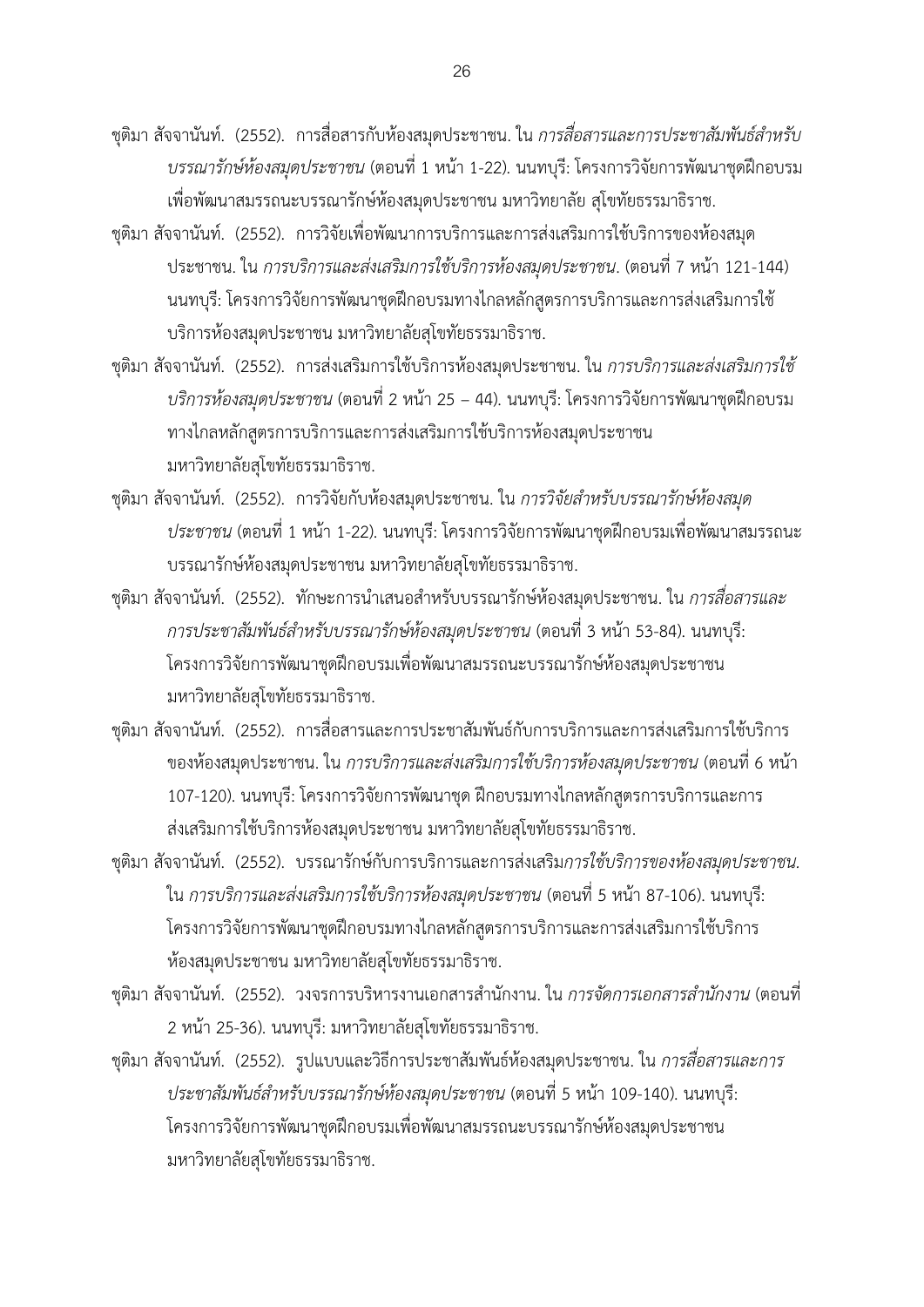- ชุติมา สัจจานันท์. (2552). อินเทอร์เน็ตกับการบริการและการส่งเสริมการใช้บริการของห้องสมุดประชาชน. ใน *การบริการและส่งเสริมการใช้บริการห้องสมุดประชาชน* (ตอนที่ 4 หน้า 65-86). นนทบุรี: โครงการวิจัยการพัฒนาชุดฝึกอบรมทางไกลหลักสูตรการบริการและการส่งเสริมการใช้บริการ ห้องสมุดประชาชน มหาวิทยาลัยสุโขทัยธรรมาธิราช.
- ี ชุติมา สัจจานันท์. (2552). เอกสารสำนักงาน. ใน *การจัดการเอกสารสำนักงาน* (ตอนที่ 1 หน้า 1-24). นนทบุรี: มหาวิทยาลัยสุโขทัยธรรมาธิราช.
- ชุติมา สัจจานันท์. (2550). การจัดการความรู้และการจัดการความเสี่ยง. ใน *เอกสารการสอนชุดวิชาภาวะ ผู้นำ* (หน่วยที่ 13 ตอนที่ 1). นนทบุรี: สาขาวิชาวิทยาการจัดการ มหาวิทยาลัยสุโขทัยธรรมาธิราช.
- ี ชติมา สัจจานันท์. (2550). ประเด็นสำคัญเกี่ยวกับการวิจัยเพื่อการบริการสารสนเทศ. ใน *ประมวลสาระชด วิชาสัมมนาการบริการสารสนเทศ* (หน่วยที่ 15 ). นนทบุรี: สาขาวิชาศิลปศาสตร์ มหาวิทยาลัยสุโขทัยธรรมาธิราช*.*
- ี ชุติมา สัจจานันท์. (2548). การประเมินงานเขียนสำหรับสื่อสิ่งพิมพ์. ใน *เอกสารการสอนชุดวิชาการเขียน ส าหรับสื่อสิ่งพิมพ์*(หน่วยที่ 14 หน้า 207- 238). นนทบุรี: สาขาวิชาศิลปศาสตร์ มหาวิทยาลัยสุโขทัยธรรมาธิราช.
- ชุติมา สัจจานันท์. (2548). การประเมินระบบสารสนเทศ. ใน *เอกสารการสอนชุดวิชาการจัดการระบบ สารสนเทศ ฉบับปรับปรุง* (หน่วยที่ 15 หน้า 135-168). นนทบุรี: สาขาวิชาศิลปศาสตร์ มหาวิทยาลัยสุโขทัยธรรมาธิราช.
- ชุติมา สัจจานันท์. (2548). การวิจัยกรณีศึกษาและการวิจัยอนาคตทางนิเทศศาสตร์. ใน *ประมวลสาระชุด วิชาสถิติและการวิจัยทางนิเทศศาสตร์*(หน่วยที่ 9 ตอนที่ 9.2-9.3 หน้า 169-205 ). นนทบุรี: สาขาวิชานิเทศศาสตร์ มหาวิทยาลัยสุโขทัยธรรมาธิราช.
- ชุติมา สัจจานันท์. (2548). สารสนเทศกับสังคม. ใน *ประมวลสาระชุดวิชาสารสนเทศร่วมสมัยทาง สังคมศาสตร์(*หน่วยที่ 1 หน้า1-1 – 1-59). นนทบุรี: สาขาวิชาศึกษาศาสตร์ มหาวิทยาลัยสุโขทัยธรรมาธิราช.
- ชุติมา สัจจานันท์. (2547). กรณีศึกษาการประมวล วิเคราะห์และสังเคราะห์สารสนเทศ. ใน *เอกสาร การสอนชุดวิชาประสบการณ์วิชาชีพสารสนเทศศาสตร์ ฉบับปรับปรุง* (หน่วยที่ 11 ). นนทบุรี: สาขาวิชาศิลปศาสตร์ มหาวิทยาลัยสุโขทัยธรรมาธิราช.
- ชุติมา สัจจานันท์. (2547). การเขียนโครงการวิจัยทางสารสนเทศศาสตร์. ใน *เอกสารการสอนชุดวิชาการ วิจัยเบื้องต้นทางสารสนเทศศาสตร์ ฉบับปรับปรุง* (หน่วยที่ 13 หน้า 279 – 323). นนทบุรี: สาขาวิชา ศิลปศาสตร์ มหาวิทยาลัยสุโขทัยธรรมาธิราช.
- ชุติมา สัจจานันท์. (2547). การเขียนรายงานการวิจัยทางสารสนเทศศาสตร์. ใน *เอกสารการสอนชุดวิชาการ วิจัยเบื้องต้นทางสารสนเทศศาสตร์ ฉบับปรับปรุง* (หน่วยที่ 14 หน้า 325 – 392). นนทบุรี: สาขาวิชาศิลปศาสตร์ มหาวิทยาลัยสุโขทัยธรรมาธิราช.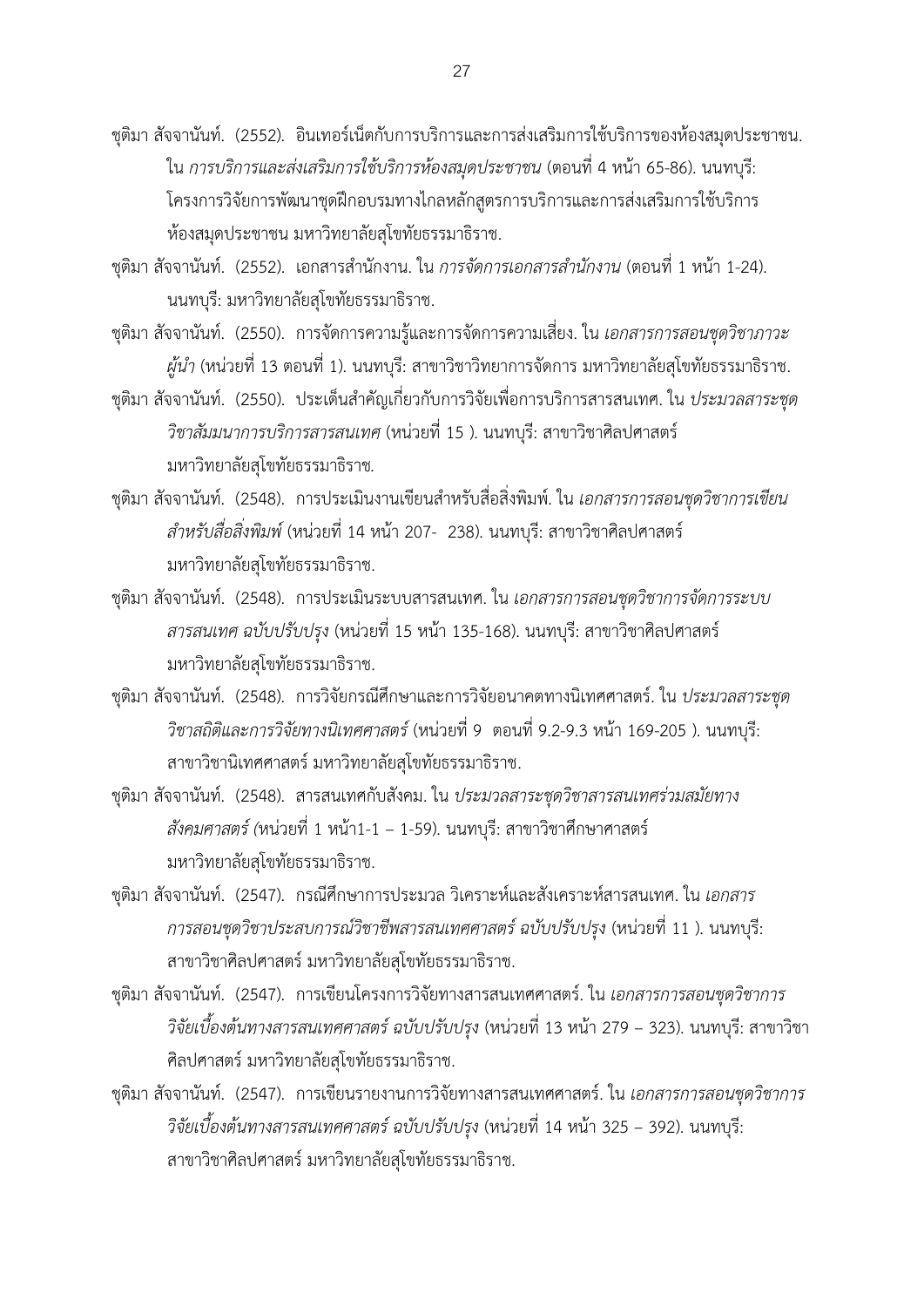ชุติมา สัจจานันท์. (2547). การเผยแพร่ผลการวิจัยทางสารสนเทศศาสตร์. ใน *เอกสารการสอนชุดวิชาการ วิจัยเบื้องต้นทางสารสนเทศศาสตร์. ฉบับปรับปรุง* (หน่วยที่ 15 หน้า 393-442). นนทบุรี: สาขาวิชา ศิลปศาสตร์ มหาวิทยาลัยสุโขทัยธรรมาธิราช.

- ชุติมา สัจจานันท์. (2547). การพัฒนาทางวิชาการและวิชาชีพของนักสารสนเทศ. ใน *เอกสารการอบรมเข้ม เสริมประสบการณ์มหาบัณฑิตสารสนเทศศาสตร์*(ตอนที่ 8 หน้า 87–102). นนทบุรี: บัณฑิตศึกษา สาขาวิชาศิลปศาสตร์ มหาวิทยาลัยสุโขทัยธรรมาธิราช.
- ชุติมา สัจจานันท์. (2547). การสร้างเสริมคุณธรรม จริยธรรมและจรรยาวิชาชีพสารสนเทศศาสตร์. ใน *เอกสารการอบรมเข้มเสริมประสบการณ์มหาบัณฑิตสารสนเทศศาสตร์* (ตอนที่ 9 หน้า 103–113). นนทบุรี: บัณฑิตศึกษา สาขาวิชาศิลปศาสตร์ มหาวิทยาลัยสุโขทัยธรรมาธิราช.
- ชุติมา สัจจานันท์. (2547). คุณธรรม จริยธรรม และจรรยาบรรณของนักสารสนเทศ. ใน *เอกสารการสอนชุด วิชาประสบการณ์วิชาชีพสารสนเทศศาสตร์ ฉบับปรับปรุง* (หน่วยที่ 4 หน้า 123–151). นนทบุรี: สาขาวิชาศิลปศาสตร์ มหาวิทยาลัยสุโขทัยธรรมาธิราช*.*
- ชุติมา สัจจานันท์. (2547). นักสารสนเทศกับการศึกษาต่อเนื่อง. ใน *เอกสารการสอนชุดวิชาประสบการณ์ วิชาชีพสารสนเทศศาสตร์ ฉบับปรับปรุง* (หน่วยที่ 5 หน้า 153–188). นนทบุรี: สาขาวิชา ศิลปศาสตร์ มหาวิทยาลัยสุโขทัยธรรมาธิราช.
- ชุติมา สัจจานันท์. (2546). การเขียนโครงการวิทยานิพนธ์ทางสารสนเทศศาสตร์. ใน *ประมวลสาระชุดวิชา วิทยานิพนธ์ 1* (หน่วยที่ 5 หน้า 119–165). นนทบุรี: บัณฑิตศึกษา สาขาวิชาศิลปศาสตร์ มหาวิทยาลัยสุโขทัยธรรมาธิราช.
- ชุติมา สัจจานันท์. (2546). การเขียนวิทยานิพนธ์ทางสารสนเทศศาสตร์. ใน *ประมวลสาระชุดวิชา วิทยานิพนธ์ 3* (หน่วยที่ 11 หน้า 1-72). นนทบุรี: บัณฑิตศึกษา สาขาวิชาศิลปศาสตร์ มหาวิทยาลัยสุโขทัยธรรมาธิราช.
- ชุติมา สัจจานันท์. (2546). การเขียนสรุปการวิจัย อภิปรายผล และข้อเสนอแนะในวิทยานิพนธ์ทาง สารสนเทศศาสตร์. ใน *ประมวลสาระชุดวิชาวิทยานิพนธ์ 3* (หน่วยที่ 4 หน้า 105-143). นนทบุรี: บัณฑิตศึกษา สาขาวิชาศิลปศาสตร์ มหาวิทยาลัยสุโขทัยธรรมาธิราช.
- ชุติมา สัจจานันท์. (2546). การจัดเก็บวัสดุสารสนเทศ. ใน *เอกสารการสอนชุดวิชาการวิเคราะห์สารสนเทศ ฉบับปรับปรุง* (หน่วยที่ 4 หน้า 129-180). นนทบุรี: สาขาวิชาศิลปศาสตร์ มหาวิทยาลัยสุโขทัยธรรมาธิราช.
- ชุติมา สัจจานันท์. (2546). การบริหารงานสารบรรณสำนักงาน. ใน *เอกสารการสอนชุดวิชาการบริหารงาน ส านักงาน ฉบับปรับปรุง* (หน่วยที่ 7 หน้า 225–301). นนทบุรี: สาขาวิชาศิลปศาสตร์ มหาวิทยาลัยสุโขทัยธรรมาธิราช.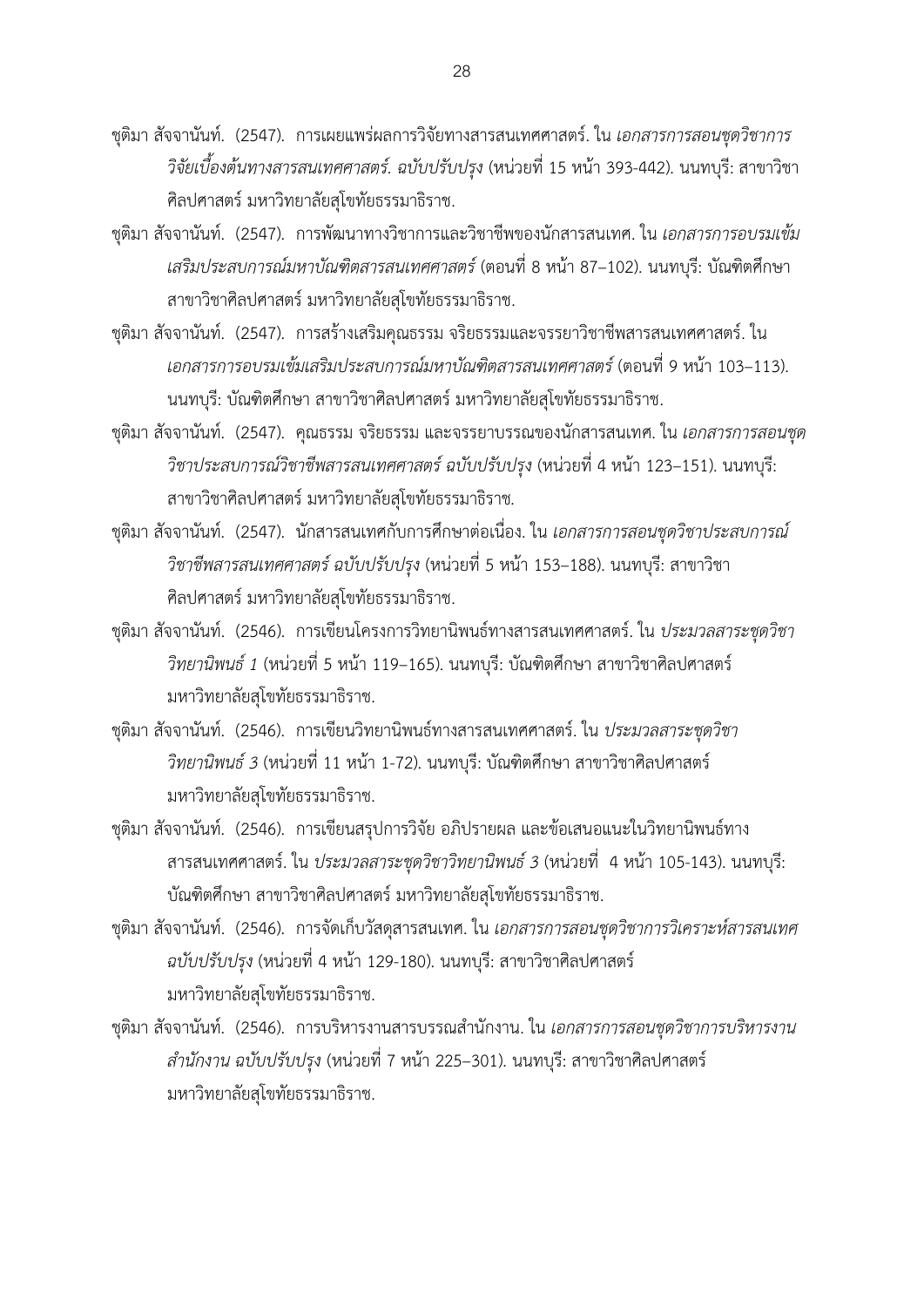ชุติมา สัจจานันท์. (2546). การเลือกและการจัดหาวารสารและหนังสือพิมพ์. ใน *เอกสารการสอนชุดวิชาการ พัฒนาทรัพยากรสารสนเทศ* (หน่วยที่ 8 ตอนที่ 8.1 เรื่องที่ 8.1.1 และตอนที่ 8.2 เรื่องที่ 8.2.1 และ 8.2.3). นนทบุรี: สาขาวิชาศิลปศาสตร์ มหาวิทยาลัยสุโขทัยธรรมาธิราช.

- ชุติมา สัจจานันท์. (2546). การเลือกและการจัดหาหนังสือ. ใน *เอกสารการสอนชุดวิชาการพัฒนาทรัพยากร สารสนเทศ* (หน่วยที่ 7 หน้า 289–348). นนทบุรี: สาขาวิชาศิลปศาสตร์ มหาวิทยาลัยสุโขทัยธรรมาธิราช.
- ชุติมา สัจจานันท์. (2546). การแสวงหาความรู้. ใน *เอกสารการสอนชุดวิชาทักษะชีวิต* (หน่วยที่ 4 หน้า 139–187). นนทบุรี: สาขาวิชาศิลปศาสตร์ มหาวิทยาลัยสุโขทัยธรรมาธิราช.
- ี ชุติมา สัจจานันท์. (2546). ข้อมูลและแหล่งข้อมูลเพื่อการบริหารงานสำนักงาน. ใน *เอกสารการสอนชุด วิชาการบริหารงานสำนักงาน ฉบับปรับปรุง* (หน่วยที่ 10 หน้า 37–81). นนทบุรี: สาขาวิชาศิลป ศาสตร์ มหาวิทยาลัยสุโขทัยธรรมาธิราช.
- ี ชุติมา สัจจานันท์. (2546). ประเด็นสำคัญเกี่ยวกับการวิจัยกับการจัดการสารสนเทศ. ใน *ประมวลสาระชุด วิชาการสัมมนาการจัดการสารสนเทศ* (หน่วยที่ 15 หน้า 142–176). นนทบุรี: บัณฑิตศึกษา สาขาวิชาศิลปศาสตร์ มหาวิทยาลัยสุโขทัยธรรมาธิราช.
- ชุติมา สัจจานันท์. (2546). ประเด็นสำคัญเกี่ยวกับผลกระทบของสื่อดิจิทัลต่อวิชาชีพสารสนเทศ นัก สารสนเทศและการจัดการสารสนเทศ. ใน *ประมวลสาระชุดวิชาการสัมมนาการจัดการสารสนเทศ***.**  (หน่วยที่ 15 หน้า 142–176). นนทบุรี: บัณฑิตศึกษา สาขาวิชาศิลปศาสตร์ มหาวิทยาลัย สุโขทัยธรร มาธิราช.
- ชุติมา สัจจานันท์. (2546). วิทยาศาสตร์และเทคโนโลยี: ทรัพยากรสารสนเทศทางวิทยาศาสตร์. ใน *เอกสาร การสอนชุดวิชาแหล่งสารสนเทศทางสังคมศาสตร์มนุษยศาสตร์และวิทยาศาสตร์* ฉบับปรับปรุง (หน่วยที่ 11 หน้า 1-50). นนทบุรี: สาขาวิชาศิลปศาสตร์มหาวิทยาลัย สุโขทัยธรรมาธิราช.
- ชุติมา สัจจานันท์. (2546). สังคมศาสตร์: ทรัพยากรสารสนเทศทางสังคมวิทยา มานุษยวิทยา ภูมิศาสตร์ และประวัติศาสตร์. ใน *เอกสารการสอนชุดวิชาแหล่งสารสนเทศทางสังคมศาสตร์มนุษยศาสตร์และ วิทยาศาสตร์*ฉบับปรับปรุง (หน่วยที่ 3 ตอนที่ 3.3 และ 3.4 หน้า163–197). นนทบุรี: สาขาวิชาศิลป ศาสตร์ มหาวิทยาลัยสุโขทัยธรรมาธิราช.
- ชุติมา สัจจานันท์. (2546). แหล่งข้อมูลเพื่อการวิเคราะห์สารสนเทศ *เอกสารการสอนชุดวิชาการวิเคราะห์ สารสนเทศ* ฉบับปรับปรุง (หน่วยที่ 3 หน้า 83–128). นนทบุรี: สาขาวิชาศิลปศาสตร์ มหาวิทยาลัยสุโขทัยธรรมาธิราช.
- ชุติมา สัจจานันท์. (2546). แหล่งผลิต เผยแพร่ และบริการสารสนเทศทางวิทยาศาสตร์และเทคโนโลยี. ใน *เอกสารการสอนชุดวิชาแหล่งสารสนเทศทางสังคมศาสตร์ มนุษยศาสตร์และวิทยาศาสตร์*ฉบับ ปรับปรุง (หน่วยที่ 15 หน้า 243–285). นนทบุรี: สาขาวิชาศิลปศาสตร์ มหาวิทยาลัยสุโขทัยธรรมาธิราช.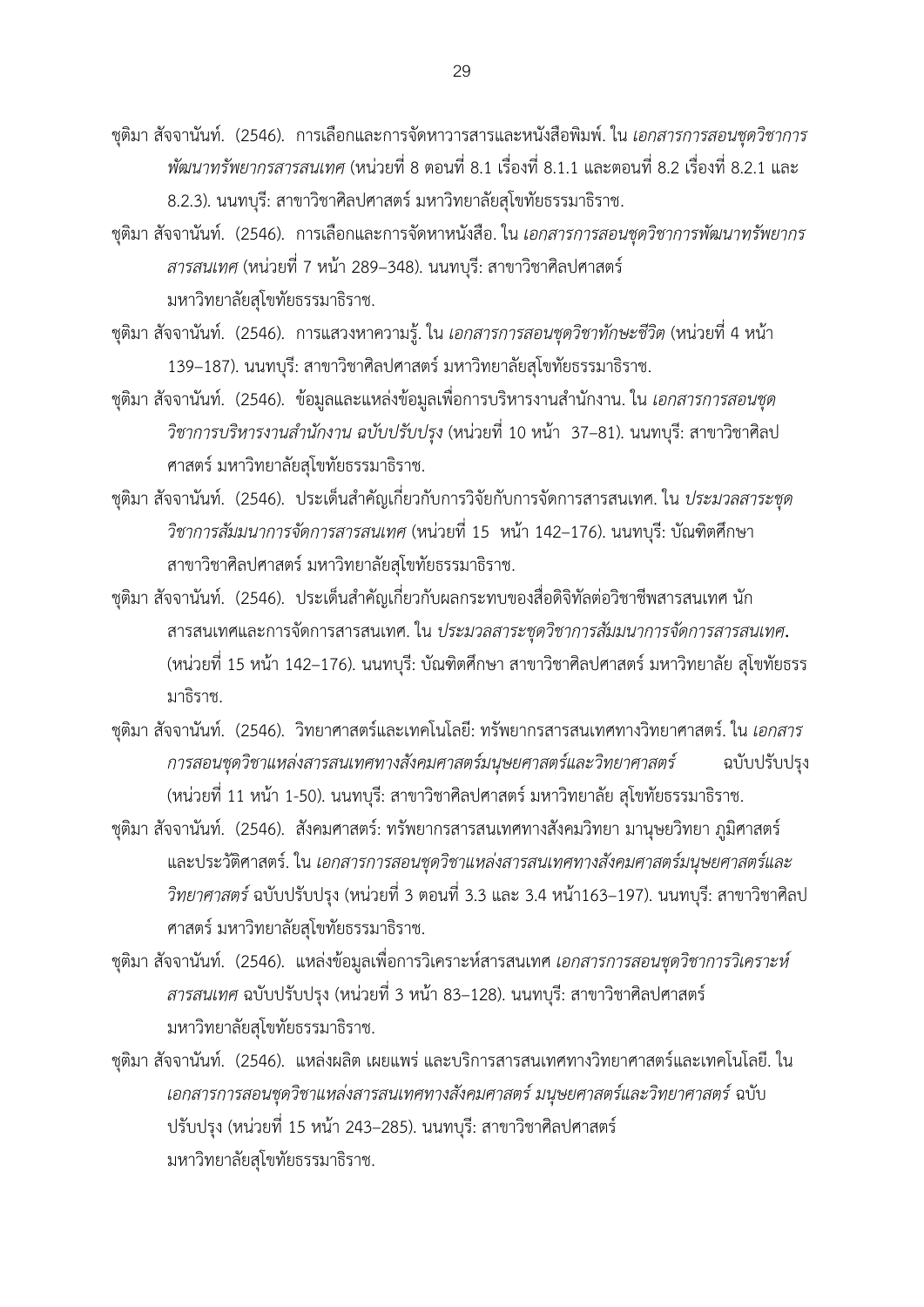ิชุติมา สัจจานันท์. (2545). การกำหนดปัญหาการวิจัยและการปริทัศน์เอกสารและงานวิจัยที่เกี่ยวข้อง. ใน *ประมวลสาระชุดวิชาการวิจัยทางสารสนเทศศาสตร์*(หน่วยที่ 2 หน้า 47–131). นนทบุรี: บัณฑิตศึกษา สาขาวิชาศิลปศาสตร์ มหาวิทยาลัยสุโขทัยธรรมาธิราช.

ชุติมา สัจจานันท์. (2545). คุณธรรม จริยธรรมและจรรยาบรรณวิชาชีพสารสนเทศศาสตร์. ใน *ประมวลสาระ ชุดวิชาการจัดการสถาบันบริการสารสนเทศขั้นสูง* (หน่วยที่ 14 หน้า 277–315). นนทบุรี: บัณฑิตศึกษา สาขาวิชาศิลปศาสตร์ มหาวิทยาลัยสุโขทัยธรรมาธิราช.

ชุติมา สัจจานันท์. (2545). บุคลากรและองค์กรทางวิชาชีพ. ใน *เอกสารการสอนชุดวิชาสารสนเทศศาสตร์ เบื้องต้น* (ฉบับปรับปรุง 1/2541) (หน่วยที่ 5 หน้า 79–117). นนทบุรี: สาขาวิชาศิลปศาสตร์ มหาวิทยาลัยสุโขทัยธรรมาธิราช.

- ชุติมา สัจจานันท์. (2545). การพัฒนาบุคลากรวิชาชีพ. ใน *ประมวลสาระชุดวิชาการจัดการสถาบันบริการ สารสนเทศขั้นสูง* (หน่วยที่ 5 หน้า 165-200). นนทบุรี: บัณฑิตศึกษา สาขาวิชาศิลปศาสตร์ มหาวิทยาลัยสุโขทัยธรรมาธิราช.
- ชุติมา สัจจานันท์. (2545). สถานภาพและแนวโน้มงานวิจัยทางสารสนเทศศาสตร์. ใน *ประมวลสาระ ชุ ดวิชาการวิจัยทางสารสนเทศศาสตร์***(**หน่วยที่ 15 หน้า 409–451). นนทบุรี: บัณฑิตศึกษา สาขาวิชา ศิลปศาสตร์ มหาวิทยาลัยสุโขทัยธรรมาธิราช*.*
- ชุติมา สัจจานันท์. (2543). การเขียนสุนทรพจน์และสารในโอกาสพิเศษ. ใน *เอกสารชุดฝึกอบรมหลักสูตรการ เขียนเพื่อการประชาสัมพันธ์ยุคใหม่* **(**ตอนที่ 12 หน้า 245-264). นนทบุรี: โครงการความร่วมมือ ระหว่างสาขาวิชาศิลปศาสตร์ กับสำนักการศึกษาต่อเนื่อง มหาวิทยาลัย สุโขทัยธรรมาธิราช*.*
- ชุติมา สัจจานันท์. (2543). การเขียนบทสัมภาษณ์. ใน *เอกสารชุดฝึกอบรมหลักสูตรการเขียนเพื่อการ ประชาสัมพันธ์ยุคใหม่* **(**ตอนที่ 13 หน้า 265-294). นนทบุรี: โครงการความร่วมมือระหว่างสาขาวิชา ศิลปศาสตร์ กับสำนักการศึกษาต่อเนื่อง มหาวิทยาลัย สุโขทัยธรรมาธิราช.
- ชุติมา สัจจานันท์. (2541). การประมวล วิเคราะห์ และสังเคราะห์สารนิเทศ. ใน *เอกสารการสอนชุดวิชา ประสบการณ์วิชาชีพสารนิเทศศาสตร์*(ฉบับปรับปรุง 1/2541) (หน่วยที่ 8 หน้า 391-430). นนทบุรี: สาขาวิชาศิลปศาสตร์ มหาวิทยาลัยสุโขทัยธรรมาธิราช.
- ี ชุติมา สัจจานันท์. (2541) การศึกษาต่อเนื่องสำหรับนักสารนิเทศ. ใน *เอกสารการสอนชุดวิชาประสบการณ์ วิชาชีพสารนิเทศศาสตร์*(ฉบับปรับปรุง 1/2541) (หน่วยที่ 5 หน้า 203-260). นนทบุรี: สาขาวิชา ศิลปศาสตร์ มหาวิทยาลัยสุโขทัยธรรมาธิราช.
- ชุติมา สัจจานันท์. (2541). คุณธรรมและจริยธรรมของนักสารนิเทศ. ใน *เอกสารการสอนชุดวิชา ประสบการณ์วิชาชีพสารนิเทศศาสตร์*(ฉบับปรับปรุง 1/2541) (หน่วยที่ 3 หน้า 157-202). นนทบุรี : สาขาวิชาศิลปศาสตร์ มหาวิทยาลัยสุโขทัยธรรมาธิราช.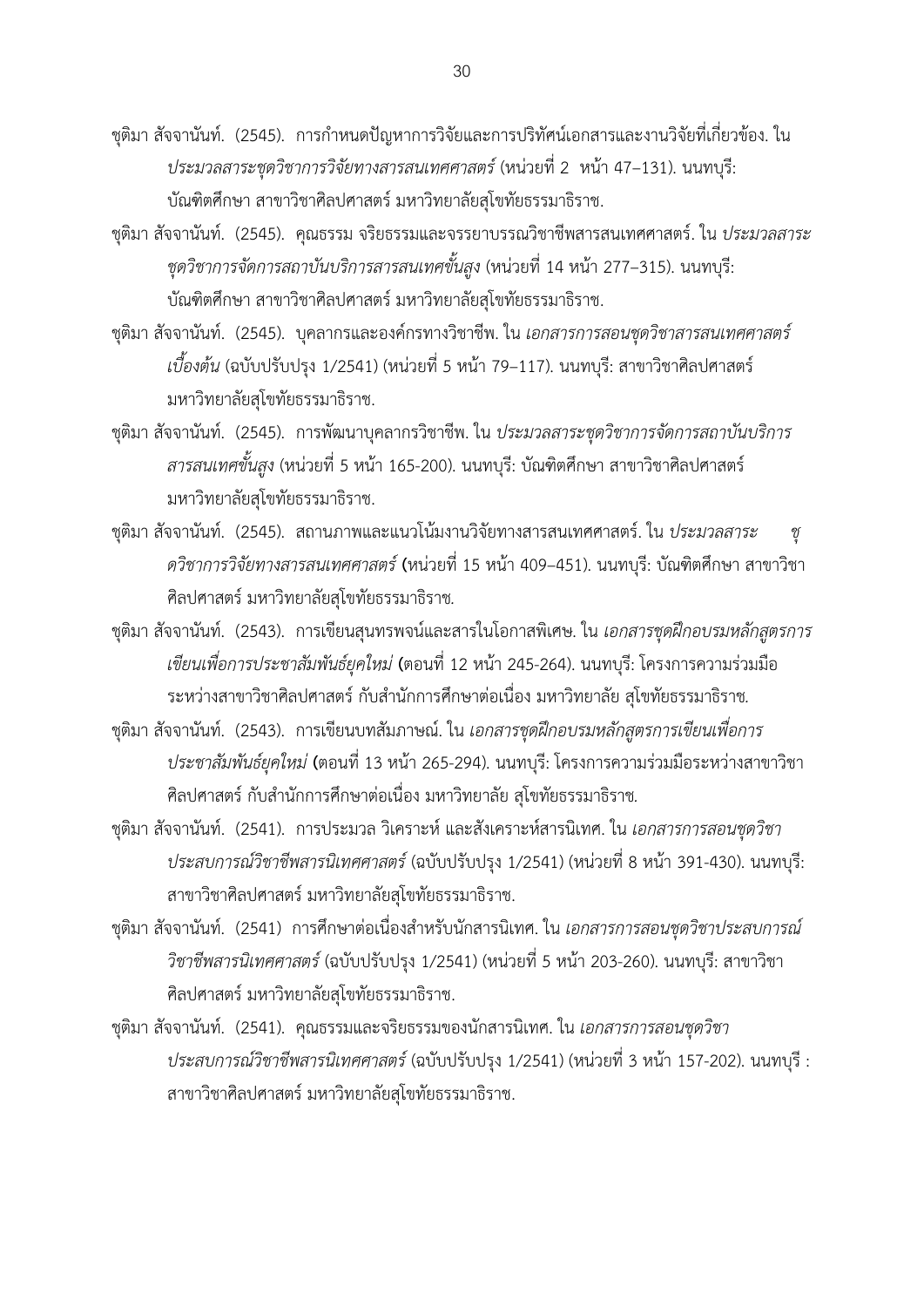ชุติมา สัจจานันท์. (2538). การเขียนโครงการวิจัย รายงานความก้าวหน้าของการวิจัยและรายงานการวิจัย ทางสารนิเทศศาสตร์. ใน *เอกสารการสอนชุดวิชาสถิติและการวิจัยทางสารนิเทศศาสตร์*(หน่วยที่ 12 หน้า 147-216). นนทบุรี : สาขาวิชาศิลปศาสตร์ มหาวิทยาลัยสุโขทัยธรรมาธิราช.

- ชุติมา สัจจานันท์. (2538). การเผยแพร่ผลการวิจัยทางสารนิเทศศาสตร์. ใน *เอกสารการสอนชุดวิชาสถิติ และการวิจัยทางสารนิเทศศาสตร์*(หน่วยที่ 13 หน้า 217-280). นนทบุรี: สาขาวิชาศิลปศาสตร์ มหาวิทยาลัยสุโขทัยธรรมาธิราช.
- ชุติมา สัจจานันท์. (2534). การเขียนรายงานทางวิชาการ. ใน *เอกสารการสอนชุดวิชาการเขียนเพื่อการ สื่อสารธุรกิจ* (หน่วยที่ 12 หน้า 544-603). นนทบุรี : สาขาวิชาศิลปศาสตร์ มหาวิทยาลัย สุโขทัยธรร มาธิราช.
- ชุติมา สัจจานันท์และกุลธิดา บุญอิต. (2534). การเขียนสารนิเทศย่อ. ใน *เอกสารการสอนชุดวิชาการเขียน เพื่อการสื่อสารธุรกิจ* (หน่วยที่ 14 หน้า 713-766). นนทบุรี : สาขาวิชาศิลปศาสตร์ มหาวิทยาลัยสุโขทัยธรรมาธิราช.
- ชุติมา สัจจานันท์. (2534). การประเมินผลระบบสารนิเทศ. ใน *เอกสารการสอนชุดวิชาการวางแผนและการ บริหารระบบสารนิเทศ* (หน่วยที่ 12 หน้า 495-528). นนทบุรี : สาขาวิชาศิลปศาสตร์ มหาวิทยาลัยสุโขทัยธรรมาธิราช.
- ชุติมา สัจจานันท์. (2534). การอ่านหนังสืออ้างอิง. ใน *เอกสารการสอนชุดวิชาการอ่านภาษาไทย* (หน่วยที่ 9 หน้า 490-554). นนทบุรี : สาขาวิชาศิลปศาสตร์ มหาวิทยาลัยสุโขทัยธรรมาธิราช.
- ชุติมา สัจจานันท์. (2533). การจัดเก็บเอกสาร. ใน *เอกสารการสอนชุดวิชาการวิเคราะห์สารนิเทศ* (หน่วยที่ 3 หน้า 99-148). นนทบุรี : สาขาวิชาศิลปศาสตร์ มหาวิทยาลัยสุโขทัยธรรมาธิราช.
- ชุติมา สัจจานันท์. (2533). การเลือกสื่อสิ่งพิมพ์. ใน *เอกสารการสอนชุดวิชาการพัฒนาทรัพยากรสารนิเทศ* (หน่วยที่ 7 หน้า 335-392). นนทบุรี : สาขาวิชาศิลปศาสตร์ มหาวิทยาลัยสุโขทัยธรรมาธิราช.
- ี ชุติมา สัจจานันท์. (2533). การศึกษาต่อเนื่องสำหรับบุคลากรสารนิเทศ. ใน *เอกสารการสอนชุดวิชา ประสบการณ์วิชาชีพสารนิเทศศาสตร์*(หน่วยที่ 6 หน้า 269-320). นนทบุรี : สาขาวิชาศิลปศาสตร์ มหาวิทยาลัยสุโขทัยธรรมาธิราช.
- ชุติมา สัจจานันท์และสุวคนธ์ ศิริวงศ์วรวัฒน์. (2533). ความร่วมมือในการจัดหาทรัพยากรสารนิเทศ. ใน *เอกสารการสอนชุดวิชาการพัฒนาทรัพยากรสารนิเทศ* (หน่วยที่ 15 หน้า 845-880). นนทบุรี : สาขาวิชาศิลปศาสตร์ มหาวิทยาลัยสุโขทัยธรรมาธิราช.
- ชุติมา สัจจานันท์. (2533). คู่มือเลือกและจัดหาวัสดุสารนิเทศ. ใน *เอกสารการสอนชุดวิชาการพัฒนา ทรัพยากรสารนิเทศ* (หน่วยที่ 8 หน้า 447-516). นนทบุรี: สาขาวิชาศิลปศาสตร์ มหาวิทยาลัยสุโขทัยธรรมาธิราช.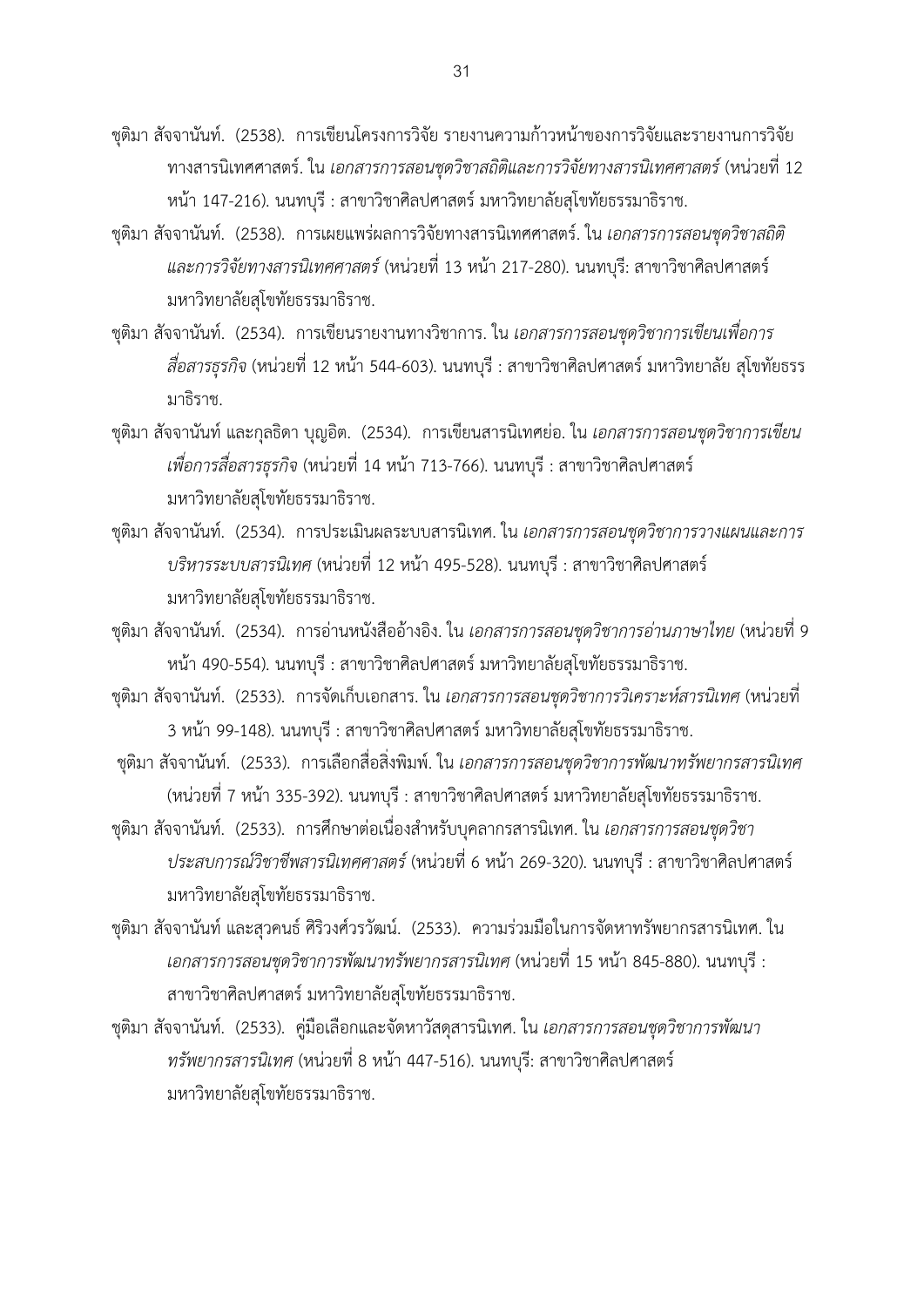ีชุติมา สัจจานันท์. (2533). งานสารบรรณสำนักงาน. ใน *เอกสารการสอนชุดวิชางานสำนักงานและการ ประชาสัมพันธ์*(หน่วยที่ 6 หน้า 231-309). นนทบุรี: สาขาวิชาศิลปศาสตร์ มหาวิทยาลัยสุโขทัยธรรมาธิราช.

- ชุติมา สัจจานันท์. (2533). สังคมศาสตร์: ทรัพยากรสารนิเทศทางสังคมวิทยา มานุษยวิทยา ภูมิศาสตร์และ ประวัติศาสตร์. ใน *เอกสารการสอนชุดวิชาแหล่งสารนิเทศทางสังคมศาสตร์มนุษยศาสตร์และ วิทยาศาสตร์*(หน่วยที่ 3 หน้า191-212). นนทบุรี: สาขาวิชาศิลปศาสตร์ มหาวิทยาลัย สุโขทัยธรร มาธิราช.
- ชุติมา สัจจานันท์. (2533). แหล่งข้อมูลของวัสดุสารนิเทศ. ใน *เอกสารการสอนชุดวิชาการวิเคราะห์สารนิเทศ* (หน่วยที่ 2 หน้า 43-98). นนทบรี: สาขาวิชาศิลปศาสตร์ หาวิทยาลัยสโขทัยธรรมาธิราช.
- ี ชุติมา สัจจานันท์. (2533). แหล่งข้อมูลเพื่องานสำนักงาน. ใน *เอกสารการสอนชุดวิชางานสำนักงาน และการประชาสัมพันธ์*(หน่วยที่ 5 หน้า 181-230). นนทบุรี: สาขาวิชาศิลปศาสตร์ มหาวิทยาลัยสุโขทัยธรรมาธิราช.
- ชุติมา สัจจานันท์. (2533). แหล่งผลิต เผยแพร่ และบริการสารนิเทศทางวิทยาศาสตร์และเทคโนโลยี. ใน *เอกสารการสอนชุดวิชาแหล่งสารนิเทศทางสังคมศาสตร์ มนุษยศาสตร์ และวิทยาศาสตร์*(หน่วยที่ 15 หน้า 759-820). นนทบุรี : สาขาวิชาศิลปศาสตร์ มหาวิทยาลัยสุโขทัยธรรมาธิราช.
- ชุติมา สัจจานันท์. (2532). สถาบันบริการสารนิเทศ. ใน *เอกสารการสอนชุดวิชาสารนิเทศศาสตร์เบื้องต้น* (หน่วยที่ 4 หน้า 118-159). นนทบุรี: สาขาวิชาศิลปศาสตร์ มหาวิทยาลัยสุโขทัยธรรมาธิราช.
- ชุติมา สัจจานันท์และไตรรัตน์ สุนทรประภัศร์. (2530). การบริหารงานห้องสมุดหนังสือพิมพ์. ใน *เอกสารการ สอนชุดวิชาการบริหารงานหนังสือพิมพ์*(หน่วยที่ 7 หน้า 297-364). นนทบุรี: สาขาวิชานิเทศศาสตร์ มหาวิทยาลัยสุโขทัยธรรมาธิราช.
- ชุติมา สัจจานันท์. (2530). วิทยาศาสตร์และเทคโนโลยี: ทรัพยากรสารนิเทศทางวิทยาศาสตร์ธรรมชาติ. ใน *เอกสารการสอนชุดวิชาแหล่งสารนิเทศทางสังคมศาสตร์ มนุษยศาสตร์ และวิทยาศาสตร์*(หน่วยที่ 11 หน้า 583-631). นนทบุรี: สาขาวิชาศิลปศาสตร์ มหาวิทยาลัยสุโขทัยธรรมาธิราช.

# *บทความทางวิชาการในหนังสือ รายงานการประชุมสัมมนา e-proceedings*

ชุติมา สัจจานันท์. (2558). 36 ปี สาขาวิชาศิลปศาสตร์ มสธ. ใน *หนังสืออิเล็กทรอนิกส์ 36 ปี สาขาวิชาศิลป ศาสตร์ มสธ*. (หน้า 57- 68). นนทบุรี: สาขาวิชาศิลปศาสตร์มหาวิทยาลัยสุโขทัยธรรมาธิราช. ค้นคืน จาก <http://libarts.stou.ac.th/Uploadedfile/ebook36th.pdf>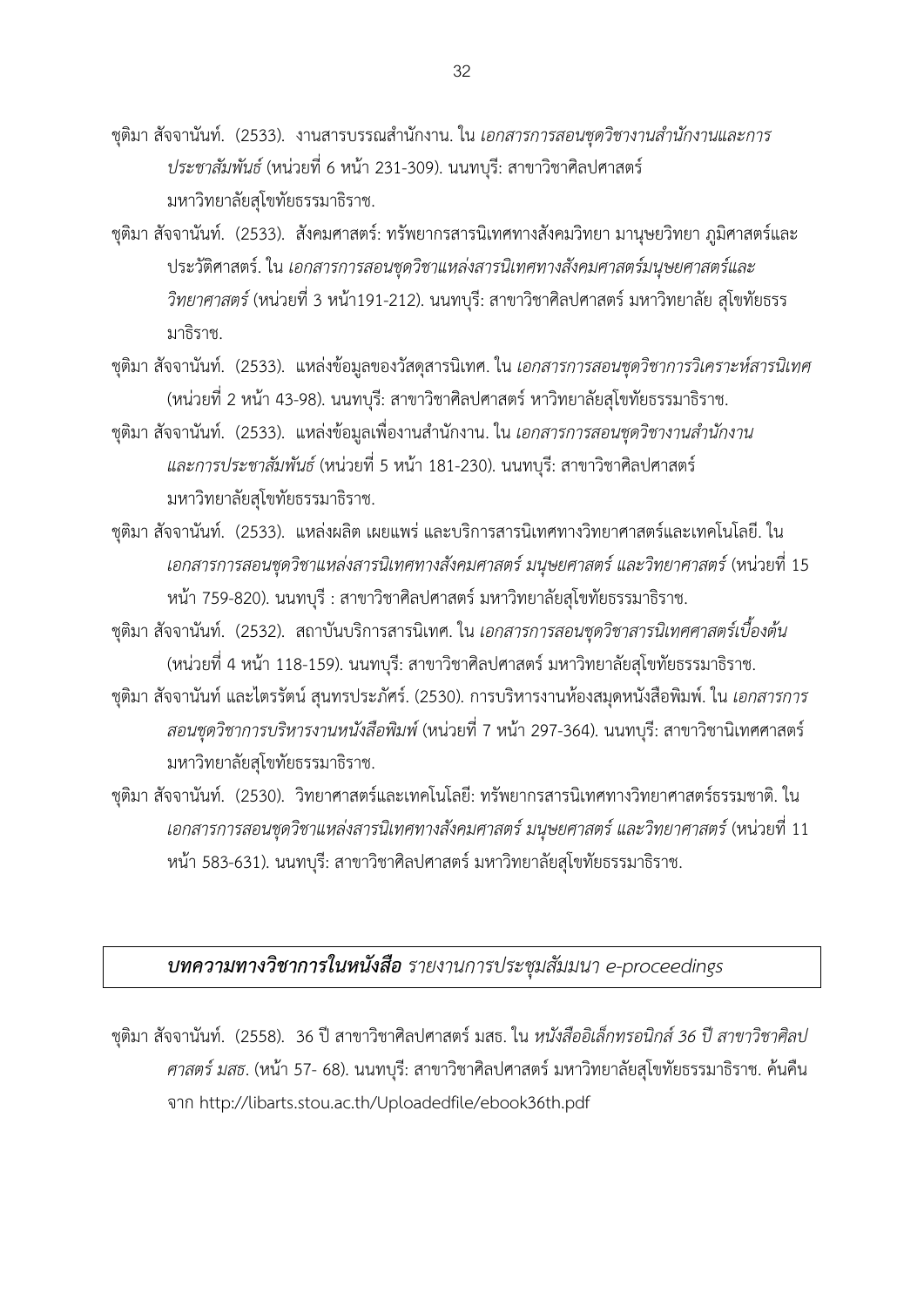ี ชุติมา สัจจานันท์. (2558). หนึ่งผู้นำสารสนเทศศาสตร์ทางไกลในอาเซียน. ใน *หนังสืออิเล็กทรอนิกส์ 36 ป*ี *สาขาวิชาศิลปศาสตร์ มสธ*. ( หน้า 69–118). นนทบุรี: สาขาวิชาศิลปศาสตร์ มหาวิทยาลัยสุโขทัยธรรมาธิราช. ค้นคืนจาก

http://libarts.stou.ac.th/Uploadedfile/ebook36th.pdf

ชุติมา สัจจานันท์. (2558). การเตรียมความพร้อมเข้าสู่ประชาคมอาเซียนและความเป็นสากลของห้องสมุด : กรณีศึกษาหอสมุดแห่งชาติประเทศไทย. ใน *60 ปีสมาคมห้องสมุดแห่งประเทศไทยฯ กับการพัฒนา ห้องสมุดและวิชาชีพบรรณารักษ์*( หน้า 69–75 ). กรุงเทพฯ: สมาคมห้องสมุดแห่งประเทศไทย.

ชุติมา สัจจานันท์. (2552). การบริหารจัดการสมาคมห้องสมุดแห่งประเทศไทยฯ ในกระแสการเปลี่ยนแปลง. ใน *ห้องสมุดการศึกษาวิชาชีพบรรณารักษศาสตร์และสารสนเทศศาสตร์ในยุคการ เปลี่ยนแปลง* (หน้า 216-229). กรุงเทพมหานคร: สมาคมห้องสมุดแห่งประเทศไทยฯ.

ชุติมา สัจจานันท์. (2552). การวิจัยกับการพัฒนาสารสนเทศศาสตร์. ใน *สองทศวรรษสารสนเทศทางไกล* (หน้า 21-32). นนทบุรี: สาขาวิชาศิลปศาสตร์ มหาวิทยาลัยสุโขทัยธรรมาธิราช. ค้นคืนจาก http://milthailand.org/index.php?option=com\_content&view=article&id=467%3A2011- 10-04-06-04-12&catid=79%3A2011-08-29-15-57-41&Itemid=32&lang=th

ชุติมา สัจจานันท์. (2552). ความรู้เรื่องการเขียนตำรา. ใน *แนวทางการสร้างสรรค์งานวิชาการ* (หน้า 49-60). นนทบุรี: ฝ่ายตำรา สำนักวิชาการ มหาวิทยาลัยสุโขทัยธรรมาธิราช.

ชุติมา สัจจานันท์. (2552). สองทศวรรษการศึกษาทางไกลวิชาสารสนเทศศาสตร์ มหาวิทยาลัยสุโขทัยธรรมาธิราช. ใน *สองทศวรรษสารสนเทศทางไกล* (หน้า 19–33). นนทบุรี: สาขาวิชาศิลปศาสตร์ มหาวิทยาลัยสุโขทัยธรรมาธิราช.

ชุติมา สัจจานันท์. (2552). ห้องสมุดประชาชนในประเทศไทย. ใน *ห้องสมุดการศึกษาวิชาชีพ บรรณารักษศาสตร์และสารสนเทศศาสตร์ในยุคการเปลี่ยนแปลง* (หน้า 162-176). กรุงเทพมหานคร: สมาคมห้องสมุดแห่งประเทศไทยฯ.

ิชุติมา สัจจานันท์. (2551). บทบาทของสมาคมห้องสมุดแห่งประเทศไทยฯ ในการกำหนดมาตรฐานในงาน ห้องสมุด. ใน *มาตรฐานเพื่อการจัดการและบริการสารสนเทศ.* "เอกสารความร่วมมือระหว่าง ิสถาบันอุดมศึกษา ครั้งที่ 25" นครราชสีมา มหาวิทยาลัยเทคโนโลยีสุรนารี ร่วมกับสำนักงาน คณะกรรมการการอุดมศึกษา.

ชุติมา สัจจานันท์. (2549). มาตรฐานและกฎหมายห้องสมุดเพื่อการพัฒนาห้องสมุดประชาชน. ใน *20 ปี บรรณสารพัฒนาการที่ภาคภูมิ* (หน้า 74–80). นนทบุรี: สำนักบรรณสารสนเทศ มหาวิทยาลัยสุโขทัยธรรมาธิราช.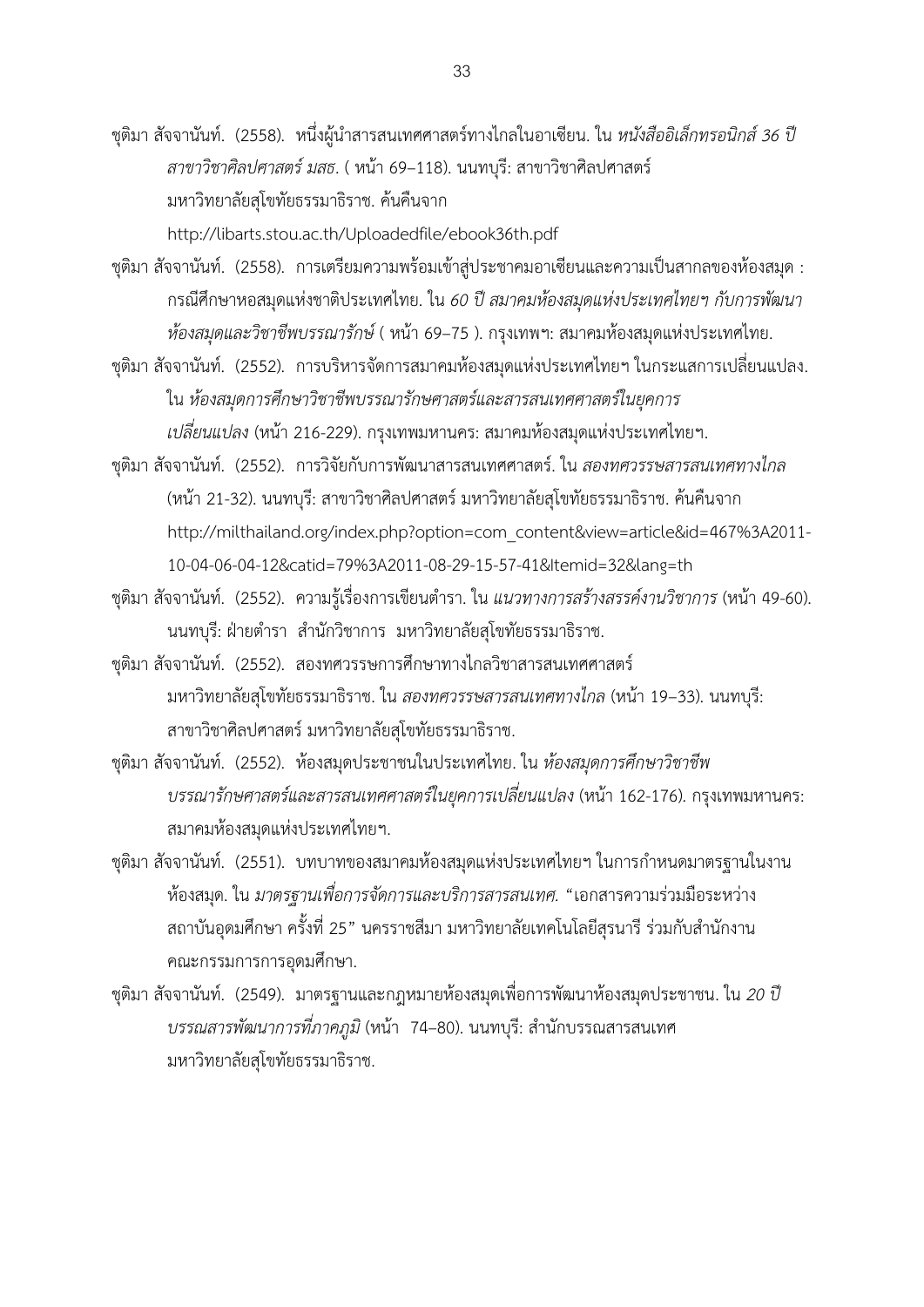- ชุติมา สัจจานันท์. (2549). Librarians as Educators in Supporting a Graduate Distance Education System: A Case of Sukhothai Thammathirat Open University, Thailand. ใน *การเสนอ ผลงานวิจัยระดับบัณฑิตศึกษา* ในวันสถาปนามหาวิทยาลัยสุโขทัยธรรมาธิราช ครบ 25 ปี (หน้า 17-28). นนทบุรี ฝ่ายส่งเสริมมาตรฐานบัณฑิตศึกษา สำนักบัณฑิตศึกษา มหาวิทยาลัยสุโขทัยธรรมาธิราช.
- ชุติมา สัจจานันท์. (2547). พระบาทสมเด็จพระเจ้าอยู่หัวอดุลยเดชมหาราชกับความเป็นครูและพระราช กรณียกิจด้านการศึกษา**.** ใน *25 ปี มสธ.แห่งการสร้างสรรค์บัณฑิตคุณภาพ (หน้า 18–31***).** นนทบุรี: ส านักพิมพ์ มหาวิทยาลัยสุโขทัยธรรมาธิราช.
- ชุติมา สัจจานันท์ และปรียา หิรัญประดิษฐ์. (2547). สาขาวิชาศิลปศาสตร์กับการสร้างสรรค์คุณภาพ ทาง การศึกษา. ใน *25 ปีมสธ. 25 ปีแห่งการสร้างสรรค์บัณฑิตคุณภาพ* (หน้า 51-53). นนทบุรี: มหาวิทยาลัยสุโขทัยธรรมาธิราช.
- ชุติมา สัจจานันท์. (2547). บทที่ 1 ความรู้เบื้องต้นเกี่ยวกับผลงานทางวิชาการและการเขียนผลงานทาง วิชาการ. ใน *เทคนิคการเขียน การพิมพ์ และการเผยแพร่ผลงานทางวิชาการ* (หน้า 1-14). นนทบุรี: ส านักพิมพ์ มหาวิทยาลัยสุโขทัยธรรมาธิราช.
- ชุติมา สัจจานันท์. (2547). บทที่ 4 การเขียนบทความทางวิชาการ. ใน *เทคนิคการเขียน การพิมพ์ และการ เผยแพร่ผลงานทางวิชาการ* (หน้า 53-70). นนทบุรี: ส านักพิมพ์ มหาวิทยาลัยสุโขทัยธรรมาธิราช.
- ี ชุติมา สัจจานันท์. (2547). บทที่ 6 การเขียนตำราและหนังสือวิชาการ. ใน *เทคนิคการเขียน การพิมพ์ และ การเผยแพร่ผลงานทางวิชาการ* (หน้า 101-105). นนทบุรี: สำนักพิมพ์ มหาวิทยาลัยสุโขทัยธรรมาธิราช.
- ชุติมา สัจจานันท์. (2547). บทที่ 10 การอ้างอิงในผลงานทางวิชาการและการเขียนผลงานทางวิชาการ. ใน *เทคนิคการเขียน การพิมพ์ และการเผยแพร่ผลงานทางวิชาการ (*หน้า 1-14). นนทบุรี: สำนักพิมพ์ มหาวิทยาลัยสุโขทัยธรรมาธิราช.
- ชุติมา สัจจานันท์. (2547). บทที่ 15 การประเมินผลงานทางวิชาการของข้าราชการทบวงมหาวิทยาลัย. ใน *เทคนิคการเขียน การพิมพ์ และการเผยแพร่ผลงานทางวิชาการ* (หน้า 293-326). นนทบุรี: ส านักพิมพ์ มหาวิทยาลัยสุโขทัยธรรมาธิราช.
- ชุติมา สัจจานันท์. (2546). การวิเคราะห์เปรียบเทียบจรรยาบรรณวิชาชีพบรรณารักษ์. ใน *กาปรระชุมใหญ่ สามัญและการประชุมวิชาการประจ าปี 2546 เรื่อง การพัฒนาห้องสมุดให้เป็นห้องสมุดสมบูรณ์แบบ* (หน้า 140-151). กรุงเทพฯ: สมาคมห้องสมุดแห่งประเทศไทยฯ.
- ชุติมา สัจจานันท์. (2546). พระบาทสมเด็จพระเจ้าอยู่หัวอดุลยเดชมหาราชกับความเป็นครูและพระราช กรณียกิจด้านการศึกษา. ใน *25 ปี มสธ. 25 ปีแห่งการสร้างสรรค์บัณฑิตคุณภาพ* (หน้า 18-31). นนทบุรี: สำนักพิมพ์ มหาวิทยาลัยสุโขทัยธรรมาธิราช.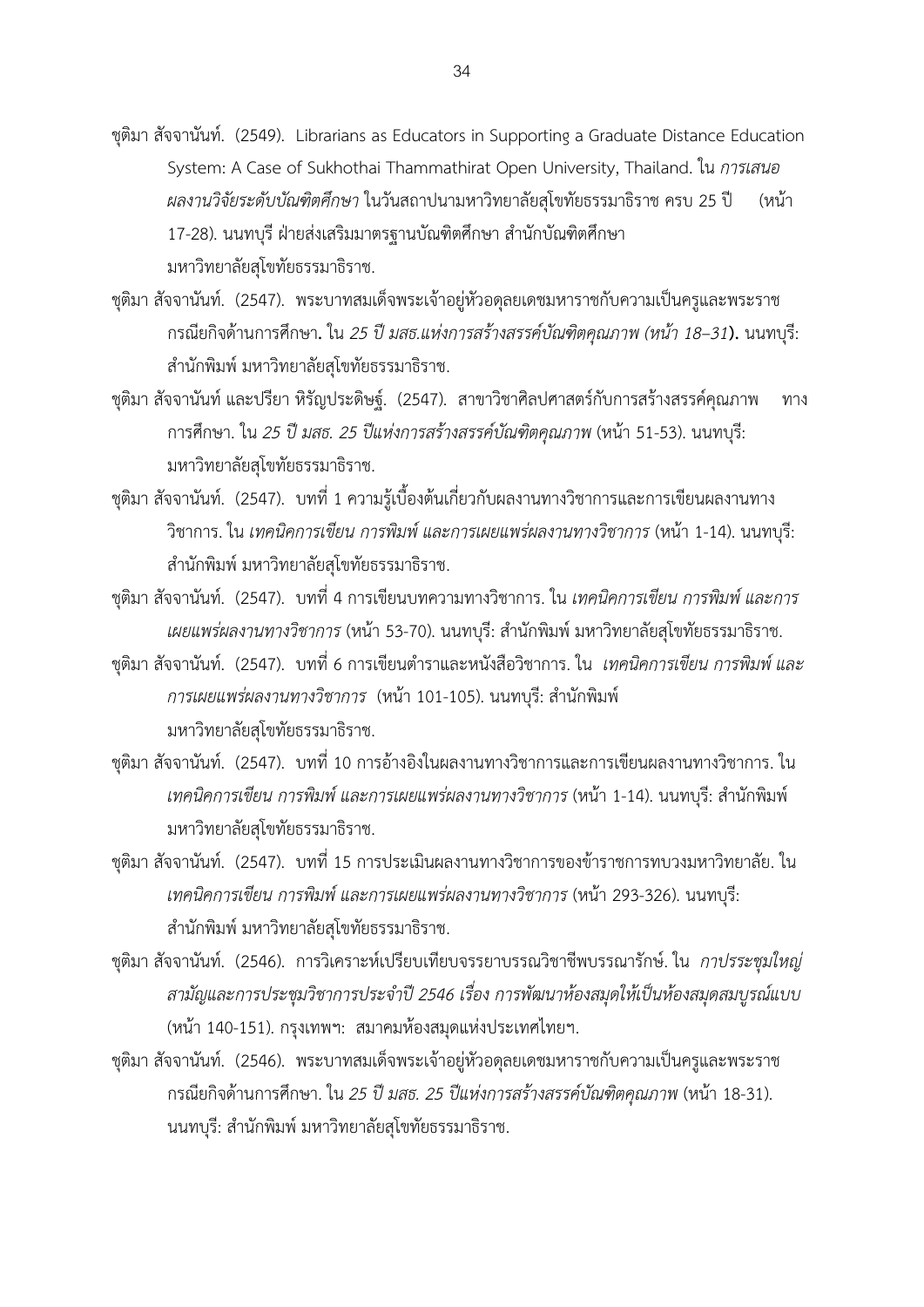- ชุติมา สัจจานันท์. (2541). ความเป็นครูสถิตในหทัยพระองค์ สมเด็จพระเทพรัตนราชสุดาฯ สยามบรมราช กุมารี. ใน *ห้องสมุดในกระแสแห่งการปรับเปลี่ยน* (หน้า 1-6). กรุงเทพมหานคร: สมาคมห้องสมุดแห่ง ประเทศไทยฯ. (เอกสารการประชุมใหญ่สามัญประจ าปี 2541 และการประชุมทางวิชาการ).
- ีชุติมา สัจจานันท์. (2541). มหาวิทยาลัยสุโขทัยธรรมาธิราชกับการทำนุบำรุงศิลปวัฒนธรรม. ใน *20 ปี มสธ. แห่งการพัฒนา* (หน้า 243-248). นนทบุรี: มหาวิทยาลัยสุโขทัยธรรมาธิราช.
- ชุติมา สัจจานันท์. (2541). สาขาวิชาศิลปศาสตร์. ใน *20 ปี มสธ. แห่งการพัฒนา* (หน้า 243-248). นนทบุรี: มหาวิทยาลัยสุโขทัยธรรมาธิราช.
- ชุติมา สัจจานันท์. (2541). หนังสืออนุสรณ์งานศพ. ใน *อนุสรณ์งานพระราชทานเพลิงศพนาวาตรีเฉลิม สัจ จานันท์* (หน้า 127-141)**.** กรุงเทพมหานคร: บุญศิริการพิมพ์. (ณ เมรุวัดมกุฎกษัตริยาราม กรุงเทพมหานคร วันอังคารที่ 22 ธันวาคม พุทธศักราช 2541).
- ชุติมา สัจจานันท์. (2541). ห้องสมุดและบรรณารักษ์ในกระแสแห่งการปรับเปลี่ยน. ใน *ห้องสมุดในกระแส แห่งการปรับเปลี่ยน* (หน้า 1-6). กรุงเทพมหานคร: สมาคมห้องสมุดแห่งประเทศไทยฯ. (เอกสารการ ประชุมใหญ่สามัญประจ าปี 2541 และการประชุมทางวิชาการ).
- ชุติมา สัจจานันท์. (2540). เครื่องทรงมหาพิชัยยุทธ. ใน *สารานุกรมพระบาทสมเด็จพระมงกุฎเกล้าเจ้าอยู่หัว* เล่ม 1 (หน้า 119-122). ฉบับพิมพ์ครั้งที่ 2 แก้ไขและเพิ่มเติม. กรุงเทพมหานคร: มูลนิธิพระบรม ราชานุสรณ์พระบาทสมเด็จพระมงกุฎเกล้าเจ้าอยู่หัวในพระบรมราชูปถัมภ์.
- ชุติมา สัจจานันท์. (2540). ผู้บริหารกับความเป็นเลิศของห้องสมุดสถาบันอุดมศึกษา ใน *ยุทธศาสตร์การ พัฒนาเพื่อความเป็นเลิศของห้องสมุดสถาบันอุดมศึกษา* มหาสารคาม: สำนักวิทยบริการและภาควิชา บรรณารักษศาสตร์และสารสนเทศศาสตร์ มหาวิทยาลัยมหาสารคาม. (เอกสารการสัมมนา ณ โรงแรม โฆษะ อ.เมือง จ.ขอนแก่น 26 พฤศจิกายน 2540**)**.
- ชุติมา สัจจานันท์. (2538). สรุปย่องานวิจัยเกี่ยวกับประวัติศาสตร์สมัยสุโขทัย. ใน *สุโขทัยศึกษา* (หน้า 169-179). นนทบุรี: โครงการศูนย์สุโขทัยศึกษา สาขาวิชาศิลปศาสตร์ มหาวิทยาลัยสุโขทัยธรรมาธิราช.
- ชุติมา สัจจานันท์. (2538). หอไตร. *สารานุกรมสุโขทัยศึกษา* เล่ม 2 (หน้า 278-282). นนทบุรี: โครงการศูนย์ สุโขทัยศึกษา สาขาวิชาศิลปศาสตร์ มหาวิทยาลัยสุโขทัยธรรมาธิราช.
- ชุติมา สัจจานันท์. (2538). หอไตร ห้องสมุดแรกเริ่มของไทย. ใน *สุโขทัยศึกษา* (หน้า 95-108). นนทบุรี: โครงการศูนย์สุโขทัยศึกษา สาขาวิชาศิลปศาสตร์ มหาวิทยาลัยสุโขทัยธรรมาธิราช.
- ชุติมา สัจจานันท์. (2537). การสัมภาษณ์: เครื่องมือเพื่อการวิจัยทางบรรณารักษศาสตร์และสารนิเทศ ศาสตร์." ใน *ศิลปศาสตรพินิจ* (หน้า 31-43). นนทบุรี: สาขาวิชาศิลปศาสตร์ มหาวิทยาลัยสุโขทัยธรรมาธิราช.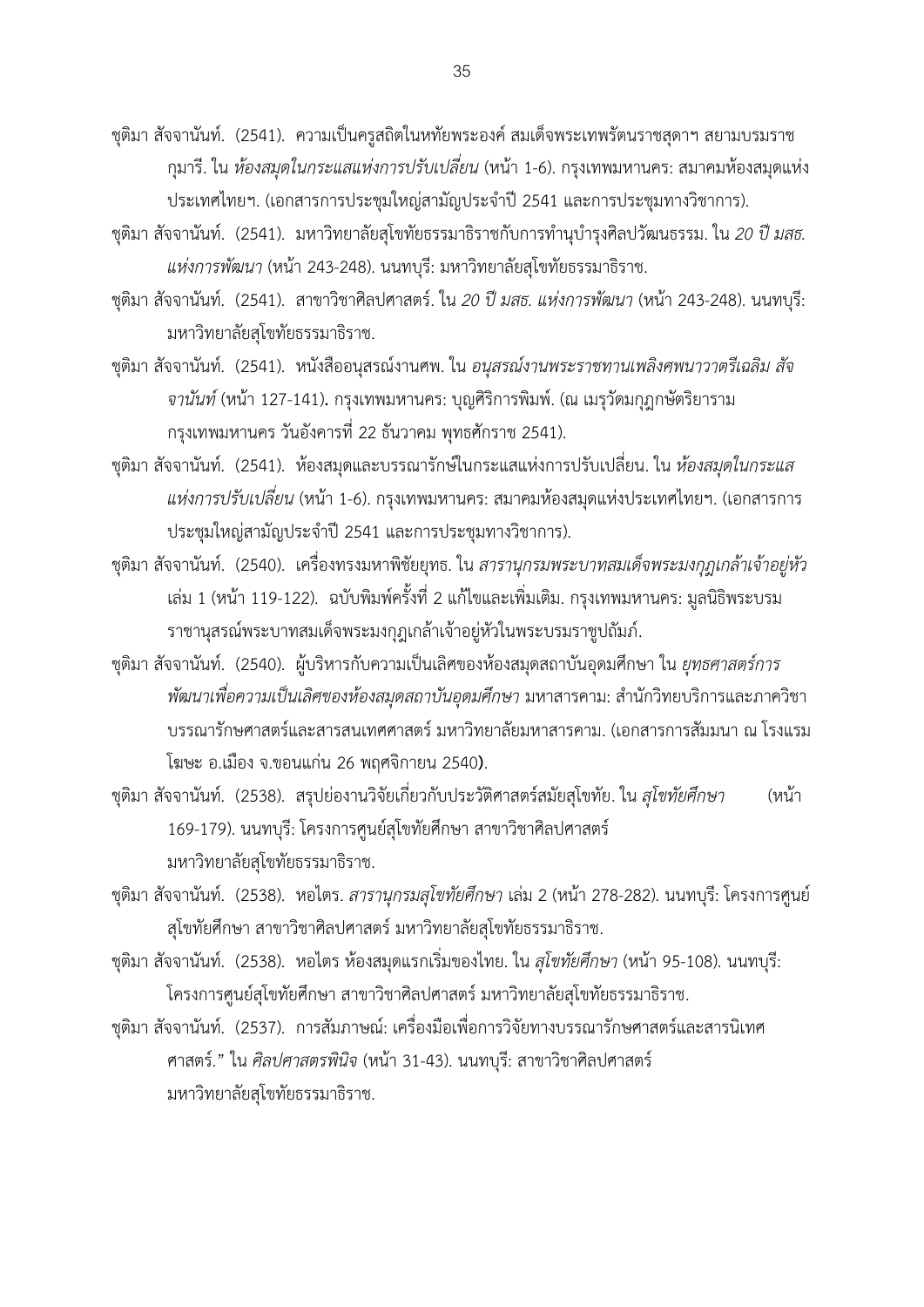ชุติมา สัจจานันท์. (2537). สถาบันบริการสารนิเทศ. ใน *สารนิเทศศาสตร์*(หน้า 157-170). กรุงเทพมหานคร: ภาควิชาบรรณารักษศาสตร์ และฝ่ายฝึกอบรม วิทยาลัยครูบ้านสมเด็จเจ้าพระยา ร่วมกับหน่วยศึกษานิเทศก์ กรมการฝึกหัดครู.

- ชุติมา สัจจานันท์. (2537). สมาคมห้องสมุดแห่งประเทศไทยฯ จากผลการวิจัย. ใน *40 ปี สมาคมห้องสมุด แห่ง*ประเทศไทยฯ (หน้า 117-134). กรุงเทพฯ: สมาคมห้องสมุดแห่งประเทศไทยฯ.
- ีชุติมา สัจจานันท์. (2536). การบริการข้อมูลผู้บริหาร. *ใน เอกสารชุดฝึกอบรมหลักสูตรการจัดการสำนักงาน ยุคใหม่* (หน้า 48-54). นนทบุรี: สาขาวิชาศิลปศาสตร์ ร่วมกับสำนักการศึกษาต่อเนื่อง มหาวิทยาลัยสุโขทัยธรรมาธิราช.
- ีชุติมา สัจจานันท์. (2536). งานสารบรรณสำนักงาน. ใน *เอกสารชุดฝึกอบรมหลักสูตรการจัดการๆ ลำนักงาน ยุคใหม่* (หน้า 57-77). นนทบุรี: สาขาวิชาศิลปศาสตร์ ร่วมกับสำนักการศึกษาต่อเนื่อง มหาวิทยาลัยสุโขทัยธรรมาธิราช.
- ชุติมา สัจจานันท์. (2535). การศึกษาวิชาบรรณารักษศาสตร์และสารนิเทศศาสตร์ในระบบการศึกษา ทางไกล. ใน *ศิลปศาสตรอักษร* (หน้า 109-118). นนทบุรี: สาขาวิชาศิลปศาสตร์ มหาวิทยาลัยสุโขทัยธรรมาธิราช. (จัดพิมพ์ในโอกาสครบรอบ 12 ปี สาขาวิชาศิลปศาสตร์ มหาวิทยาลัยสุโขทัยธรรมาธิราช).
- ี ชุติมา สัจจานันท์. (2535). ศิลปศาสตร์กับการพัฒนาสังคม. ใน *ทำเนียบบัณฑิต.* นนทบุรี: สำนักพิมพ์ มหาวิทยาลัยสุโขทัยธรรมาธิราช.
- ชุติมา สัจจานันท์. (2535). 12 ปี สาขาวิชาศิลปศาสตร์ มหาวิทยาลัยสุโขทัยธรรมาธิราช. *ศิลปศาสตร์อักษร* (หน้า 15-25). นนทบุรี: สำนักพิมพ์ มหาวิทยาลัยสุโขทัยธรรมาธิราช. (จัดพิมพ์ในโอกาสครบรอบ 12 ปี สาขาวิชาศิลปศาสตร์ มหาวิทยาลัยสุโขทัยธรรมาธิราช).
- ชุติมา สัจจานันท์. (2534). การวิเคราะห์การประชุมทางวิชาการประจำปีของสมาคมห้องสมุดแห่งประเทศ ไทยฯ (พ.ศ.2527-2536). *40 ปี สมาคมห้องสมุดแห่งประเทศไทยฯ* (หน้า 135-146). กรุงเทพมหานคร: สมาคมห้องสมุดแห่งประเทศไทยฯ.
- ชุติมา สัจจานันท์. (2532). ห้องสมุดจะมีส่วนร่วมในระบบสารนิเทศแห่งชาติได้อย่างไร. *ระบบสารนิเทศ แห่งชาติเพื่อการพัฒนา* (หน้า 209-219). กรุงเทพมหานคร: สมาคมห้องสมุดแห่งประเทศไทยฯ. (เอกสารวิชาการจัดพิมพ์เนื่องในการประชุมใหญ่สามัญประจำปี พ.ศ.2532).
- ชุติมา สัจจานันท์. (2531). ข้อมูลและแหล่งข้อมูลผลงานทางวิชาการ. ใน *สรุปผลการประชุมปฏิบัติการการ ผลิตผลงานทางวิชาการ ครั้งที่ 2: การเตรียมการฯ* (หน้า 68-74). กรุงเทพฯ: คณะวิชามนุษยศาสตร์ วิทยาลัยครูธนบุรี สหวิทยาลัยรัตนโกสินทร์.
- ชุติมา สัจจานันท์. (2531). สาขาวิชาศิลปศาสตร์. ใน *10 ปี มหาวิทยาลัยสุโขทัยธรรมาธิราช 2521-2531*  (หน้า 78-83). นนทบุรี: มหาวิทยาลัยสุโขทัยธรรมาธิราช.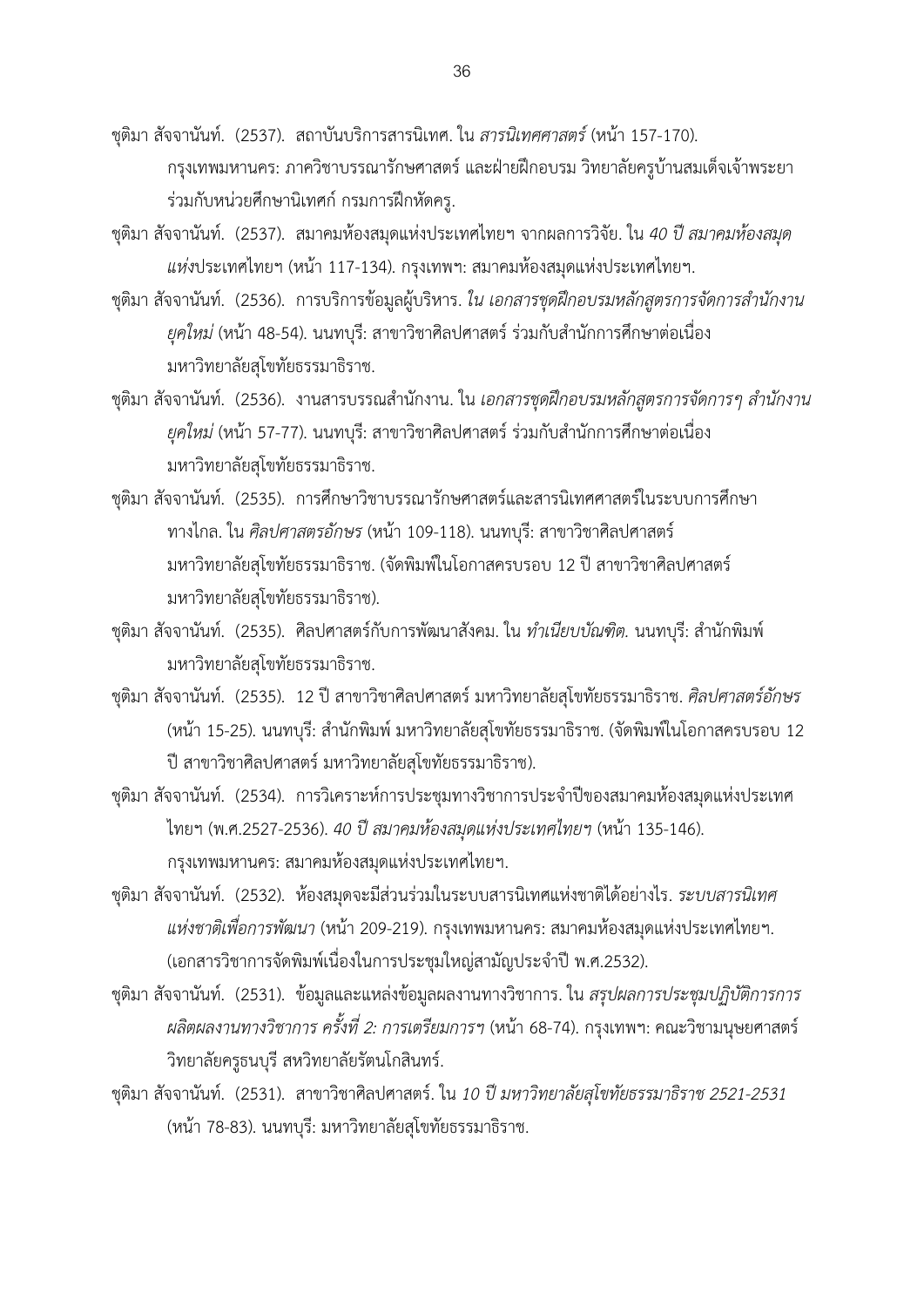ชุติมา สัจจานันท์. (2529). กรมการฝึกหัดครูกับการส่งเสริมงานวิจัย. ใน *วันคล้ายวันสถาปนากรมการฝึกหัด ครู29 กันยายน 2529 ครบรอบ 32 ปี*(หน้า 74-84). กรุงเทพมหานคร: กรมการฝึกหัดครู.

- ชุติมา สัจจานันท์. (2529). วิทยาลัยครูกับภารกิจด้านการวิจัย. *แนวโน้มการวิจัยทางบรรณารักษศาสตร์*หน้า 8/1-8/11. มหาสารคาม: ภาควิชาบรรณารักษศาสตร์ คณะมนุษยศาสตร์ และสำนักหอสมุดกลาง มหาวิทยาลัยศรีนครินทรวิโรฒ มหาสารคาม. (เอกสารหมายเลข 8 การสัมมนาวิชาการ 14-15 กุมภาพันธ์ 2529).
- ชุติมา สัจจานันท์. (2529). การจัดหาข้อสนเทศทางสถิติของประเทศไทยภาครัฐบาล. *บรรณารักษ์ 30* (หน้า 82-94). กรุงเทพมหานคร: ภาควิชาบรรณารักษศาสตร์ คณะอักษรศาสตร์จุฬาลงกรณ์มหาวิทยาลัย.
- ึชติมา สัจจานันท์. (2529). การบำบัดด้วยหนังสือ. *บรรณารักษ์ 30* (หน้า 82-94). กรงเทพมหานคร: ภาควิชาบรรณารักษศาสตร์คณะอักษรศาสตร์จุฬาลงกรณ์มหาวิทยาลัย.
- ชุติมา สัจจานันท์. (2529). การวิเคราะห์การประชุมสามัญประจ าปีของสมาคมห้องสมุดแห่งประเทศไทย (พ.ศ. 2503-2526). *30 ปี สมาคมห้องสมุดแห่งประเทศไทยฯ* (หน้า 39-59). กรุงเทพมหานคร : สมาคมห้องสมุดแห่งประเทศไทยฯ.
- ชุติมา สัจจานันท์. (2524). เครื่องทรงมหาพิชัยยุทธ. *สารานุกรมพระบาทสมเด็จพระมงกุฎเกล้าเจ้าอยู่หัว* เล่ม 1 (หน้า 30-35). กรุงเทพมหานคร : คณะกรรมการฉลองวันพระบรมราชสมภพครบ 8 รอบ และ 100 ปี ของพระบาทสมเด็จพระมงกุฎเกล้าเจ้าอยู่หัว. (อนุสรณ์งานเปิดหอวชิราวุธานุสรณ์).
- ชุติมา สัจจานันท์. (2524). ชั่ง ตวง วัด พระราชบัญญัติพระพุทธศักราช 2466. ใน *สารานุกรม พระบาทสมเด็จพระมงกุฎเกล้าเจ้าอยู่หัว* เล่ม 1 (หน้า 83-90). กรุงเทพฯ: คณะกรรมการฉลองวัน พระบรมราชสมภพครบ 8 รอบ และ 100 ปี ของพระบาทสมเด็จพระมงกุฎเกล้าเจ้าอยู่หัว. (จัดพิมพ์ เป็นอนุสรณ์ในงานเปิดหอวชิราวุธานุสรณ์).
- ชุติมา สัจจานันท์. (2524). โมงยาม, การนับ. *สารานุกรมพระบาทสมเด็จพระมงกุฎเกล้าเจ้าอยู่หัว* เล่ม 1 (หน้า 488-495). กรุงเทพมหานคร: คณะกรรมการฉลองวันพระบรมราชสมภพครบ 8 รอบ และ 100 ปี ของพระบาทสมเด็จพระมงกุฎเกล้าเจ้าอยู่หัว. (จัดพิมพ์เป็นอนุสรณ์ในงานเปิดหอวชิราวุธานุสรณ์).
- ชุติมา สัจจานันท์. (2524). โรงเรียนราษฎร์ พระราชบัญญัติพระพุทธศักราช 2461. *สารานุกรม พระบาทสมเด็จพระมงกุฎเกล้าเจ้าอยู่หัว* เล่ม 2 (หน้า 535-543). กรุงเทพมหานคร: คณะกรรมการ ฉลองวันพระบรมราชสมภพครบ 8 รอบ และ 100 ปี ของพระบาทสมเด็จพระมงกุฎเกล้าเจ้าอยู่หัว. (จัดพิมพ์เป็นอนุสรณ์ในงานเปิดหอวชิราวุธานุสรณ์).
- ชุติมา สัจจานันท์. (2521). จะเล่านิทานอย่างไร. *การประกวดเล่านิทาน* (หน้า 7-13). กรุงเทพมหานคร: วิทยาลัยครูธนบุรี.
- ี ชุติมา สัจจานันท์. (2521). แนะนำหนังสือที่น่าสนใจเกี่ยวกับธนบุรีถิ่นของเรา. *ธนบุรีถิ่นของเรา* (หน้า 25-263). กรุงเทพมหานคร: วิทยาลัยครูธนบุรี.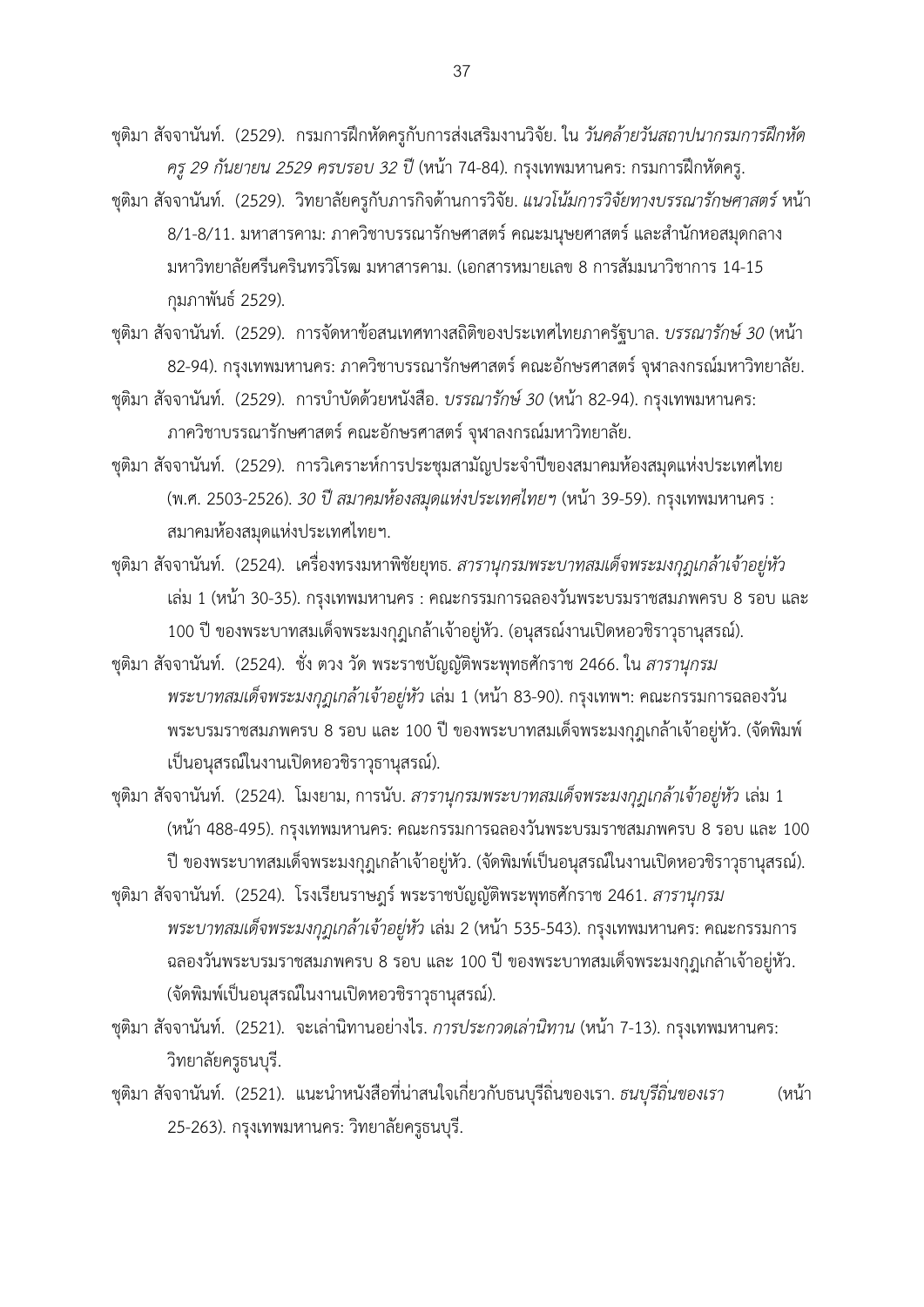ชุติมา สัจจานันท์. (2520). การเรียนการสอนวิชาบรรณารักษศาสตร์ในวิทยาลัยครู. ใน *ที่ระลึกงานสัปดาห์ ห้องสมุด ครั้งที่ 2. พ.ศ.2520* (หน้า 80-86). กรุงเทพมหานคร: สมาคมห้องสมุดแห่งประเทศไทยฯ.

- ชุติมา สัจจานันท์. (2520). นิสิตเก่าและสถานภาพการทำงาน. ใน *บรรณารักษ์ 20* (หน้า 16-35). กรุงเทพมหานคร: ภาควิชาบรรณารักษศาสตร์ คณะอักษรศาสตร์ จุฬาลงกรณ์มหาวิยาลัย.
- ชุติมา สัจจานันท์. (2519). บรรณารักษ์: ในความหมายที่ยังแปรปรวนในความนึกคิดของผู้ใช้บางคน. *ที่ ระลึกงานสัปดาห์ห้องสมุดครั้งที่ 1 พ.ศ.2519* (หน้า 122-128). กรุงเทพมหานคร: สมาคมห้องสมุด แห่งประเทศไทยฯ.
- ชุติมา สัจจานันท์. (2519). ห้องสมุดกับความรับผิดชอบของบรรณารักษ์. ใน *ที่ระลึกงานสัปดาห์ห้องสมุดครั้ง ที่ 1 พ.ศ.2519* (หน้า 78-85). กรุงเทพมหานคร: สมาคมห้องสมุดแห่งประเทศไทยฯ.

### **บทความทางวิชาการในวารสาร**

- ชุติมา สัจจานันท์. (2560). พระบาทสมเด็จพระปรมินทรมหาภูมิพลอดุลยเดช.. พระมหากษัตริย์นัก สารสนเทศ. *วารสารห้องสมุด* 61( 2 ), 1-8.
- ี ชุติมา สัจจานันท์ และคณะ. (2560). ห้องสมุด ความเป็นน้ำหนึ่งใจเดียวกันและสังคม. *วารสารห้องสมุด* 61( 2 ), 9-26.
- ชุติมา สัจจานันท์. (2559). สมาคมห้องสมุดบูรไนดารุซาลัม: สามสิบปีแห่งการพัฒนาห้องสมุด บุคลากรและ วิชาชีพ. *วารสารห้องสมุด* 60( 2 ), 45-54.
- ชุติมา สัจจานันท์. (2558). การวิเคราะห์ประเทศไทยกับรางวัลบรรณารักษ์ดีเด่นของสภาบรรณารักษ์ภูมิภาค ตะวันออกเฉียงใต้. *วารสารห้องสมุด* 59(2), 26-39.
- ชุติมา สัจจานันท์. (2557). ความเป็นสากลของการศึกษาวิชาบรรณารักษศาสตร์และสารสนเทศศาสตร์: แนวคิดและมุมมอง. *วารสารห้องสมุด* 58(2), 13 –20. ค้นคืนจาก [http://www.tci-thaijo.org/index.php/tla\\_research/article/view/47970/39798](http://www.tci-thaijo.org/index.php/tla_research/article/view/47970/39798)
- ชุติมา สัจจานันท์. (2557). ประเด็นการรู้สารสนเทศจากการประชุมทางวิชาการนานาชาติ: Libraries, Citizens, Societies :Confluence for Knowledge จัดโดยสหพันธ์ระหว่างประเทศว่าด้วยสมาคม ห้องสมุดและสถาบัน. *วารสารวิชาการ หอสมุดแห่งชาติ* 2(2), 47- 53. http://164.115.27.97/digital/items/show/7382#?c=0&m=0&s=0&cv=0
- ชุติมา สัจจานันท์. (2554). การวิจัยระดับบัณฑิตศึกษากับการพัฒนา. *วารสารวิจัย มข. (ฉบับบัณฑิตศึกษา* 11(4), 1-8
- ชุติมา สัจจานันท์. (2553). การวิจัยเพื่อพัฒนาการจัดการศึกษาวิชาสารสนเทศศาสตร์. *วารสารสารสนเทศ ศาสตร์*28(2), 49 -60. ค้นคืนจาก

http://www.tci-thaijo.org/index.php/jiskku/article/view/6356/5552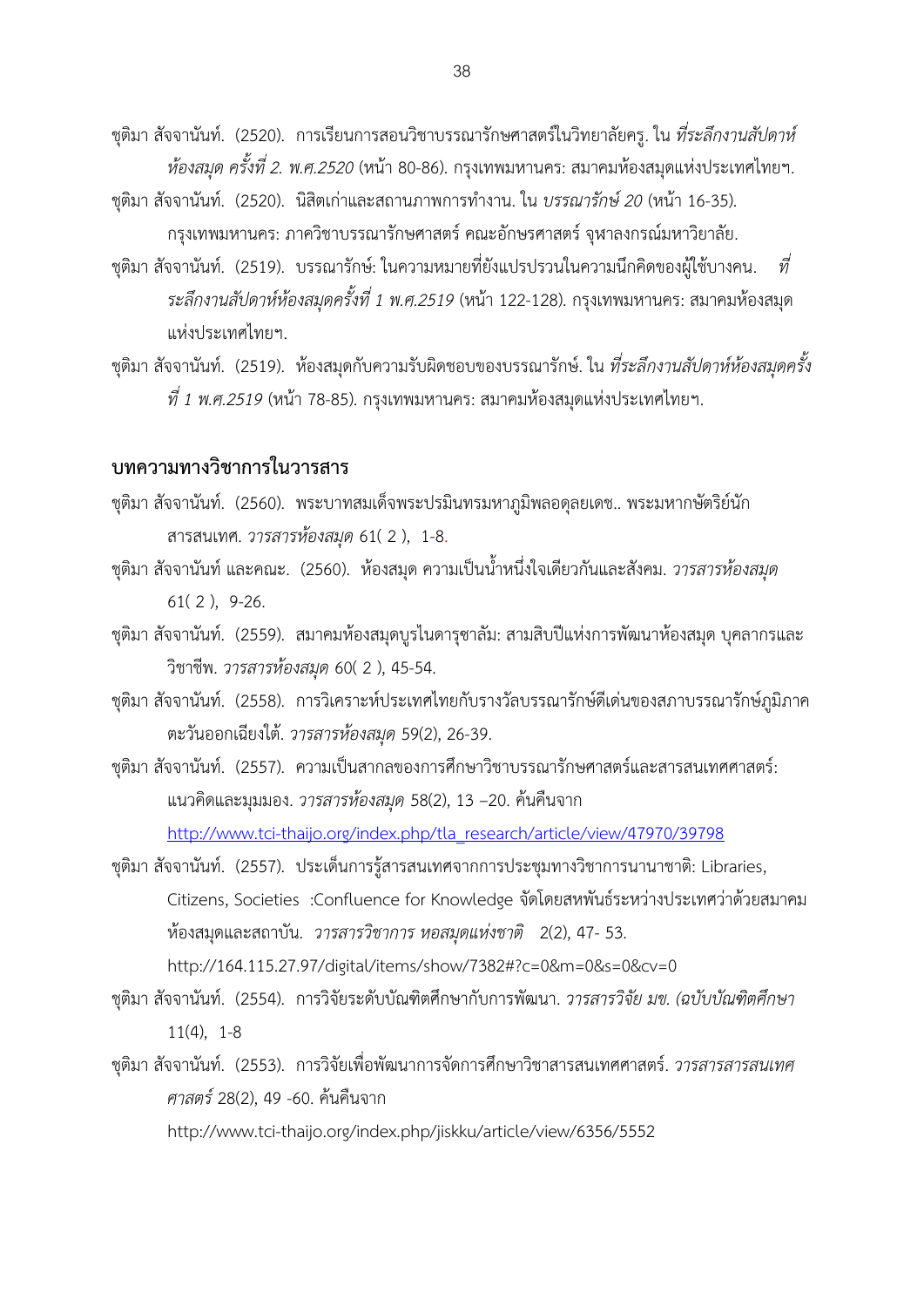ชุติมา สัจจานันท์. (2553). การวิจัยระดับบัณฑิตศึกษากับการพัฒนา. *วารสารวิจัย มข. (ฉบับบัณฑิตศึกษา).* 11(4), 1-8. ค้นคืนจาก

https://www.tci-thaijo.org/index.php/gskku/article/view/22901/19582

ชุติมา สัจจานันท์. (2550). การรู้สารสนเทศ: การสอนและการวิจัย. *วารสารห้องสมุด* 51(29), 27- 45.

- ชุติมา สัจจานันท์. (2550). ตัวชี้วัดเพื่อการประเมินผลการบริหารจัดการห้องสมุดประชาชน. *วารสาร ห้องสมุด* 51(1), 10 -30.
- ชุติมา สัจจานันท์. (2550).เที่ยวงานมหกรรมนักอ่าน กระทรวงศึกษาธิการ. *กุลสตรี*36(876) 161-163.

ชุติมา สัจจานันท์. (2550). ห้องสมุดประชาชนกับการจัดการข้อมูลท้องถิ่น. *สารมนุษยศาสตร์*3(1), 7 -15.

ชุติมา สัจจานันท์. (2550). Heart of the Community: The Libraries We Love. *วารสารวิชาการ มหาวิทยาลัยราชภัฎธนบุรี*2(1), 115 – 122. ค้นคืนจาก

[http://arc.dru.ac.th/e-journal/Journal\\_pdf/201-7.pdf](http://arc.dru.ac.th/e-journal/Journal_pdf/201-7.pdf)

ชุติมา สัจจานันท์. (2548). 100 ปี หอสมุดแห่งชาติ แหล่งภูมิปัญญา ศรีสง่าของชาติ. *กุลสตรี*35(835), 147-149.

ชุติมา สัจจานันท์. (2546).100 ปีหอสมุดแห่งชาติ แหล่งภูมิปัญญา ศรีสง่าของชาติ*กุลสตรี*35(835) 147 - 149, 288 – 290.

ชุติมา สัจจานันท์. (2544). การรู้สารสนเทศเพื่อการประกันคุณภาพการศึกษา คนไทยและสังคมไทย. *วารสารสุโขทัยธรรมาธิราช* 14 (4), 50 –63.

- ชุติมา สัจจานันท์. (2544). การศึกษาวิชาบรรณารักษศาสตร์และสารนิเทศศาสตร์ระดับบัณฑิตศึกษาใน ประเทศไทย: บทวิเคราะห์ภูมิหลังและข้อเสนอแนะเพื่อการปฏิรูปการศึกษา. *บรรณสาร สพบ 33(2), 1-15.*
- ชุติมา สัจจานันท์. (2544).พระราชบัญญัติการศึกษาแห่งชาติ พ.ศ. 2542 กับผลกระทบต่อห้องสมุด โรงเรียน. *วิทยาจารย์*100( 3), 18 – 23.
- ชุติมา สัจจานันท์. (2543). การเรียนการสอนวิชาบรรณารักษศาสตร์กับการวิจัย. *วารสารสารสนเทศ* 1(2), 25-35.
- ชุติมา สัจจานันท์. (2543). ความเป็นครูในพระบาทสมเด็จพระเจ้าอยู่หัวภูมิพลอดุลยเดช. *วารสารสุโขทัยธรร มาธิราช* 13(1), 5-17. ค้นคืนจาก

*http://digi.library.tu.ac.th/journal/0096/13\_1\_jan\_apr\_2543/02PAGE5\_PAGE17.pdf*

- ชุติมา สัจจานันท์. (2543). ปัญหาการบริหารงานสมาคมห้องสมุดแห่งประเทศไทยฯ. *วารสารห้องสมุด* 44(3), 51-72.
- ชุติมา สัจจานันท์. (2543). สมเด็จพระเทพรัตนราชสุดาฯ สยามบรมราชกุมารี ความเป็นแบบอย่างในเรื่อง การประหยัดเพื่อส่วนรวม. *กุลสตรี*30 (702), 68-74.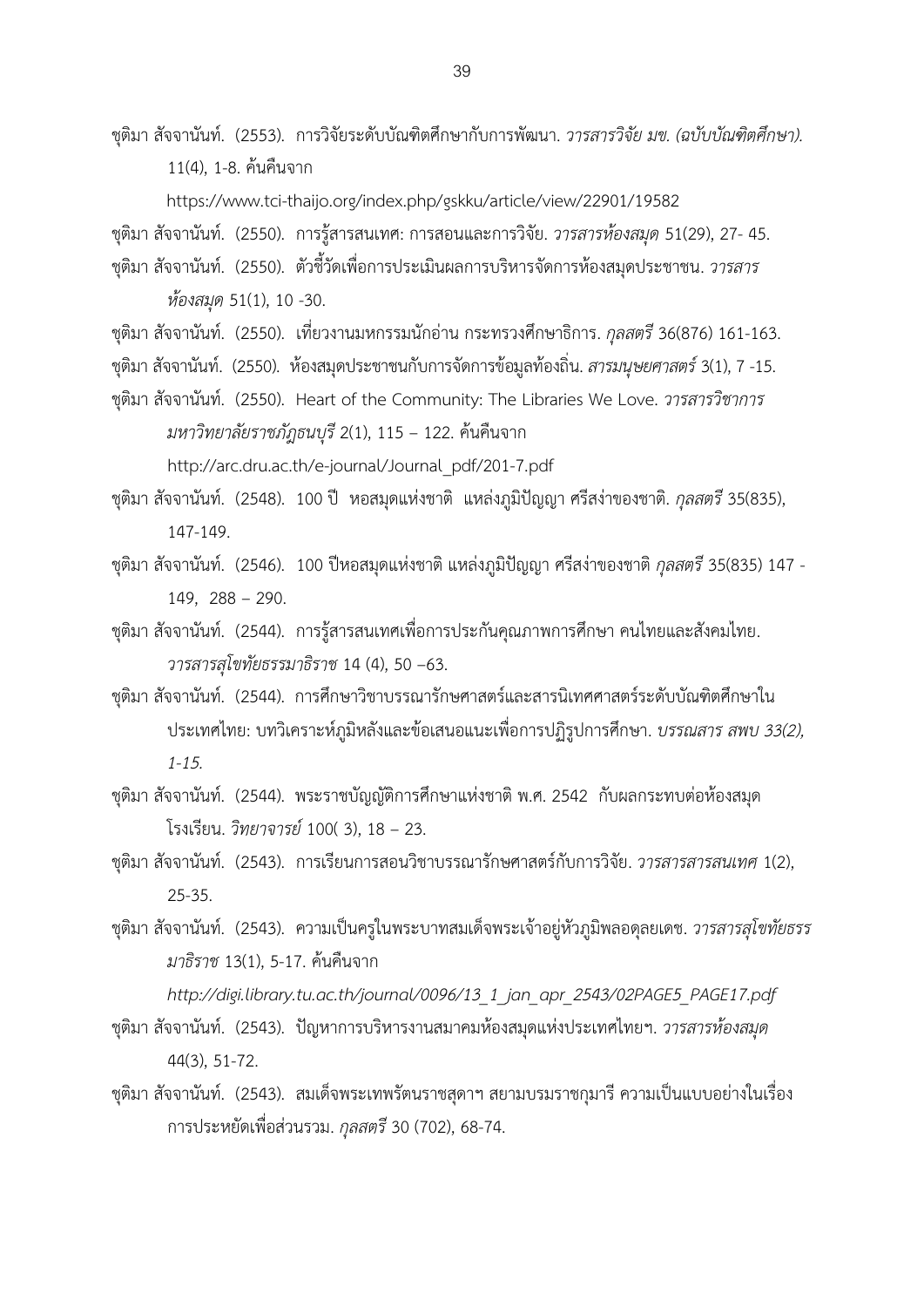ชุติมา สัจจานันท์. (2542). ความเป็นครูสถิตในหทัยพระองค์: สมเด็จพระเทพรัตนราชสุดาฯ สยามบรมราช กุมารี. *วารสารสุโขทัยธรรมาธิราช* 12(1), 5-16.

- ชุติมา สัจจานันท์. (2542). พระคุณลักษณะแห่งความเป็นครู. *กุลสตรี*29 (693), 63-67.
- ชุติมา สัจจานันท์. (2542). พระมหากษัตริย์นักเขียน. *กุลสตรี*29 (690), 68-71.
- ชุติมา สัจจานันท์. (2542). พระมหากษัตริย์…นักแปล. *กุลสตรี*29 (689), 65-67.
- ชุติมา สัจจานันท์. (2542). พระมหากษัตริย์…นักภาษา. *กุลสตรี*29 (688), 12-14.
- ชุติมา สัจจานันท์. (2542). พระมหากษัตริย์…ครุราชันย์. *กุลสตรี*29 (693), 63-66; 29 (694).
- ชุติมา สัจจานันท์. (2542). พระมหากษัตริย์…นักสารสนเทศ. *กุลสตรี*29(691), 68-70.
- ชุติมา สัจจานันท์. (2542). พระมหากษัตริย์…นักสื่อสาร. *กุลสตรี*29 (692), 68-70.
- ชุติมา สัจจานันท์. (2542). สมเด็จฯ ครู…ของปวงไทย. *กุลสตรี*29 (686), 71-75.
- ชุติมา สัจจานันท์. (2542). สมเด็จพระเทพรัตนราชสุดาฯ สยามบรมราชกุมารี พระมหากรุณาธิคุณต่อวงการ หนังสือและห้องสมุด. *สกุลไทย* 45 (2320), 32-34, 106.
- ชุติมา สัจจานันท์. (2541). การจัดการศึกษาทางไกลวิชาบรรณารักษศาสตร์และสารนิเทศศาสตร์. *วารสาร สุโขทัยธรรมาธิราช* 11(2), 74-65.
- ชุติมา สัจจานันท์. (2541). พัฒนาการของการศึกษาวิชาบรรณารักษศาสตร์และสารนิเทศศาสตร์ในประเทศ ไทย. *วารสารห้องสมุด* 42, 1(1), 9-26.
- ชุติมา สัจจานันท์. (2540). คุณธรรมและจริยธรรมของนักสารสนเทศ. *โดมทัศน์* 18(2), 84-89.
- กองบรรณาธิการ. (2540). สัมภาษณ์พิเศษนายกสมาคมห้องสมุดแห่งประเทศไทย คนปัจจุบัน รศ .ชุติมา สัจ จานันท์. *วารสารห้องสมุด* 41(1),4-11.
- ชุติมา สัจจานันท์. (2539). การสำรวจความต้องการและศักยภาพในการจัดการศึกษาหลักสูตรปริญญา มหาบัณฑิต แขนงวิชาสารนิเทศศาสตร์ สาขาวิชาศิลปศาสตร์มหาวิทยาลัยสุโขทัยธรรมาธิราช. *วารสารห้องสมุด* 40(3), 49-68.
- ชุติมา สัจจานันท์. (2539). งานวิจัยเกี่ยวกับภาษาสื่อมวลชน. *วารสารสุโขทัยธรรมาธิราช* 9(1), 88-96.
- ชุติมา สัจจานันท์. (2539). ราชสดุดีเฉลิมพระเกียรติพระปรีชาญาณด้านการสื่อสาร. *วารสารสุโขทัยธรรมาธิ ราช* 9(3), 5-10.
- ชุติมา สัจจานันท์. (2539). สถานภาพงานวิจัยทางบรรณารักษศาสตร์และสารนิเทศศาสตร์ในประเทศไทย. *ข่าวส านักงานคณะกรรมการวิจัยแห่งชาติ*37(407 ), 13.
- ิชติมา สัจจานันท์. (2538). ความต้องการกำลังคนของตลาดงานด้านการจัดการสารนิเทศและเทคโนโลยี สารสนเทศของประเทศไทย. *วารสารสุโขทัยธรรมาธิราช* 8(1), 40-51.
- ชุติมา สัจจานันท์. (2538). สถานภาพงานวิจัยทางบรรณารักษศาสตร์และสารนิเทศศาสตร์ในประเทศไทย. *วารสารห้องสมุด* 39(3), 49-67.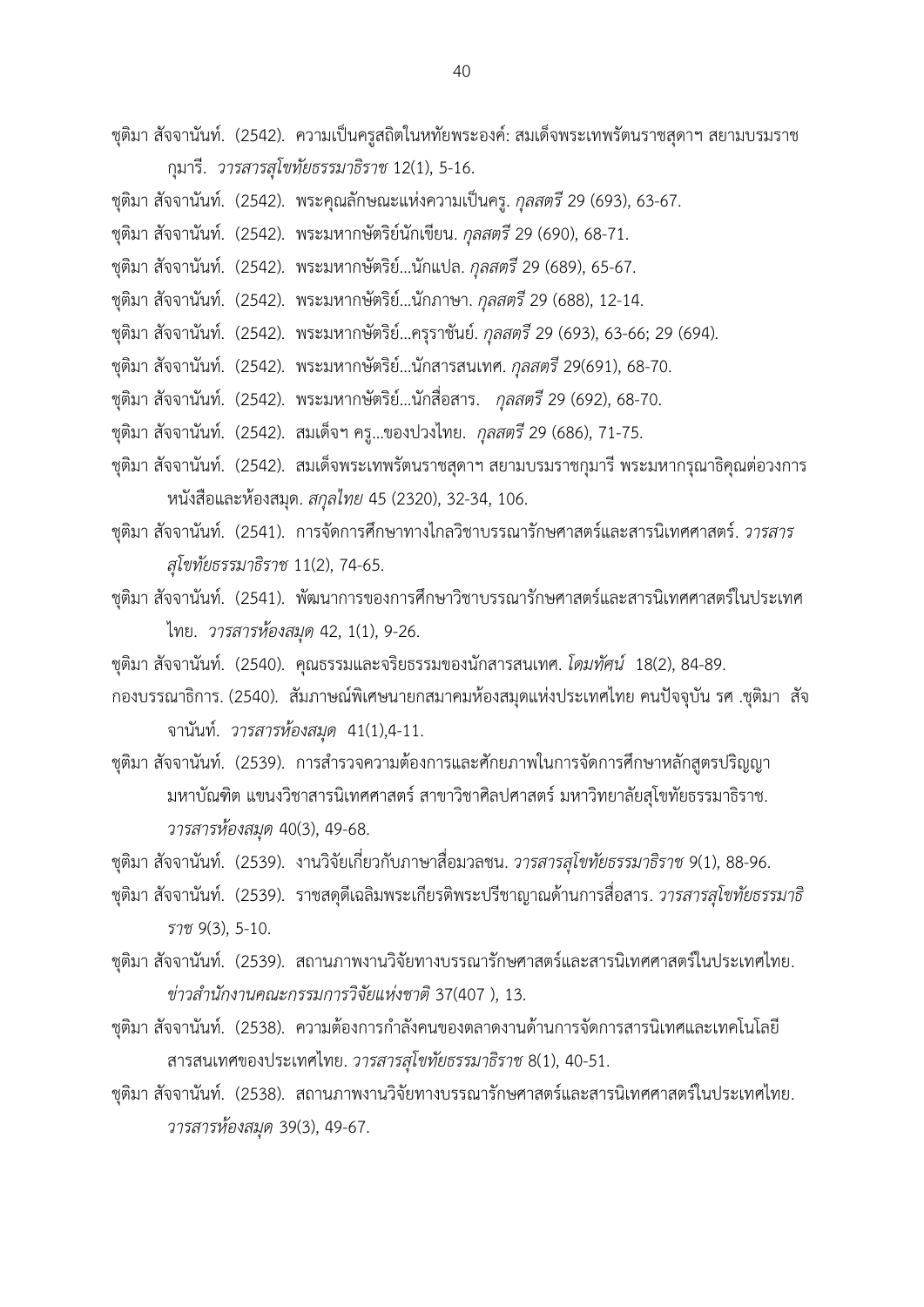- ชุติมา สัจจานันท์. (2537). ภูมิหลังและสถานะงานวิจัยทางบรรณารักษศาสตร์และสารนิเทศศาสตร์ของไทย. *วารสารสุโขทัยธรรมาธิราช* 7(3), 101-112.
- ชุติมา สัจจานันท์. (2534). การเขียนรายงานการวิจัยทางบรรณารักษศาสตร์และสารนิเทศศาสตร์. *ส านัก หอสมุดกลาง มหาวิทยาลัยรามค าแหง* 17(3), 48-59.
- ีชุติมา สัจจานันท์. (2534). แนะนำงานวิจัยทางบรรณารักษศาสตร์และสารนิเทศศาสตร์. *วารสารห้องสมุด* 35 (2 ), 39-46.
- ชุติมา สัจจานันท์. (2534). ฐานข้อมูลเพื่อการวิจัยทางด้านสิ่งแวดล้อม. *วารสารห้องสมุด* 35 (2 ), 70 77.
- ชุติมา สัจจานันท์. (2534). ฐานข้อมูลสิ่งแวดล้อมเพื่อการวิจัยด้านสิ่งแวดล้อม. *วารสารห้องสมุด* 35(3), 70- 73.
- ชุติมา สัจจานันท์. (2534). แนะนำงานวิจัยทางบรรณารักษศาสตร์และสารนิเทศศาสตร์: งานวิจัยของสมเด็จ พระเทพรัตนราชสุดาฯ สยามบรมราชกุมารี." *วารสารห้องสมุด* 35(2), 39-46.
- ชุติมา สัจจานันท์. (2533). การอ้างถึงในผลงานทางวิชาการ. *ประชาศึกษา* 40 (8), 3-7.
- ชุติมา สัจจานันท์. (2533). ข้อมูลและแหล่งข้อมูลผลงานทางวิชาการ. *ประชาศึกษา* 40 (9), 24 27.
- ชุติมา สัจจานันท์. (2533). ครู: ผู้มีหลายบทบาท. *วารสารข่าวคุรุสภา* 15 (มิถุนายน), 6 -11.
- ชุติมา สัจจานันท์. (2533). เทคนิคการเขียนเอกสารทางวิชาการ. *ประชาศึกษา* 40(7), 1-9.
- ชุติมา สัจจานันท์. (2533). ธุรกิจที่เกี่ยวข้องกับสารนิเทศ. *ชมรมนิสิตวิชาบรรณารักษศาสตร์จุฬาลงกรณ์ มหาวิทยาลัย* 10, 3-6.
- ชุติมา สัจจานันท์. (2533). แนวโน้มการทำวิจัยของห้องสมุดสถาบันอุดมศึกษา. *วารสารห้องสมุด* 34(4), 63-71.
- ชุติมา สัจจานันท์. (2533). วิชาวิจัยในหลักสูตรบรรณารักษศาสตร์และสารนิเทศศาสตร์ของ สถาบันอุดมศึกษาในประเทศไทย. *วารสารห้องสมุด* 34(4), 32-38.
- ชุติมา สัจจานันท์. (2532). การศึกษาทางไกล มิติใหม่ในวงการศึกษาวิชาบรรณารักษศาสตร์และสารนิเทศ ศาสตร์. *วารสารห้องสมุด* 32(1), 63-81.
- ชุติมา สัจจานันท์. (2532). แหล่งสารนิเทศอาชีพ. *วารสารสุโขทัยธรรมาธิราช* 2(2), 26-32.
- ชุติมา สัจจานันท์. (2532). จะสอนลูกเรียนรู้และรักการอ่านอย่างไร. *แม่และเด็ก* 11 (มีนาคม).
- ชุติมา สัจจานันท์. (2531). แนวโน้มการท าวิจัยของห้องสมุดสถาบันอุดมศึกษา." *ช.บ.อ.สาร* 8(1), 1-11.
- ี ชุติมา สัจจานันท์. (2530). การวิเคราะห์เรื่อง หัวเรื่องและการกำหนดหัวเรื่อง. *วารสารวิทยบริการ* 
	- 7 (2) , 1-23.
- ชุติมา สัจจานันท์. (2530). กิจกรรมเพื่อพัฒนาความสนใจ. *แม่และเด็ก* 8 (151), 84-87.
- ึชุติมา สัจจานันท์. (2530). ข้อมูลสถิติของหน่วยราชการไทย: การจัดหา. *ข่าวสารสำนักหอสมุดกลาง มหาวิทยาลัยหอการค้าไทย* 1 (1): 21-33.
- ชุติมา สัจจานันท์. (2530). เด็กกับโทรทัศน์. *วิทยาจารย์*83 (2), 26-29.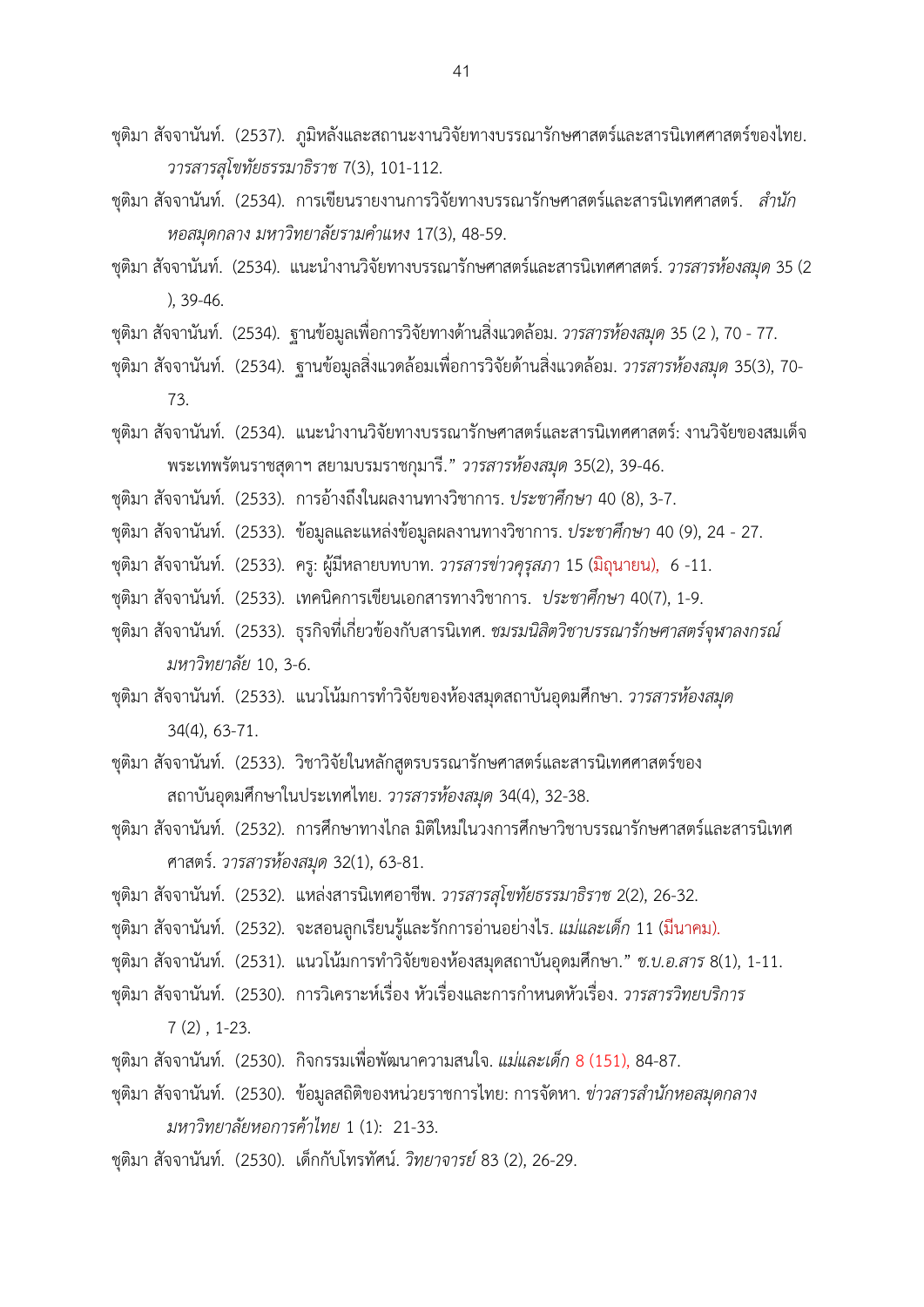- ี ชุติมา สัจจานันท์. (2530). ตำแหน่งทางวิชาการในวิทยาลัยครู. *วารสารครุศาสตร์วิทยาลัยครูธนบุรี ฉบับ พิเศษ* (สิงหาคม), 42-59.
- ชุติมา สัจจานันท์. (2530). ผูกพันด้วยสัญญา. *ประชาศึกษา* 37 (5): 20-23.
- ชุติมา สัจจานันท์. (2530). ศาสตราจารย์กำธร สถิรกุล. *วารสารห้องสมุด* 29(3), 4-8.
- ึชุติมา สัจจานันท์. (2530). ศูนย์วิทยบริการสำหรับเด็กก่อนวัยเรียน. *วารสารห้องสมด* 24 (3), 33-37.
- ชุติมา สัจจานันท์. (2530). สิ่งพิมพ์ของสมาคมห้องสมุดแห่งประเทศไทยฯ (พ.ศ.2457-2528). *วารสาร ห้องสมุด* 29(3), 80-107.
- ชุติมา สัจจานันท์. (2530). หนังสือยอดนิยมของเด็ก. *ประชาศึกษา* 37 (6), 13-15.
- ชุติมา สัจจานันท์. (2530). หนังสือและห้องสมุดจุดประทีปแห่งปัญญา. *ประชาศึกษา* 28 (10), 9-14.
- ชุติมา สัจจานันท์. (2530). หลักสูตรวิชาสารนิเทศศาสตร์ของมหาวิทยาลัยสุโขทัยธรรมาธิราช. *วารสารวิทย บริกา*ร 9 (1), 54-63.
- วลัยพร เหมะรัชตะ, ชุติมา สัจจานันท์และเปรมวัลย์ วาริธร. (2530). วารสารสังคมศาสตร์ไทย: การวิเคราะห์ และบรรณนิทัศน์. *วารสารวิทยบริการ* 9 (2) , 48-57.
- ชุติมา สัจจานันท์. (2529). ศิลปการเล่านิทาน (ต่อ). *ประชาศึกษา* 36 (4), 10-13.
- ชุติมา สัจจานันท์. (2528). กิจกรรมเพื่อการพัฒนาความสนใจของเด็ก. *แม่และเด็ก* 8 (151), 84-87.
- ชุติมา สัจจานันท์. (2528). เลือกหนังสือให้เด็กอ่าน. *วิทยาจารย์*83 (3), 8-10.
- ชุติมา สัจจานันท์. (2528). ศิลปการเล่านิทาน. *ประชาศึกษา* 36 (2), 28-32.
- ชุติมา สัจจานันท์. (2528). สิ่งพิมพ์ของสมาคมห้องสมุดแห่งประเทศไทยฯ (พ.ศ. 2497- 2528): การ วิเคราะห์. *วารสารห้องสมุด* 29(4), 80- 107.
- ชุติมา สัจจานันท์ สุนทรี ศุภวงศ์ และ เปรมวัลย์ วาริธร. (2528). ศาสตราจารย์ ดร.กำธร สถิรกุล *วารสาร ห้องสมุด* 29(4), 4-8.
- ชุติมา สัจจานันท์. (2527). ครู : ผู้มีหลายบทบาท. *วิทยาจารย์*82 (8), 12-17.
- ชุติมา สัจจานันท์. (2527). งานสนเทศทางวิทยาศาสตร์และเทคโนโลยีในประเทศไทย. *วารสารวิทยบริการ* 6 (2), 20-41.
- ชุติมา สัจจานันท์. (2527). จะปรับปรุงทักษะการอ่านอย่างไร. *วิทยาจารย์*82 (12), 10-14.
- ชุติมา สัจจานันท์. (2527). เทคนิคการสร้างนักอ่าน. *วิทยาจารย์*82 (11 ), 16-18.
- ชุติมา สัจจานันท์. (2527). เทคนิค 'สร้าง' นักอ่าน. *แม่และเด็ก* 7 (กันยายน ), 78-80.
- ชุติมา สัจจานันท์. (2527). รักลูกต้องปลูกฝังการอ่าน. *วิทยาจารย์*82 (9 ), 12-15.
- ชุติมา สัจจานันท์. (2527). เวลาเล่น-เวลาเรียน. *แม่และเด็ก* 7 (134), 80-81.
- ชุติมา สัจจานันท์. (2526). เด็กอ่านหนังสือเป็นหรือเปล่า. *ประชาศึกษา* 3 (11), 28-30.
- ชุติมา สัจจานันท์. (2525). โครงการห้องสมุดโรงเรียนมาตรฐาน : ของขวัญเนื่องในปีเด็กสากล. *วารสาร ห้องสมุด* 24 (3), 38-43.